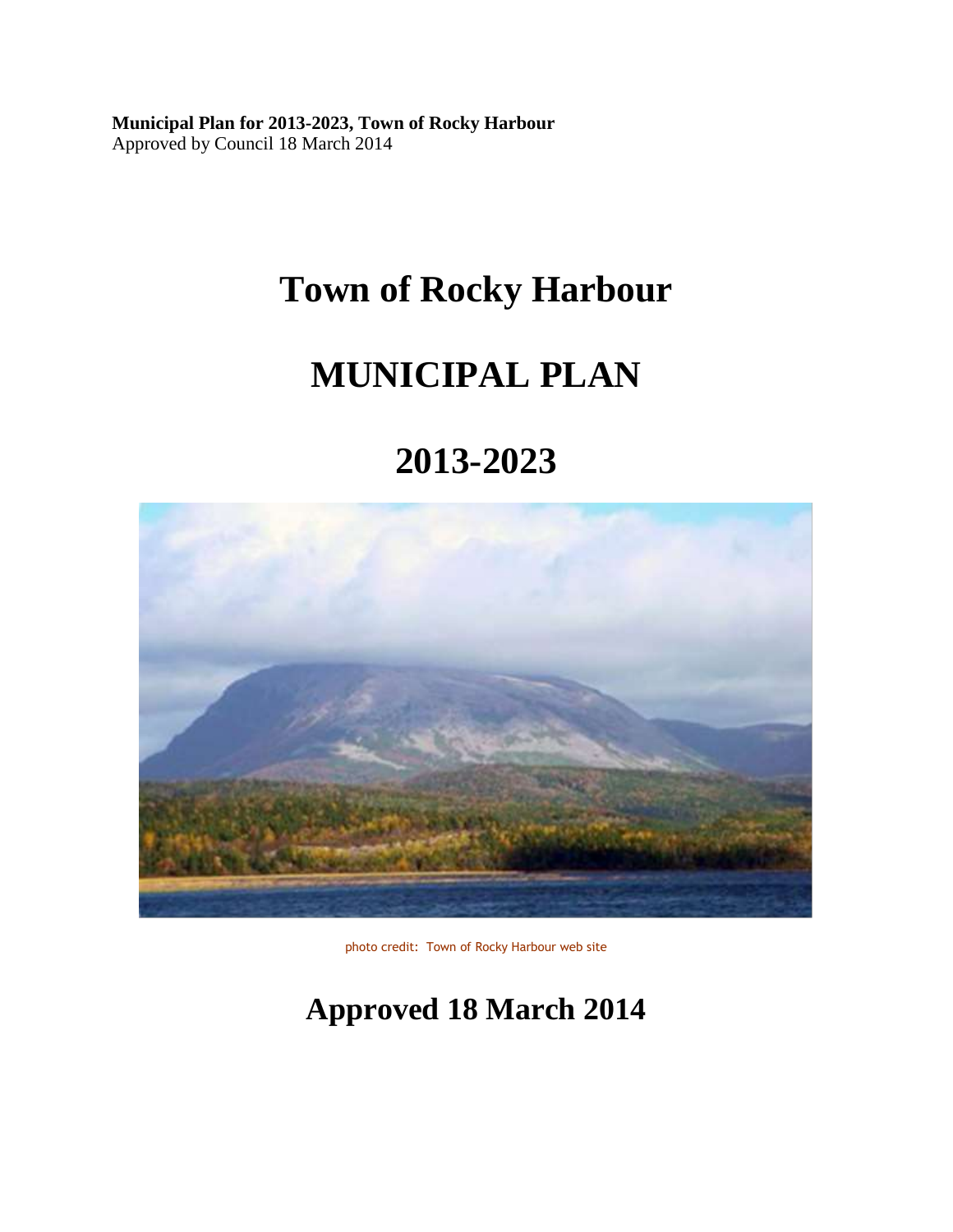Approved by Council 18 March 2014

**Blank page**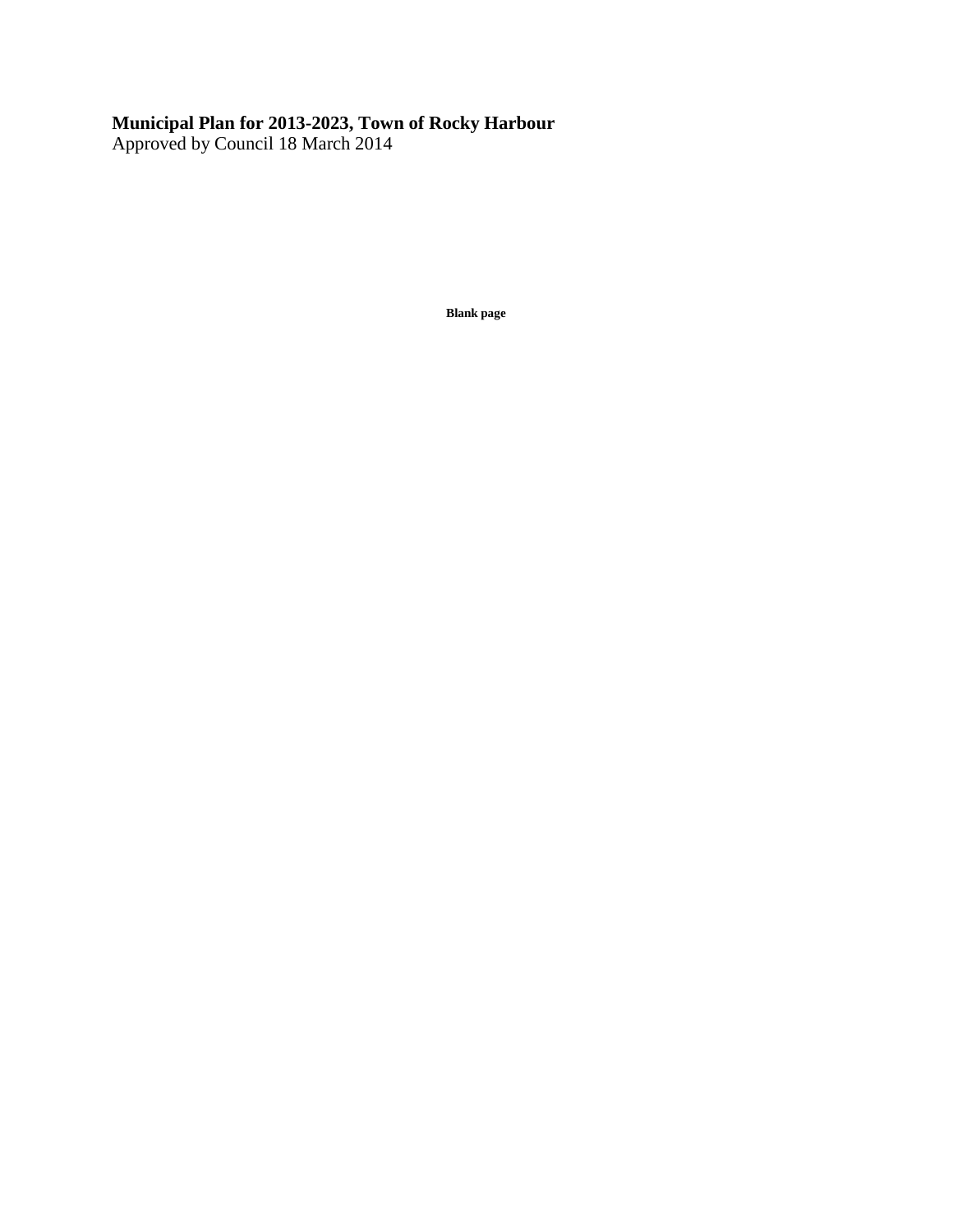# Municipal Plan for 2013-2023, Town of Rocky Harbour<br>Approved by Council 18 March 2014

# **TABLE OF CONTENTS**

| 1.1 COUNCIL RESOLUTION TO ADOPT; CLERK'S CERTIFICATE 1               |  |
|----------------------------------------------------------------------|--|
| 1.2 COUNCIL RESOLUTION TO APPROVE; CLERK'S CERTIFICATE 3             |  |
|                                                                      |  |
| 2.0 FOREWORD: APPROVAL PROCEDURE AND ADMINISTRATION 4                |  |
|                                                                      |  |
|                                                                      |  |
|                                                                      |  |
|                                                                      |  |
|                                                                      |  |
|                                                                      |  |
|                                                                      |  |
|                                                                      |  |
|                                                                      |  |
|                                                                      |  |
|                                                                      |  |
| 4.0 KEY FACTORS AND APPROACHES AFFECTING DEVELOPMENT  10             |  |
|                                                                      |  |
|                                                                      |  |
| 4.3 Implications of Changing Demographic and Economic Conditions  12 |  |
|                                                                      |  |
|                                                                      |  |
|                                                                      |  |
|                                                                      |  |
|                                                                      |  |
|                                                                      |  |
|                                                                      |  |
|                                                                      |  |
|                                                                      |  |
|                                                                      |  |
|                                                                      |  |
|                                                                      |  |
|                                                                      |  |
|                                                                      |  |
|                                                                      |  |
|                                                                      |  |
|                                                                      |  |
|                                                                      |  |
|                                                                      |  |
|                                                                      |  |
|                                                                      |  |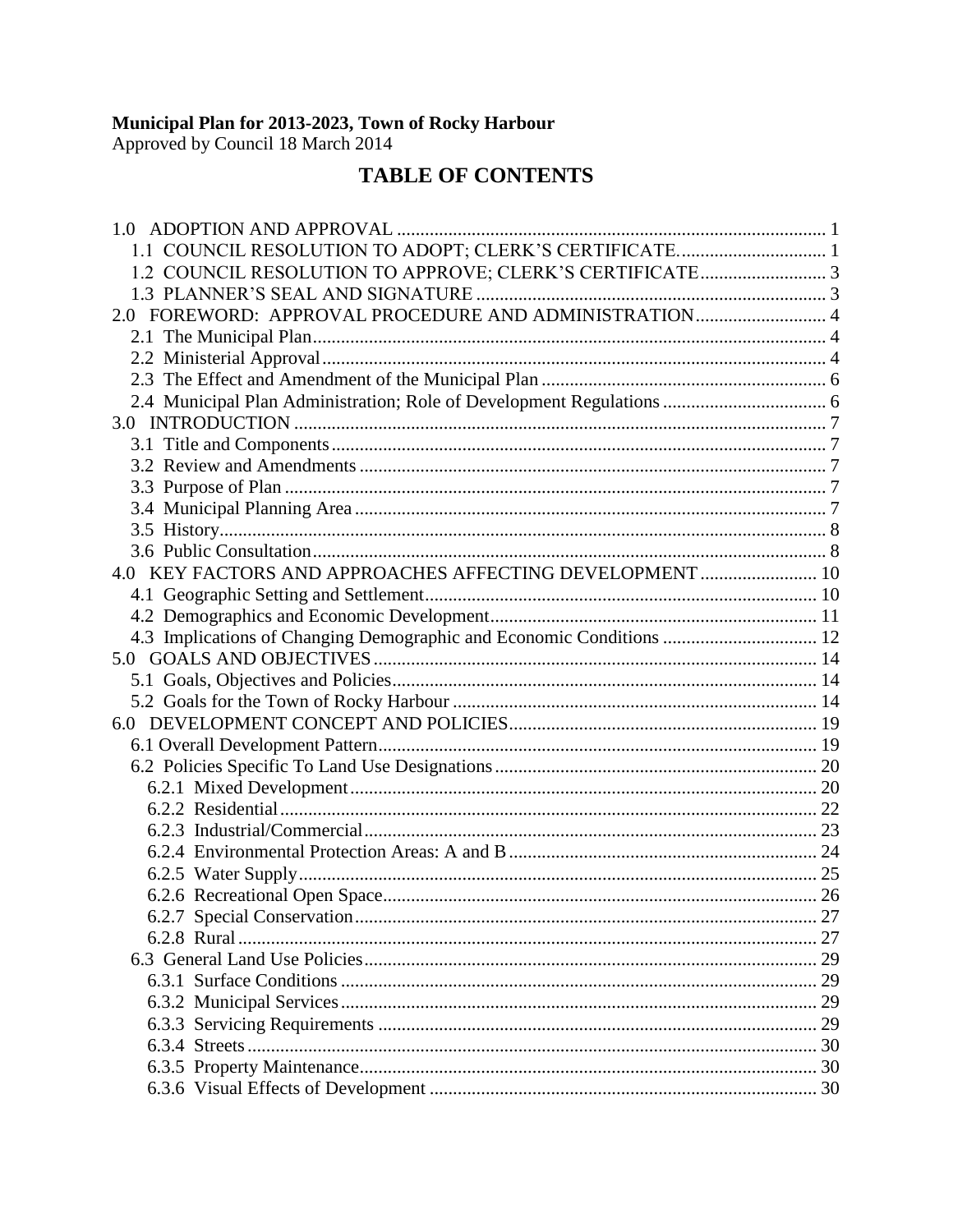# Municipal Plan for 2013-2023, Town of Rocky Harbour<br>Approved by Council 18 March 2014

| APPENDIX |  |
|----------|--|
|          |  |
|          |  |

Future Land Use Maps 1 and 2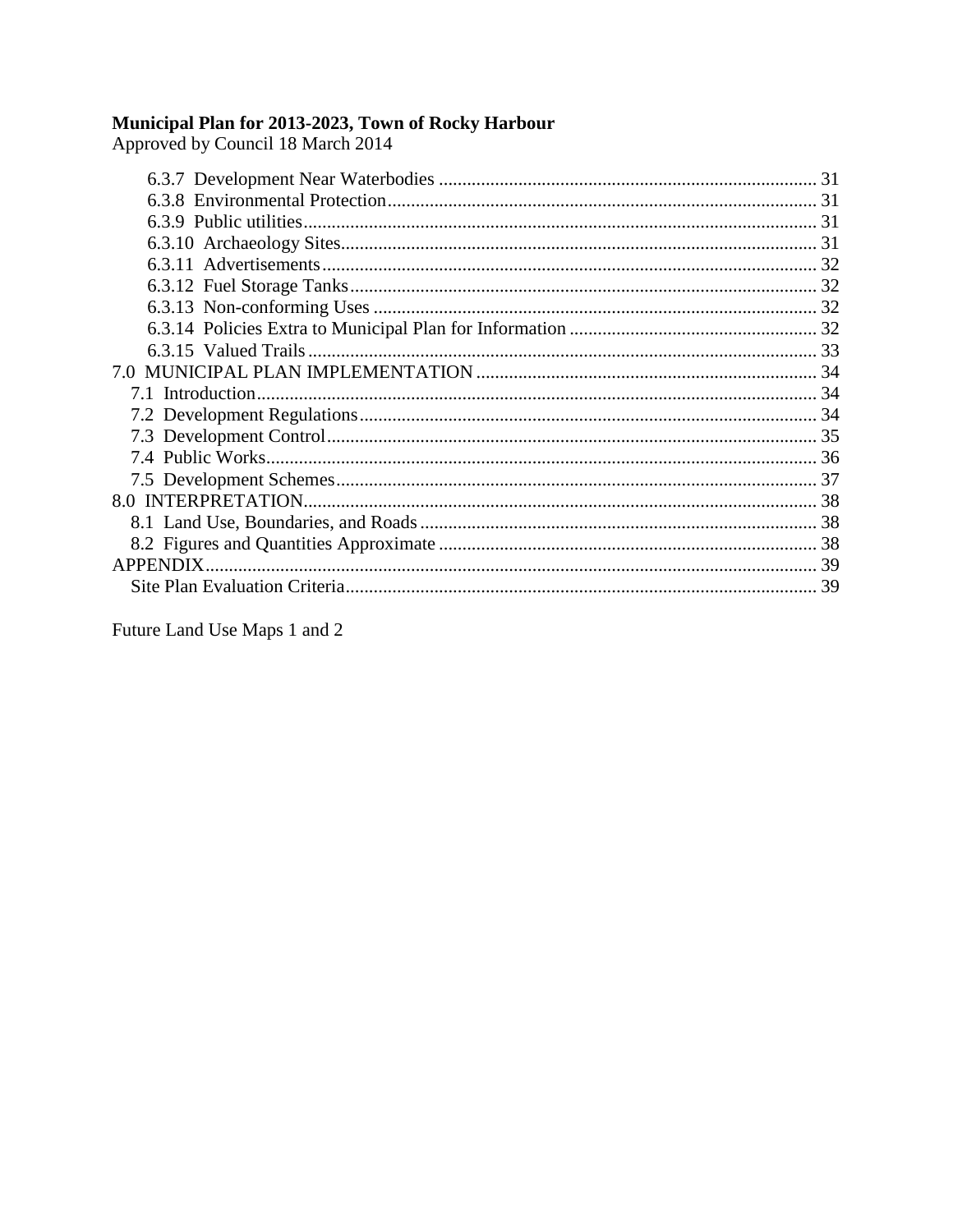**Municipal Plan for 2013-2023, Town of Rocky Harbour** Approved by Council 18 March 2014

# <span id="page-4-0"></span>**1.0 ADOPTION AND APPROVAL**

# <span id="page-4-1"></span>**1.1 COUNCIL RESOLUTION TO ADOPT; CLERK'S CERTIFICATE.**

Under the authority of Section 16 of the *Urban and Rural Planning Act 2000*, the Council of the Town of Rocky Harbour adopts the Municipal Plan for 2013 to 2023.

Resolved by the Council of the Town of Rocky Harbour on the  $7<sup>th</sup>$  day of January, 2014.

Signed and sealed this \_\_\_\_\_\_ day of \_\_\_\_\_\_\_\_\_\_\_\_\_, 2014.

Mayor:\_\_\_\_\_\_\_\_\_\_\_\_\_\_\_\_\_\_\_\_\_\_

(Council Seal)

Clerk: \_\_\_\_\_\_\_\_\_\_\_\_\_\_\_\_\_\_\_\_\_\_

# **Clerk's Certificate:**

Certified that the attached Municipal Plan is a correct copy of the Municipal Plan for 2013 to

2023, adopted by the Council of the Town of Rocky Harbour, on the  $7<sup>th</sup>$  day of January, 2014.

Clerk \_\_\_\_\_\_\_\_\_\_\_\_\_\_\_\_\_\_\_\_\_\_\_\_\_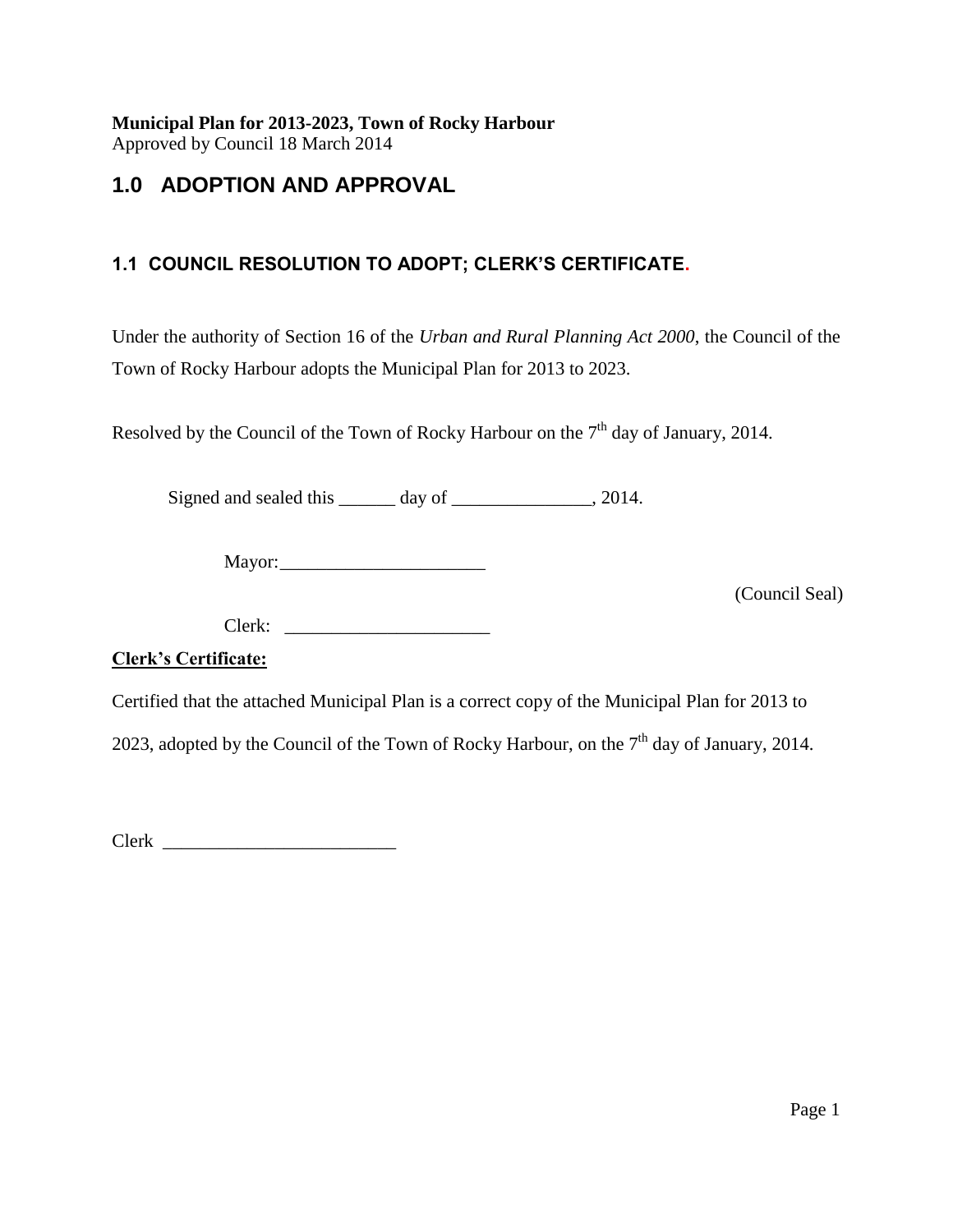Approved by Council 18 March 2014

Blank page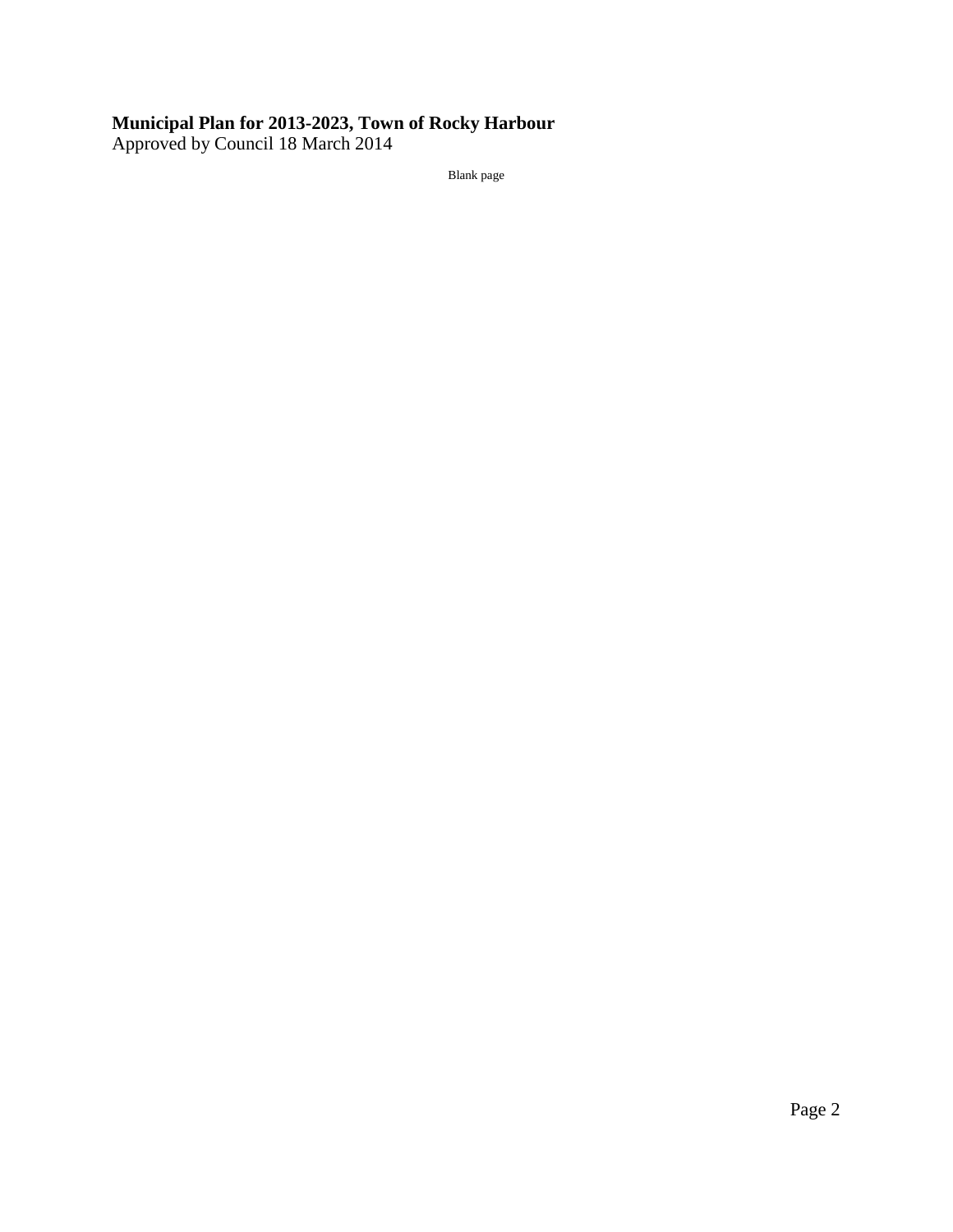# <span id="page-6-0"></span>**1.2 COUNCIL RESOLUTION TO APPROVE; CLERK'S CERTIFICATE**

Under the authority of Section 23 of the *Urban and Rural Planning Act 2000*, the Council of the Town of Rocky Harbour approves the Municipal Plan for 2013 to 2023.

Resolved by the Council of the Town of Rocky Harbour on the 18<sup>th</sup> day of March, 2014.

Signed and sealed this \_\_\_\_\_\_ day of \_\_\_\_\_\_\_\_\_\_\_\_\_, 2014.

Mayor:\_\_\_\_\_\_\_\_\_\_\_\_\_\_\_\_\_\_\_\_\_\_

(Council Seal)

Clerk: \_\_\_\_\_\_\_\_\_\_\_\_\_\_\_\_\_\_\_\_\_\_

# **Clerk's Certificate:**

Certified that the attached Municipal Plan is a correct copy of the Municipal Plan for 2013 to 2023, approved by the Council of the Town of Rocky Harbour, on the  $18<sup>th</sup>$  day of March, 2014.

Clerk \_\_\_\_\_\_\_\_\_\_\_\_\_\_\_\_\_\_\_\_\_\_\_\_\_

# <span id="page-6-1"></span>**1.3 PLANNER'S SEAL AND SIGNATURE**

# CANADIAN INSTITUTE OF PLANNERS CERTIFICATION

I certify that the attached *Municipal Plan* document has been prepared in accordance with the requirements of the *Urban and Rural Planning Act*, 2000*.*

Member of the Canadian Institute of Planners

**Jens Jensen,P.Eng.,MCIP** Date: 18 March 2014 seal

\_\_\_\_\_\_\_\_\_\_\_\_\_\_\_\_\_\_\_\_\_\_\_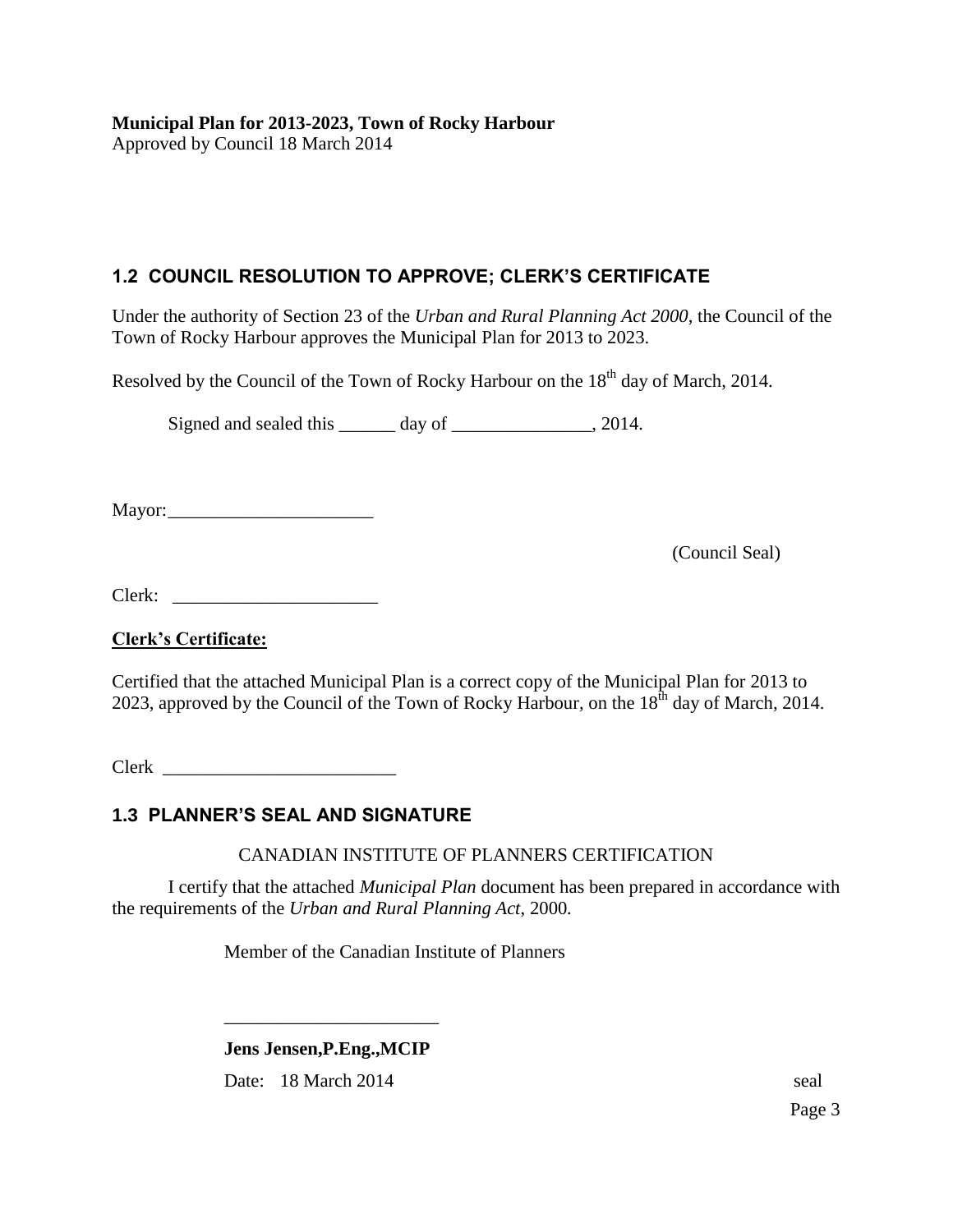Approved by Council 18 March 2014

# <span id="page-7-0"></span>**2.0 FOREWORD: APPROVAL PROCEDURE AND ADMINISTRATION**

# <span id="page-7-1"></span>**2.1 The Municipal Plan**

This document and the maps contained with it, form the Municipal Plan for the Town of Rocky Harbour. It has been prepared in accordance with the *Urban and Rural Planning Act*, 2000. Upon completion of the required steps to bring it into legal effect, it repeals and replaces the community's Municipal Plan for 1994-2004, including all amendments thereto. As the former Municipal Plan and Development Regulations came into effect in 1995, they will be referred to as the 1995 planning documents.

The document presents statements regarding the Town's intentions with respect to the location and manner in which development within its community shall take place. The maps show the Rocky Harbour Planning Area divided into various land use designations. Within each designation only specified kinds of development may take place.

The Municipal Plan is a legal document, binding upon Council and any person or group using or proposing to use land anywhere within the Rocky Harbour Planning Area Boundary. All development must conform with the applicable policies of the Municipal Plan after the date upon which it comes into effect.

This Municipal Plan has been prepared following the preparation of a special purpose document, an Integrated Community Sustainability Plan (ICSP). The ICSP is a document prepared in accordance with a requirement that municipalities prepare an Integrated Community Sustainability Plan in order to qualify for revenue from the Gas Tax Fund, pursuant to the Gas Tax Agreement signed between the Province and Local Governments.

The research and public consultation processes involved in preparing the ICSP were very useful in revising the former Municipal Plan, as many topics and interests are common to both. The process of preparing the ICSP has enhanced the depth of the Municipal Plan as it touches on matters not directly related to land use, such as social conditions, cultural matters and governance. However, the Integrated Community Sustainability Plan is not part of this Municipal Plan, nor is it subject to the statutory status and procedures affecting Municipal Plans.

# <span id="page-7-2"></span>**2.2 Ministerial Approval**

For the Municipal Plan to gain full legal effect, the following procedure must be undertaken, pursuant to Sections 15 through 23 of the *Act*.

In brief, the process begins with the preparation of a draft Municipal Plan under the direction of Council. When a draft is prepared to the satisfaction of Council, it is submitted to the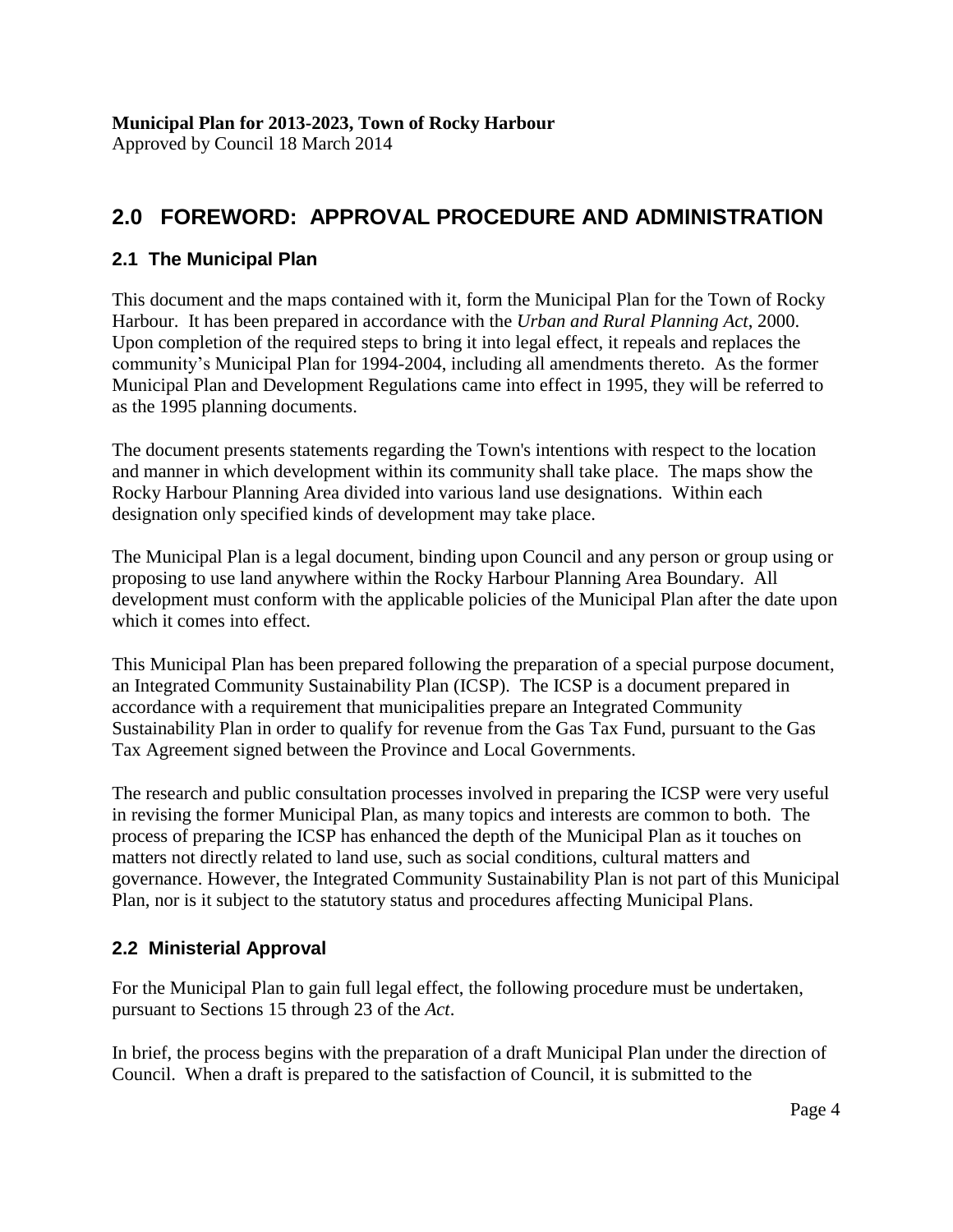Approved by Council 18 March 2014

Department of Municipal Affairs for review. When the Department has reviewed the draft document and is satisfied that it is acceptable in light of provincial and other government agencies' interests, the Department officially releases it pursuant to Section 15 of the *Act.* Council then, by resolution, is able to adopt the document pursuant to Section 16 of the *Act*.

Council must then advertise and provide for a public hearing at which objections or representations to the adopted document are to be heard. The notice must appear twice in a newspaper circulating in the community's area, in which Council states its intention to seek the approval of the Municipal Plan. The first notice must appear at least fourteen days before the hearing date. The notice must state where and when the Municipal Plan can be inspected and clearly give the time and place for the Public Hearing.

The Public Hearing is conducted by a Commissioner appointed by the Council. A deadline date for the submission of any written objections or representations is specified in the Act (two days before the hearing). If no objections are received by the deadline, Council may cancel the hearing and proceed directly to approve the Plan. If the hearing proceeds, the Commissioner conducts the meeting and subsequently prepares a report including recommendations. Council then considers the report and either approves the Plan (with or without changes) or withdraws the proposed Plan. Council's approval is made pursuant to Section 23 of the *Act.*

An approved Plan then is submitted to the Minister for review and registration, pursuant to Section 24 of the *Act*. For this, the Minister requires two copies of the Municipal Plan which have been certified by the Clerk as having been adopted and approved by Council, the Commissioner's report, and all written objections and representations that may have been submitted at the Hearing. After reviewing the document and determining that it is not contrary to law or a policy of the government of the Province, the Minister will register the Plan in the Minister's planning registry and Council will publish a notice to that effect in the *Newfoundland and Labrador Gazette* and in a newspaper circulating in the community's area. The date of the publication of the notice in the *Newfoundland and Labrador Gazette* is the date upon which the Plan comes into effect.

If the Minister chooses to not register the Plan, the document is returned to the Council with information as to the reason for its unacceptability, and Council may then make changes and resubmit the Plan in the same manner.

It is important to recognize that a new Plan does not come into legal effect until the notice of the Minister's registration appears in the *Newfoundland and Labrador Gazette* and the newspaper ad has appeared*.* Once in effect, the Municipal Plan is legally binding on Council and any person or party proposing to use or develop land anywhere within the Planning Area Boundary.

A concurrent and parallel process is involved in the preparation, review, adoption, approval, and coming into effect of Development Regulations.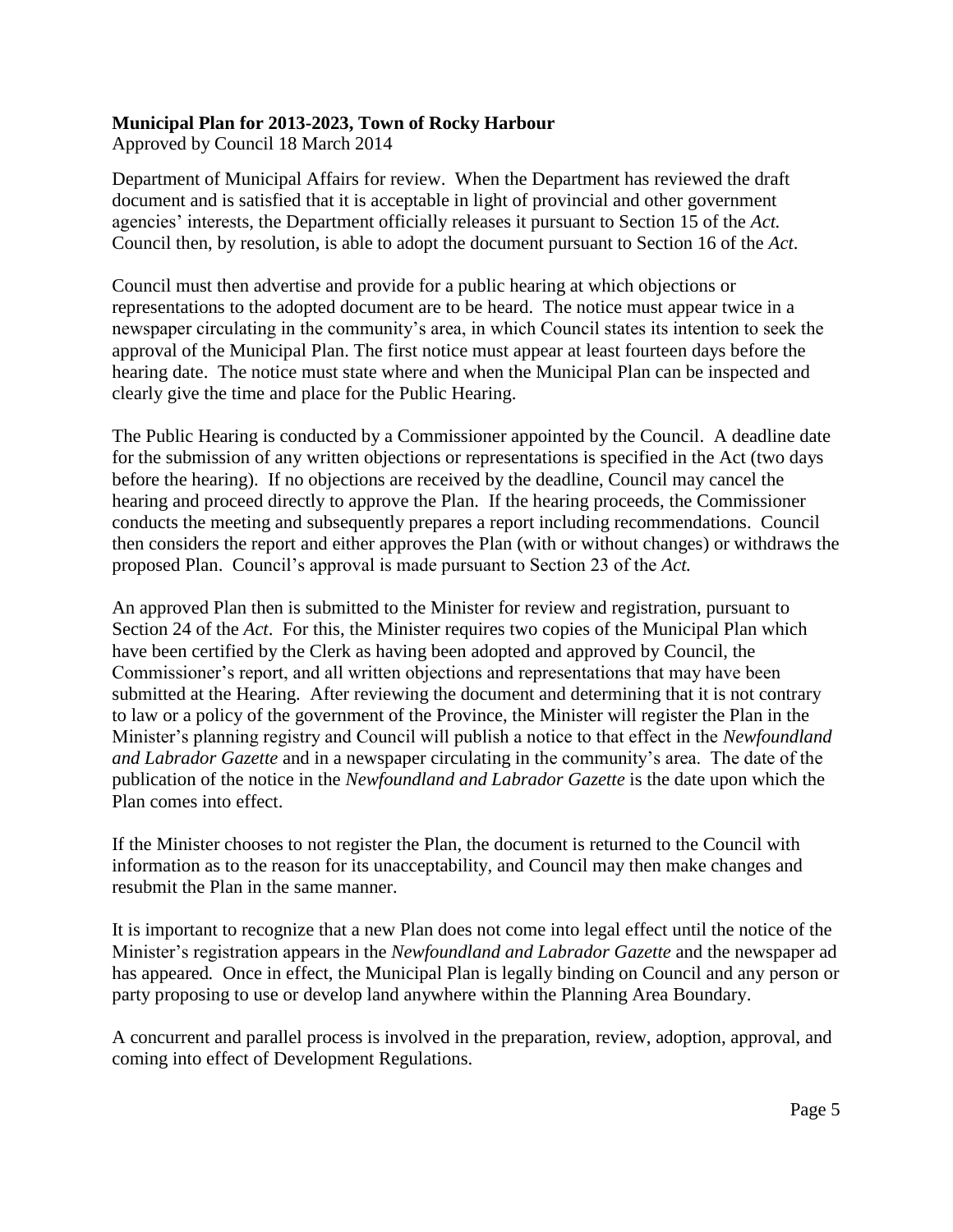Approved by Council 18 March 2014

# <span id="page-9-0"></span>**2.3 The Effect and Amendment of the Municipal Plan**

The Municipal Plan is a legal document, binding upon Council and any person or group using or proposing to use land anywhere within the Planning Area, unless specifically exempted by superior legislation. All development must conform with the applicable policies of the Municipal Plan after the date upon which it comes into effect.

The *Act* at Section 28 requires that a Municipal Plan be reviewed not later than every five years from the date it has come into effect. The general intention is that Council may revise the Plan with a view to the developments which can be foreseen for the next ten years. Consequently, the time frame for this Plan is the ten year period of 2013 through 2023.

The Municipal Plan may be amended at any other time, in whole or in part, for legitimate reasons that may have been unforeseeable at the time it had initially been drafted. Any such amendment must be consistent with the Municipal Plan as the amendment will be read together with and become part of the Municipal Plan.

# <span id="page-9-1"></span>**2.4 Municipal Plan Administration; Role of Development Regulations**

When a Municipal Plan comes into effect, the Council is required to provide for its administration in conjunction with the Development Regulations. The Development Regulations are written in conformity with the Municipal Plan in the form of land use zoning, subdivision, and advertisement regulations. After adoption by the Council, these regulations must be submitted to the Minister for approval in like manner to the process for Municipal Plans.

Development Regulations must comply with the requirements of the *Urban and Rural Planning Act*, 2000, and standard Provincial Regulations have been developed to form the basis of these regulations. The standard regulations currently are Newfoundland Regulation 3/01 made by the Minister of Provincial and Municipal Affairs and which came into force on January 1, 2001. Councils are also advised, if they have not already done so, to adopt the National Building Code of Canada as its building regulation.

The day-to-day administration of the Municipal Plan, and subsequent Development Regulations, is in the hands of staff members authorized by the Council. Staff have the duty of issuing all necessary permits approved by Council and making recommendations to the Council in accordance with the Municipal Plan policies and implementing regulations regarding all development in the Municipal Planning Area.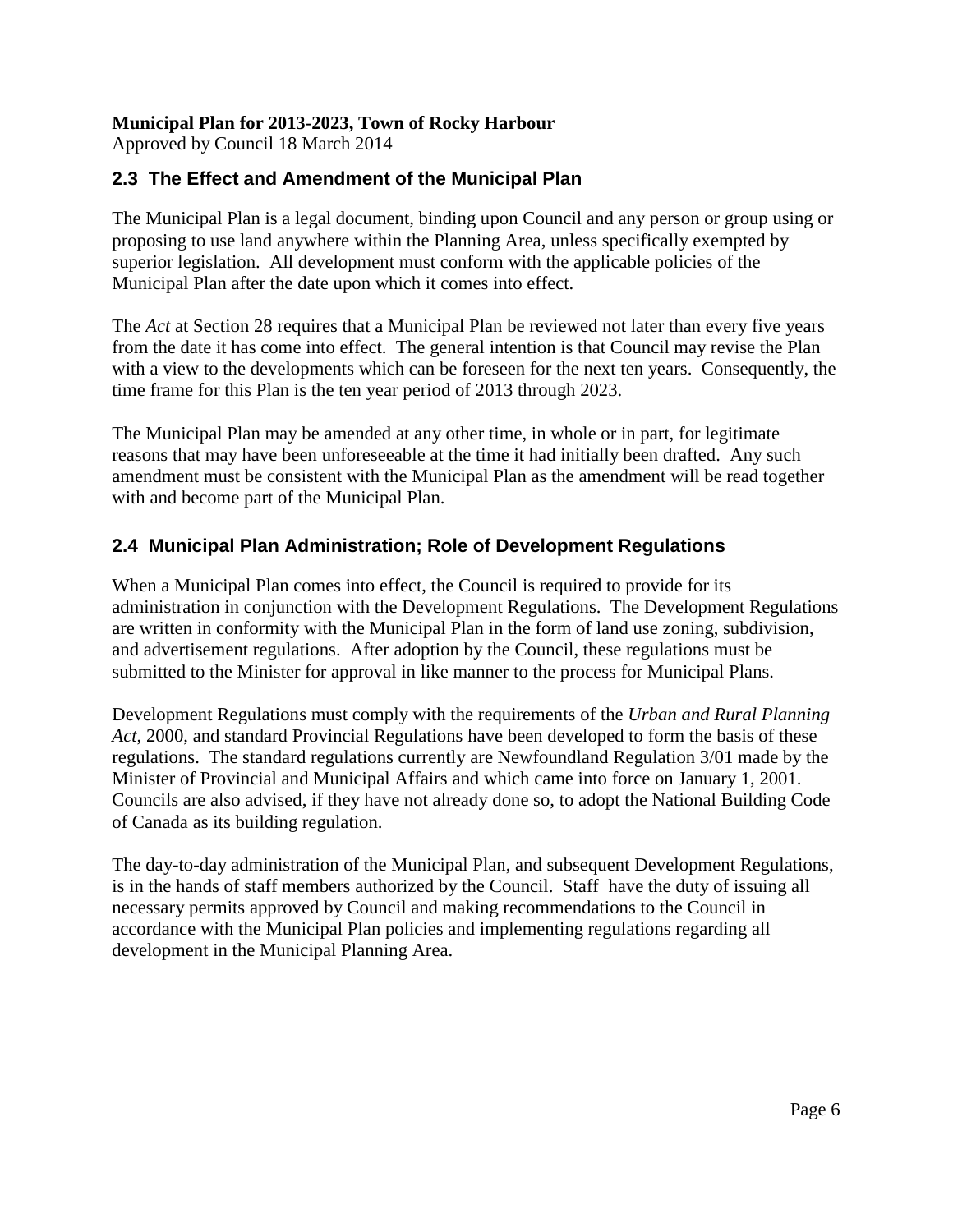Approved by Council 18 March 2014

# <span id="page-10-0"></span>**3.0 INTRODUCTION**

# <span id="page-10-1"></span>**3.1 Title and Components**

This Municipal Plan, when brought properly into effect, shall be known as the *Municipal Plan of the Town of Rocky Harbour, 2013 - 2023*. The following text and Future Land Use Maps 1 and 2 contained herein constitute the Municipal Plan for the Rocky Harbour Planning Area.

# <span id="page-10-2"></span>**3.2 Review and Amendments**

As indicated in the Foreword, the policies and land use designations described in this Municipal Plan are not intended to remain static but are subject to continuous review and alteration as required in the light of changing economic, social, and technological developments, as well as at the required five year reviews.

# <span id="page-10-3"></span>**3.3 Purpose of Plan**

A Municipal Plan guides growth and development within a Municipal Planning Area. It provides a means of preventing problems that could occur if conflicting land uses are developed too close to each other. It directs future growth so that it occurs in a manner whereby municipal services and land resources are used most efficiently, thus preventing unnecessary increases in servicing costs that can result from development becoming needlessly spread out. It also ensures that aspects of land development like safety, aesthetics and environmental protection are given proper consideration. Further, it may also set out information and policies on matters affecting social conditions, cultural matters and governance.

# <span id="page-10-4"></span>**3.4 Municipal Planning Area**

The territory subject to this Municipal Plan is that which is included within the boundaries of the Rocky Harbour Planning Area. The Planning Area is far larger than just the area defined by the Town boundary. It includes a large area north and east of the VikingTrail where the community's protected water supply area, as well as large undeveloped area, are found.

The Planning Area is actually divided into two parts, separated by a strip of land on which the Viking Trail and the Parks Canada swimming pool are located. The built up community area lies in the southern and western part of the Planning Area, and the community water supply and other undeveloped lands lie in the northern and eastern part of the Planning Area. These are illustrated on Map 1.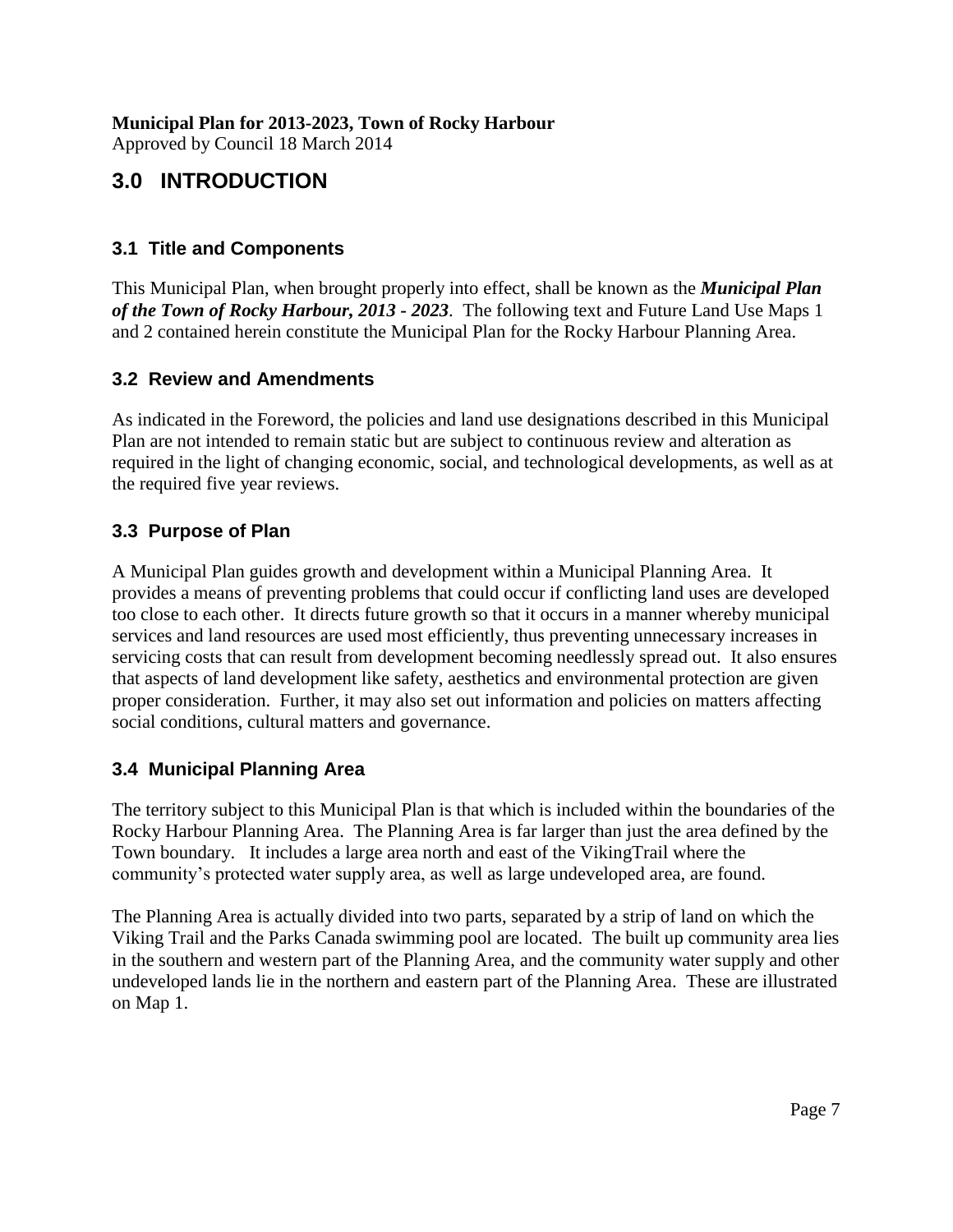Approved by Council 18 March 2014

## <span id="page-11-0"></span>**3.5 History**

It is appropriate to first provide an overview of the history of the community. It is not intended to be more than a brief sketch, to establish an appreciation of the way in which the community developed. The recently completed ICSP includes a succinct history, which is quoted below:

*"Rocky Harbour can trace it's history back to English and French fishermen in the 1700's. Earliest known permanent habitation was in 1809, and in 1874, the name Rocky Harbour was listed in census figures with a population of 36. Fishing and logging were the main industries for years, and as the Cod Fishery grew into a mechanized industry, boat building became another mainstay of the local economy. The Town was incorporated in 1966.*

*The modern growth era began in the late 1960's, and with the establishment of Gros Morne National Park in 1973, the Town became the major growth centre within the Park. The Cod Moratorium of 1992 changed the fishery dramatically, and while fishing activity has declined considerably, Rocky Harbour is still actively involved and boasts an active fish plant processing a variety of species.*

*The establishment of the Park however, added the new dimension of Tourism, on which the Town has capitalized. Rocky Harbour is the headquarters for the Parks operations and the main accommodation center with an abundance of hotel rooms, cottages, RV Parks, restaurants, etc".*

#### <span id="page-11-1"></span>**3.6 Public Consultation**

In the first step in the planning process, the Town's consulting planner came to the community in March, 2013. He carried out much of the basic background information gathering and consultation with staff and local public agency representatives as well, to build the initial information needed for the assignment.

In addition, the usual step of contacting the Department of Municipal Affairs to arrange for the circulation of a letter to all affected government departments and agencies, requesting that they identify any plans or policies which would have a bearing on the review, was followed. This is a routine procedure which the Department organizes to assist municipalities when planning revisions to these documents. As those results came in, they have been considered in the work on the Municipal Plan.

During the spring of 2013, the Town's consulting planner, Council and staff developed a first draft of the Municipal Plan and Development Regulations for 2013-2023. Those drafts were presented at an advertised public meeting held in the community on 17 June, 2013. The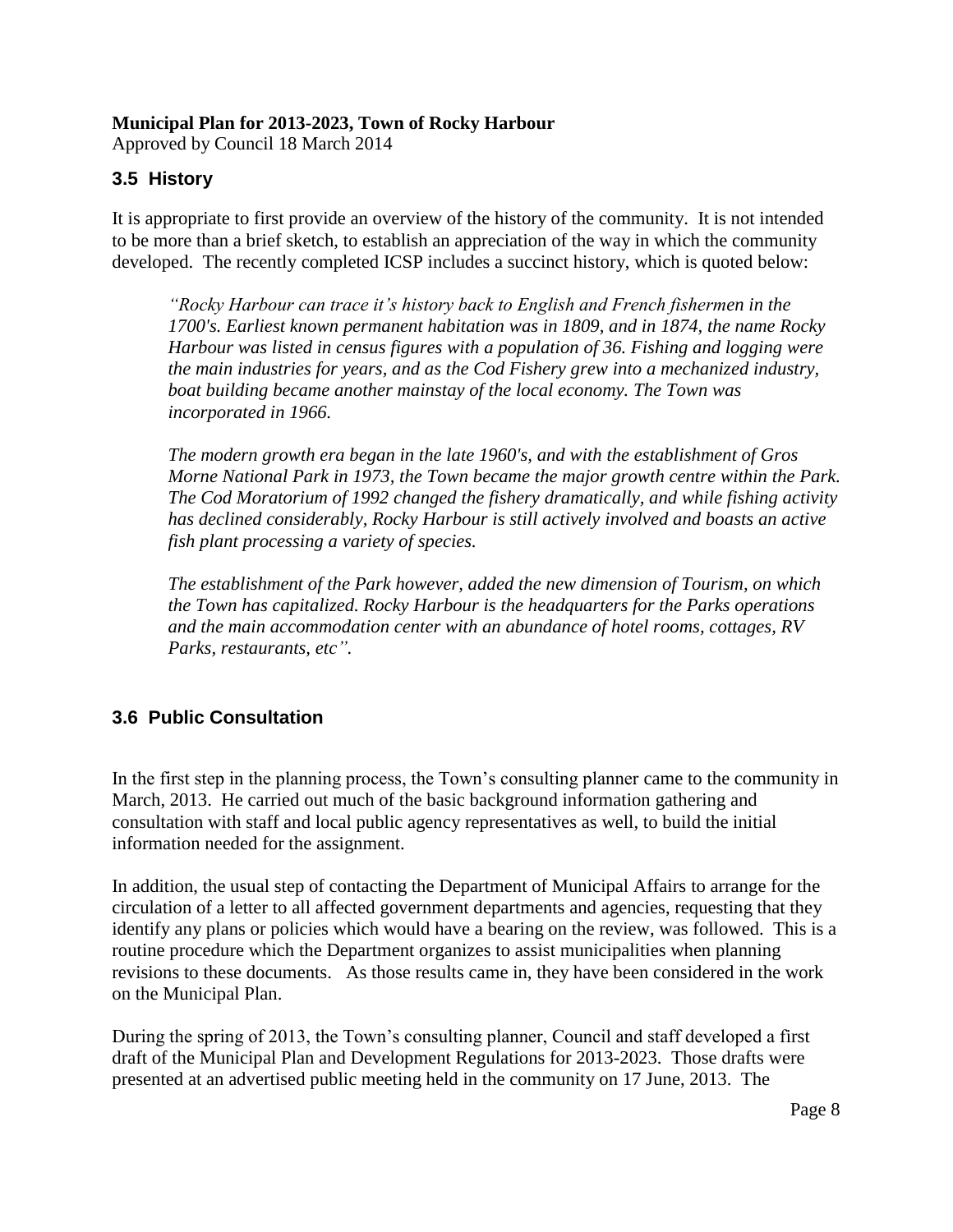Approved by Council 18 March 2014

proposed planning documents were discussed, and notes taken on suggestions for consideration. This document, with the accompanying Development Regulations, has been revised subsequent to the public meeting. They have been prepared and accepted for submission to the Department of Municipal Affairs for the statutory review and release process.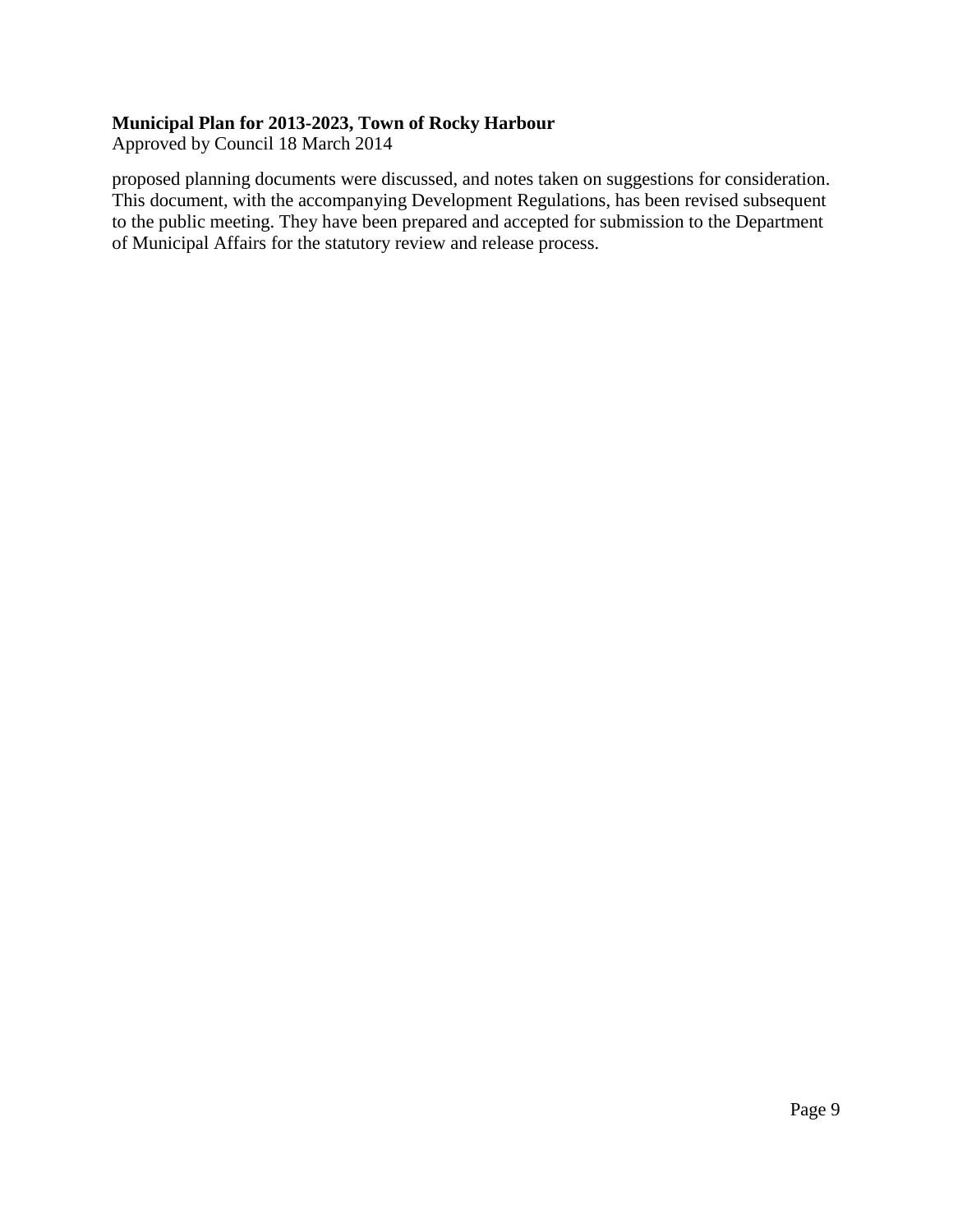Approved by Council 18 March 2014

# <span id="page-13-0"></span>**4.0 KEY FACTORS AND APPROACHES AFFECTING DEVELOPMENT**

The key points arising from the information and consultative processes described above are as follows:

# <span id="page-13-1"></span>**4.1 Geographic Setting and Settlement**

Rocky Harbour is a significant community located on the Northern Peninsula on the west coast of the island of Newfoundland, and lies embedded in Gros Morne National Park. The nearest principal towns are Corner Brook and Deer Lake, about 120 km and 71 km distance, less than an hour's drive to the latter.

The community has been occupied since European Contact in the 1700s, with the first permanent settlement noted in 1809. The town site is located on a horseshoe shaped coastal plain around Rocky Harbour, along which the principal street, Main Street (South and North) follows the shoreline closely. The relatively level area which now is occupied by the built up area of the community provided good land for the original development of the urban area of town. However, that relatively level, developable area of land has practically reached its limit going directly inland from the harbour as the Viking Trail confines further growth on the northeast side, and topography limits development further along the shore outwards of the core. This restricts further development of the urban area to expansion into selected immediately adjacent areas and by way of infilling vacant land within the core.

The community has developed in a fairly compact pattern focused on the harbour. A central commercial area adjacent to the harbour historically provided most of the needed goods and services for the community and immediate area, but the era of modern highways and universal use of automobiles has seen a concentration of many major retail goods and services in larger centres, particularly in Deer Lake and Corner Brook. Residential and institutional development such as schools and churches developed in a network of streets which gradually spread over the landscape directly inward from the harbour, mostly in the form of cul de sac streets off Main Street.

More recently, with the development of the Viking Trail and the creation of the National Park, relatively new areas have developed in relation to the access roads leading off the Viking Trail, which is a limited access highway, along West Link Road and Harbour Drive. A number of residential subdivisions have been created in vacant lands in the core, such as Shears Village Lane and Parsons Lane.

The commercial focus of the Town has begun to shift from the waterfront to the access roads off the Viking Trail. Development on West Link Road in particular includes a hotel and industries as well as a service station at its intersection with the Viking Trail. The commercial development along Main Street has been actually mixed with residential properties for many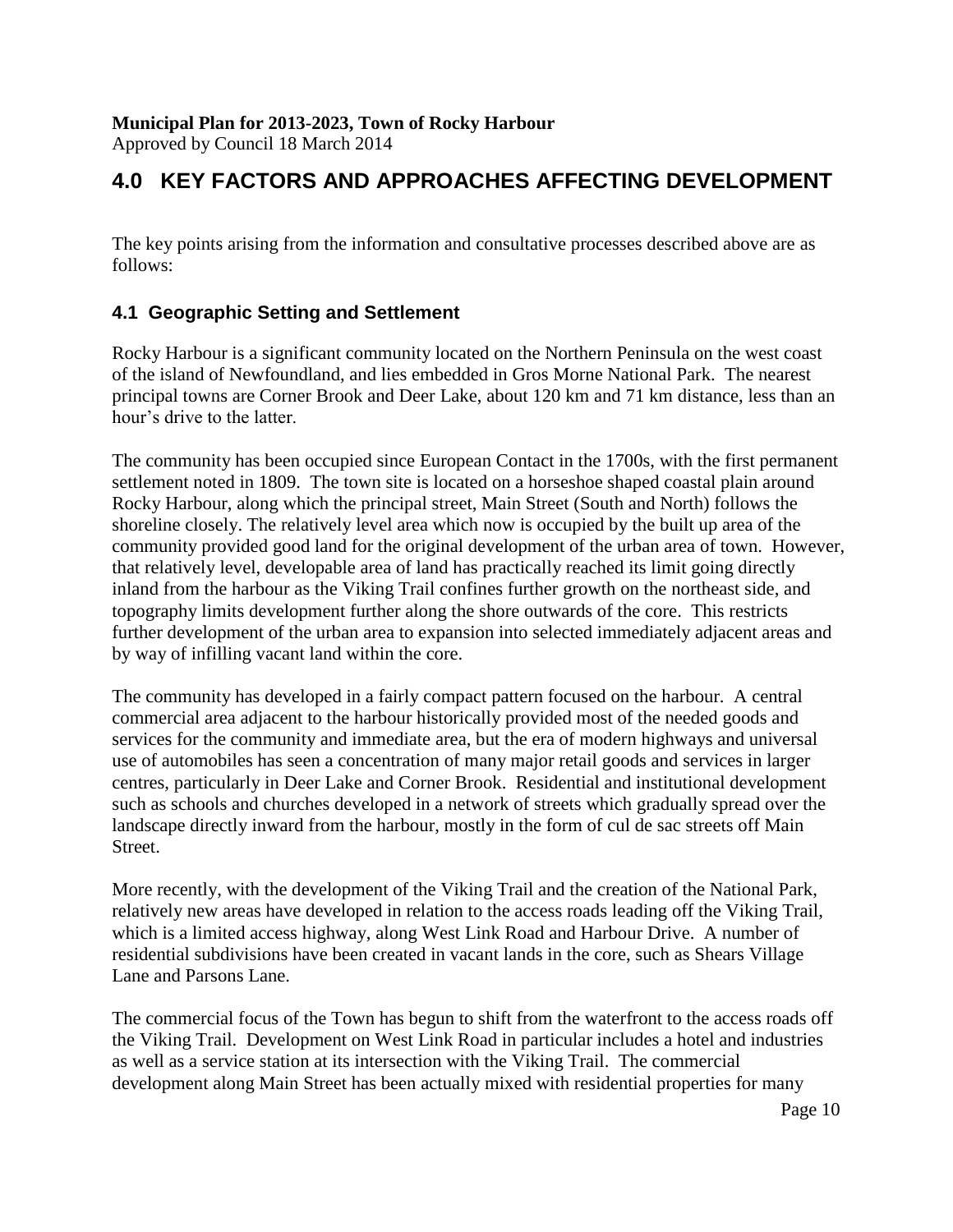Approved by Council 18 March 2014

years, and it is unlikely that there will be a substantial change in that regard in the future. There are very fine opportunities along the shoreline for viewpoints, public open space and waterfront walking trails, in particular in the area of the wharf at the end of Harbour Drive.

The Town lies embedded within Gros Morne National Park, as shown on the map in Appendix C. The National Park facilities include administration, recreation and interpretation buildings, but none of the Park area is under the planning jurisdiction of the Town. The Town's jurisdiction is limited to the area within the Planning Area Boundary shown on Appendix C. It is interesting, and very unusual, to note that the right of way of the Viking Trail is excluded, the result being that the Planning Area is divided into two parts. This latter fact has little practical significance to the Town's administration of its planning documents.

# <span id="page-14-0"></span>**4.2 Demographics and Economic Development**

It is important to understand the relationship between the state of the local economy and demographics, as these are the fundamental matters affecting the future of the community. It is well known that the populations of most small communities on Newfoundland island outside the capital region are significantly declining in numbers and generally aging. The Town of Rocky Harbour appears to be a notable exception: the latest available data is from the 2011 Canadian Census, wherein the population for the town was determined to be 979, virtually identical to that in 2006, when it was 978, and very little less than it was in 2001 when it was 1002.

It is true that Rocky Harbour was very hard hit by the cod moratorium. A large loss of population occurred between 1986 and 2001, from 1286 down to 1002, over a 20% drop. However, the decade since 2001 seems to be a different story, as the population has been maintained. Compared to many small communities in the province, this is remarkable. The reasons bear some examination, as the economic experience and future of this community must be based on factors not found in others.

The fishery and forest resources represented the economic base of the community for many years. Although the fishery continues in a diminished form and is focused on different species and processing methods, its future strength and structure are evolving on an uncertain path. The community of Rocky Harbour and similar places on the Northern Peninsula are within commuting distance of the commercial and industrial centres of Corner Brook and Deer Lake, as well as the remaining fish processing plants in the area. That fact has potential to provide for some commuting employment opportunities, and there is of course always going to be a certain number of public administration jobs in schools and other institutions. However, the ICSP makes it abundantly clear that that the growth and stability of the community are very much tied to the growth of tourism.

When Gros Morne National Park was established in the 1970s, an important new component of the local economic base was added. Though there is still activity in those sectors, tourism related employment and investment have grown steadily. At about the same time, the 1970s, fairly good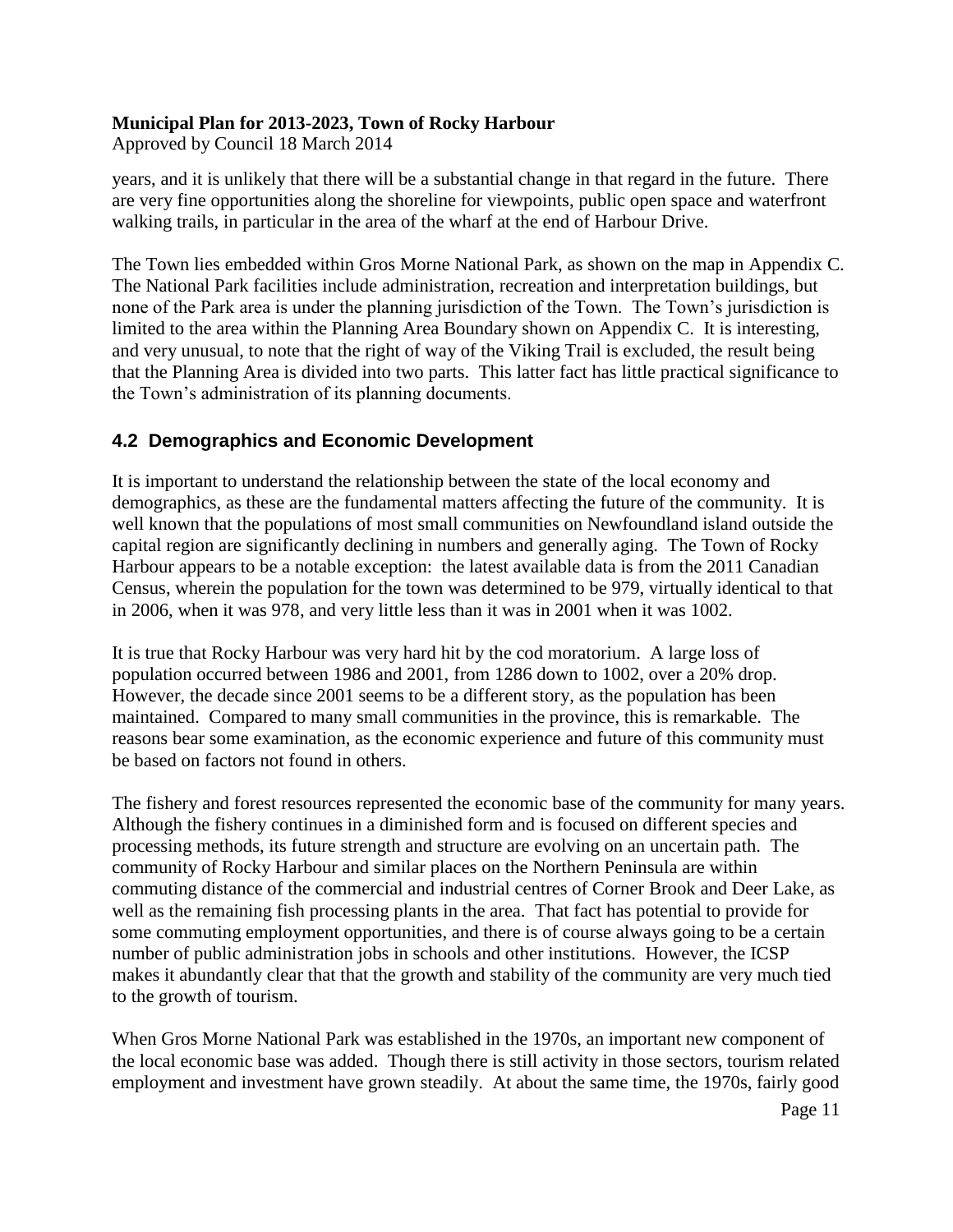Approved by Council 18 March 2014

road links were developed up the Northern Peninsula to St. Anthony, making the Viking Trail from Deer Lake to St. Anthony (and beyond via ferry to Labrador) a busy highway transportation route. The recently developed road link from the Red Bay shore to Happy Valley-Goose Bay has opened a through route to Quebec and Upper Canada. Those highway linkages and the growing attraction of the National Park have put Rocky Harbour in a favourable place with respect to tourism. Not only is the National Park a world class destination, but the through traffic destined for the National Historic Sites at L'Anse aux Meadows, Port aux Choix and Red Bay, and the Grenfell Mission in St. Anthony is substantial and growing.

Not only is the community in its own right in a choice spot with respect to development of the tourism industry, but the economy of the larger region comprising Rocky Harbour, Deer Lake, up the Peninsula as far as Belburns, and Corner Brook, is also fairly robust. Population projections available from the Province of Newfoundland and Labrador shed light on the larger area.

A very useful statistical analysis relates to the above mentioned Rural Secretariat region. The 2011 census indicates the population of Region 3 to be 45,947. The provincial government's low end projection to the year 2023 for Region 3 is 45,874 people, medium is 46,467, and the high end 47,187. The projections show a worst case (low end) scenario in which birth rates, mortality, and migration are all the most negative, in which the population is forecast to remain practically steady. More optimistic projections show significant growth in Region 3. This larger picture supports a projection that the community will not decline and will very probably grow in the next decade.

# <span id="page-15-0"></span>**4.3 Implications of Changing Demographic and Economic Conditions**

The situation of the community in mid-1990s, now over 15 years ago, was considerably different from the realities of 2013. Principally, the cod moratorium was just beginning to have its devastating effect on coastal communities, where many were entirely reliant on the fishery. Employment in the fishery, either on the boats or the onshore processing and related enterprises, was the fundamental economic engine in many areas, and the 1995 documents explicitly say that the future of the fishery was to be very uncertain.

However, in the remarkable case of Rocky Harbour, the 1995 planning documents recognize the presence of world scale tourism attractions and a beautiful ocean town site, which have the potential to stabilize and enhance the future of the town. The presence of the Viking Trail had been established for over twenty years, and the linkages of town streets to the Trail were in place. Very little in the way of new streets or areas being opened and serviced for development had been accomplished.

In reviewing the 1995 documents, it can be seen that the compact form of the urban area was very much as it appears today, with the principal street, Main Street, following the waterfront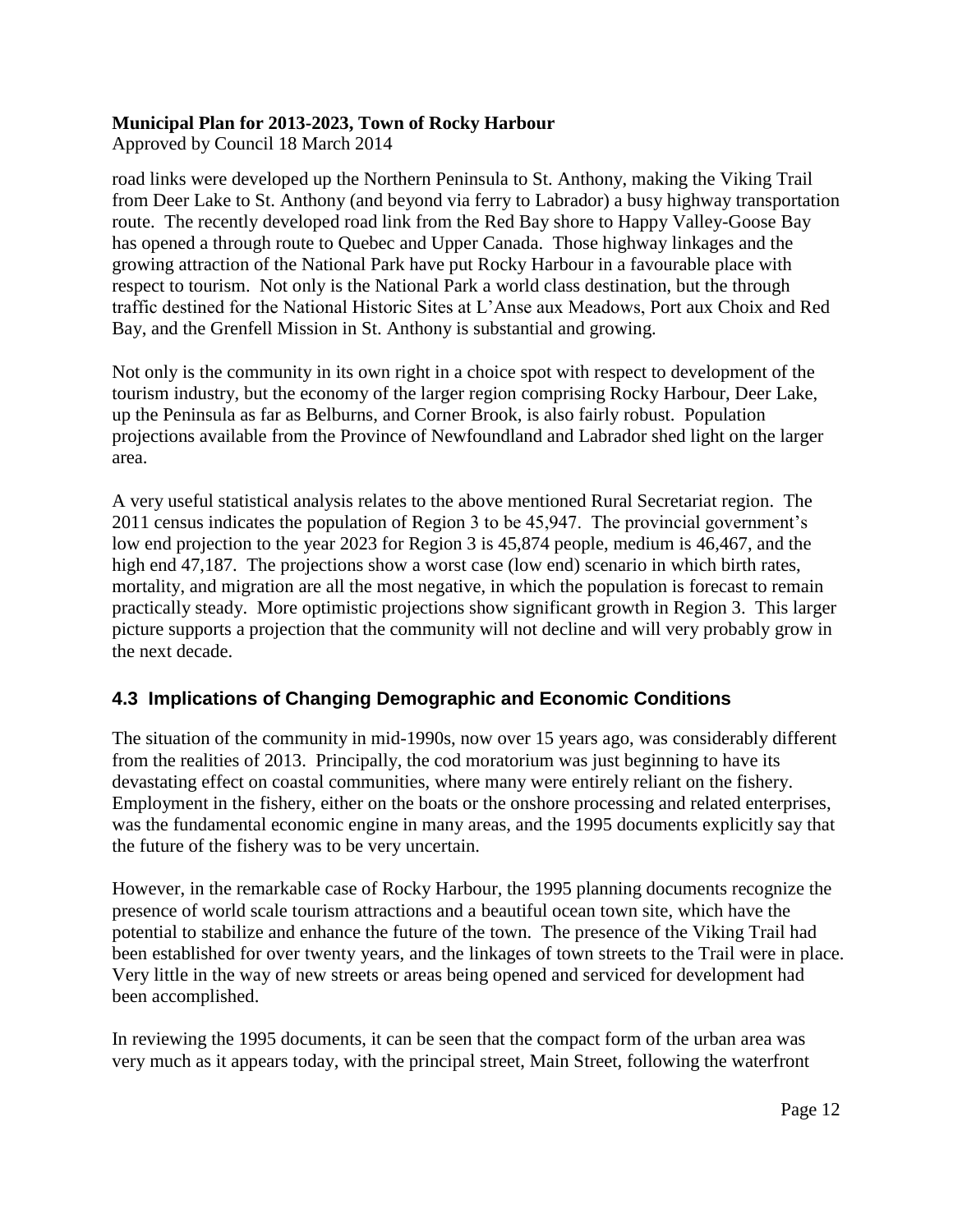Approved by Council 18 March 2014

from end to end. Its entire length had, as noted earlier, been developed as a mixture of residential and commercial uses, a pattern which continues.

The planning policies of the day recognized the value of the residential areas, as the residential districts were protectively treated in regulations from the commercial and industrial activity around the harbour. The zoning scheme developed then clearly delineated the commercial, industrial, institutional, and residential areas in the community. If nothing else had been happening, the policies would have essentially reflected a static community.

The anticipated demand for residential building lots was expected to be fairly small, and indeed the 1995 Municipal Plan includes this statement:

*The existing undeveloped residential land in the community should be more than adequate to satisfy this growth without the need to develop new residential areas.*

There was optimism that growth would occur as tourism opportunities were exploited, but there was little sense that the impact would be dramatic. However, there were proposals being made, some of which are reflected in the ad hoc amendments made to the 1995 documents, for a large resort hotel development.

Review of the 1995 documents and their amendments, and consideration of the information and insights gathered in the early stage of the review process, suggest several revisions. Much of the structure of the 1995 documents is applicable today just as well as it was then, such as respect for residential areas and natural environmental features, as well as for municipal infrastructure needs. However, the need to proactively accommodate growth for tourism and other commercial and industrial development is becoming clear. Also, it has been seen that the capacity of existing areas for infilling vacant land for residential development is soon enough going to be limited, and expansion beyond the built up community area is going to be needed.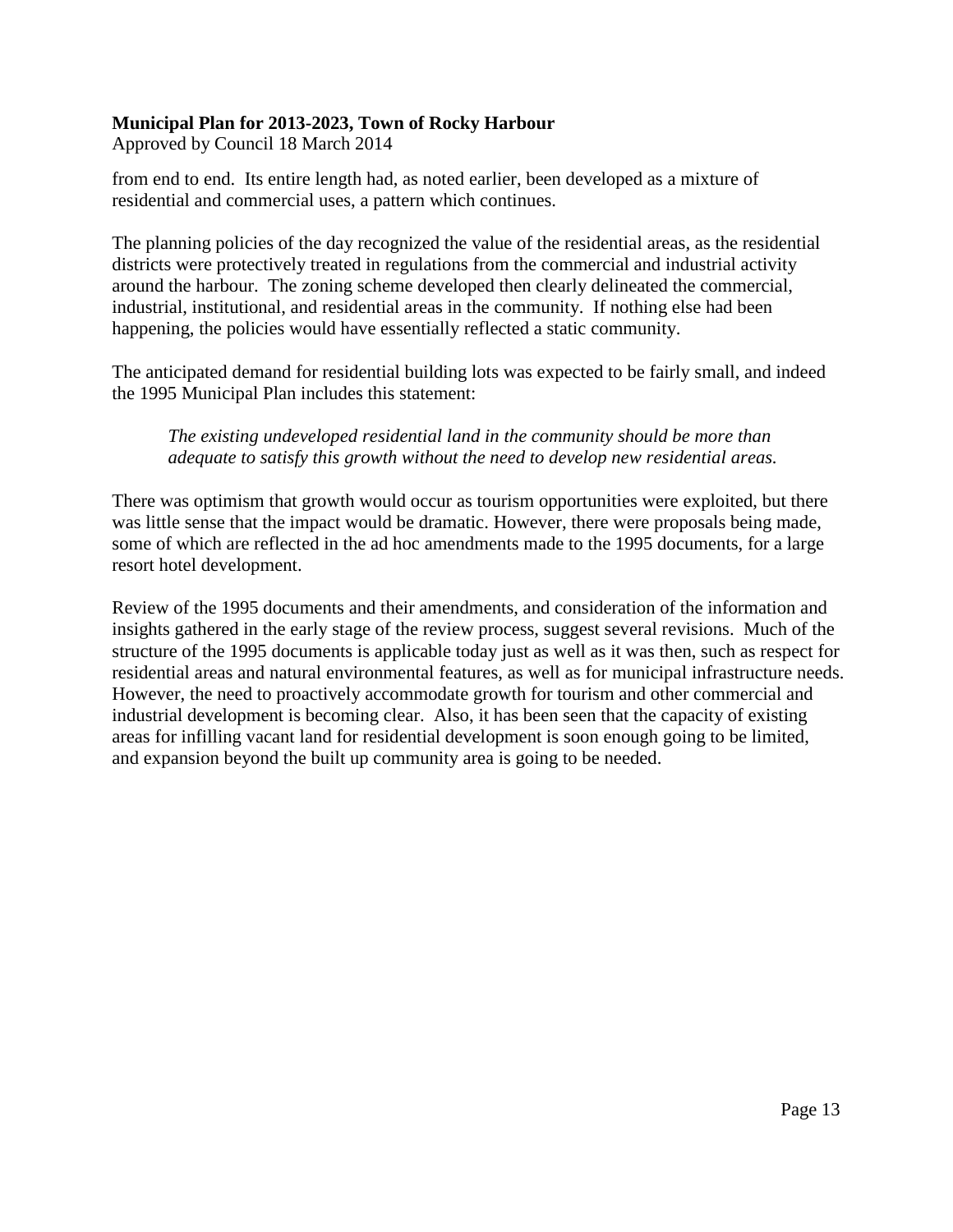Approved by Council 18 March 2014

# <span id="page-17-0"></span>**5.0 GOALS AND OBJECTIVES**

# <span id="page-17-1"></span>**5.1 Goals, Objectives and Policies**

Goals are frequently employed as the essential foundation for any planning endeavour whether it is a personal career, a community plan, or a corporation's growth and facility strategy. The formulation of goals, toward which efforts and resources are directed, and objectives, the more precise and measurable steps needed to achieve the goals, can make the difference between wasted effort and success. Policies are the courses of action that a government takes to achieve its objectives.

By way of example in the Rocky Harbour case, one goal concerning the environment would be to protect and enhance the quality of the natural environment, within which an objective (amongst others) to follow from this goal is to protect and prevent contamination of the community water supply area. The obvious related policy would be to pursue the enactment of protective regulations applied to the water supply area, amongst other policies.

# <span id="page-17-2"></span>**5.2 Goals for the Town of Rocky Harbour**

The ICSP seems to capture the spirit of the community's vision very well in the following quote:

*"Rocky Harbour has a history of being a caring community, looking after the well-being of it's citizens, and more recently the needs and expectations of traveling tourists. It wishes to continue and to enhance that role by providing a clean, safe, economically viable environment for all its citizens, from youth to seniors, while promoting health and wellness, protecting the environment, and catering to the needs of the Tourism Industry".*

Achievement of the vision involves much more than just the good will, imagination and hard work of Council and its staff in concert with relevant agencies. It is true that only the Town as a municipal government has the administrative capacity and the regulatory authority that can deal with infrastructure and control of development, but only the business community and senior levels of government can initiate major investments and interventions in commerce and institutional services. However, the citizens of the community have a major role in making the community the "clean, safe and economically viable" place called for in the vision statement.

Complementing the vision, this Municipal Plan endeavours to deal with development concerns following these more specific goals and objectives related to land use: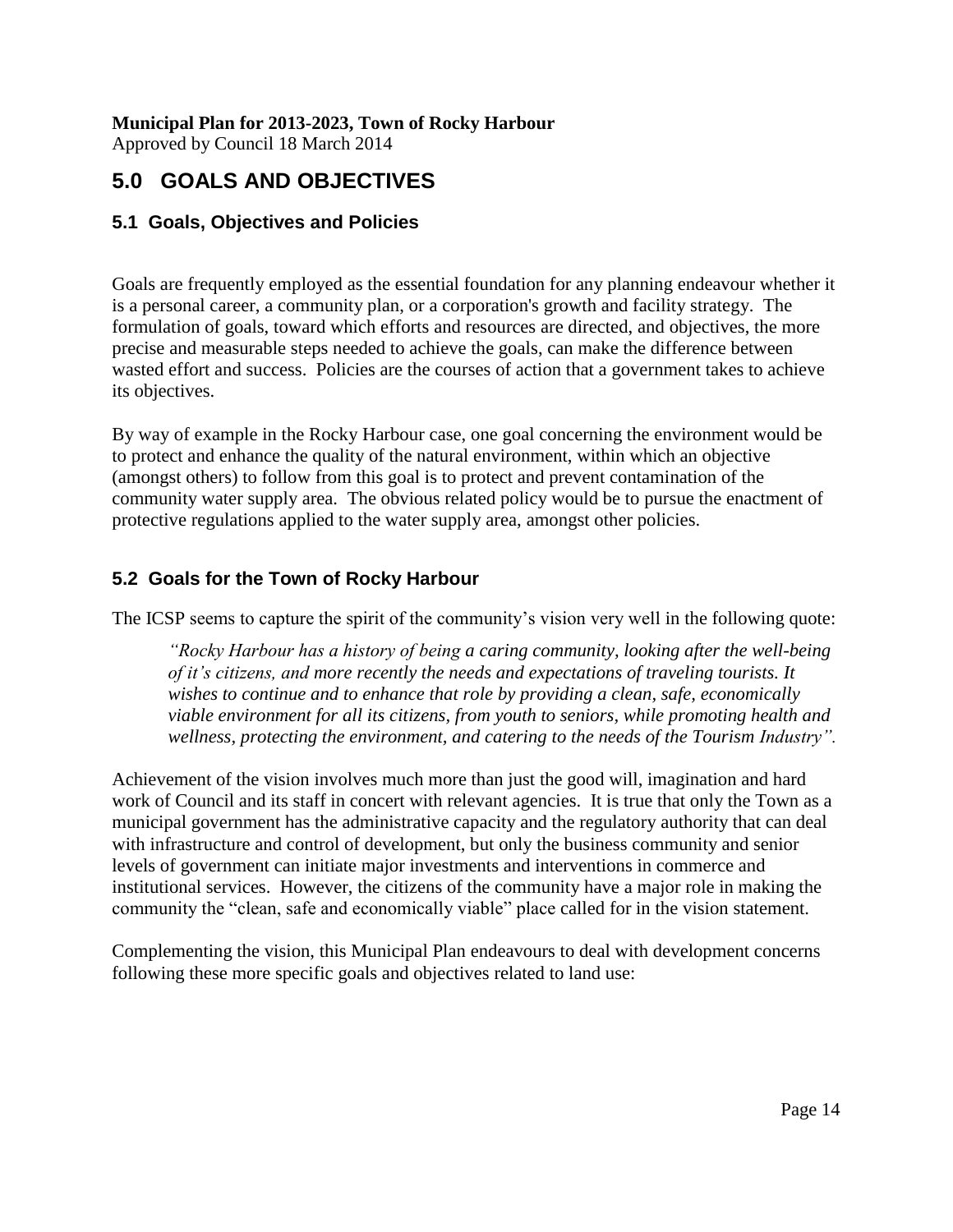Approved by Council 18 March 2014

# **A) Growth and Urban Structure**

| Goal:                                         | To provide for orderly growth and development within the<br>community.                                                                                                                                                                                                                                                                                                                          |
|-----------------------------------------------|-------------------------------------------------------------------------------------------------------------------------------------------------------------------------------------------------------------------------------------------------------------------------------------------------------------------------------------------------------------------------------------------------|
| Objectives:                                   | a) Council will undertake to use this Municipal Plan to guide its<br>exercise of powers and responsibilities for the provision of<br>services, the allocation of land uses, and the general<br>development of the community.                                                                                                                                                                    |
|                                               | b) Land uses will be allocated so as to encourage economic<br>development and to preserve and enhance positive features<br>reflecting the heritage and amenities of the community, while<br>also recognizing natural constraints and limitations, in order to<br>improve quality of life in the community and protect life and<br>property, and to minimize effects on the natural environment. |
|                                               | d) Compact development of the community will be promoted, in<br>order to provide municipal services to properties as efficiently<br>as possible.                                                                                                                                                                                                                                                |
| <b>B</b> ) Housing                            |                                                                                                                                                                                                                                                                                                                                                                                                 |
| Goal:                                         | To provide for the long-term housing needs of the community.                                                                                                                                                                                                                                                                                                                                    |
| <b>Objectives:</b>                            | a) Housing shall be designed, sited and constructed to meet the<br>particular local conditions and needs of residents of the<br>community and to facilitate the greatest development of<br>available land resources through a wide variety of housing<br>forms.                                                                                                                                 |
|                                               | b) To provide for new building lots by way of further subdivision<br>within the serviced area and by way of new subdivisions<br>designed so as to present a pleasant appearance and an efficient<br>arrangement of street, water and sewer services.                                                                                                                                            |
| <b>C) Employment and Economic Development</b> |                                                                                                                                                                                                                                                                                                                                                                                                 |
| $C_{\Omega}$                                  | To encourage institutional commercial and industrial activities                                                                                                                                                                                                                                                                                                                                 |

Goal: To encourage institutional, commercial and industrial activities that will meet the community's employment needs and provide needed goods and services, and in particular to press for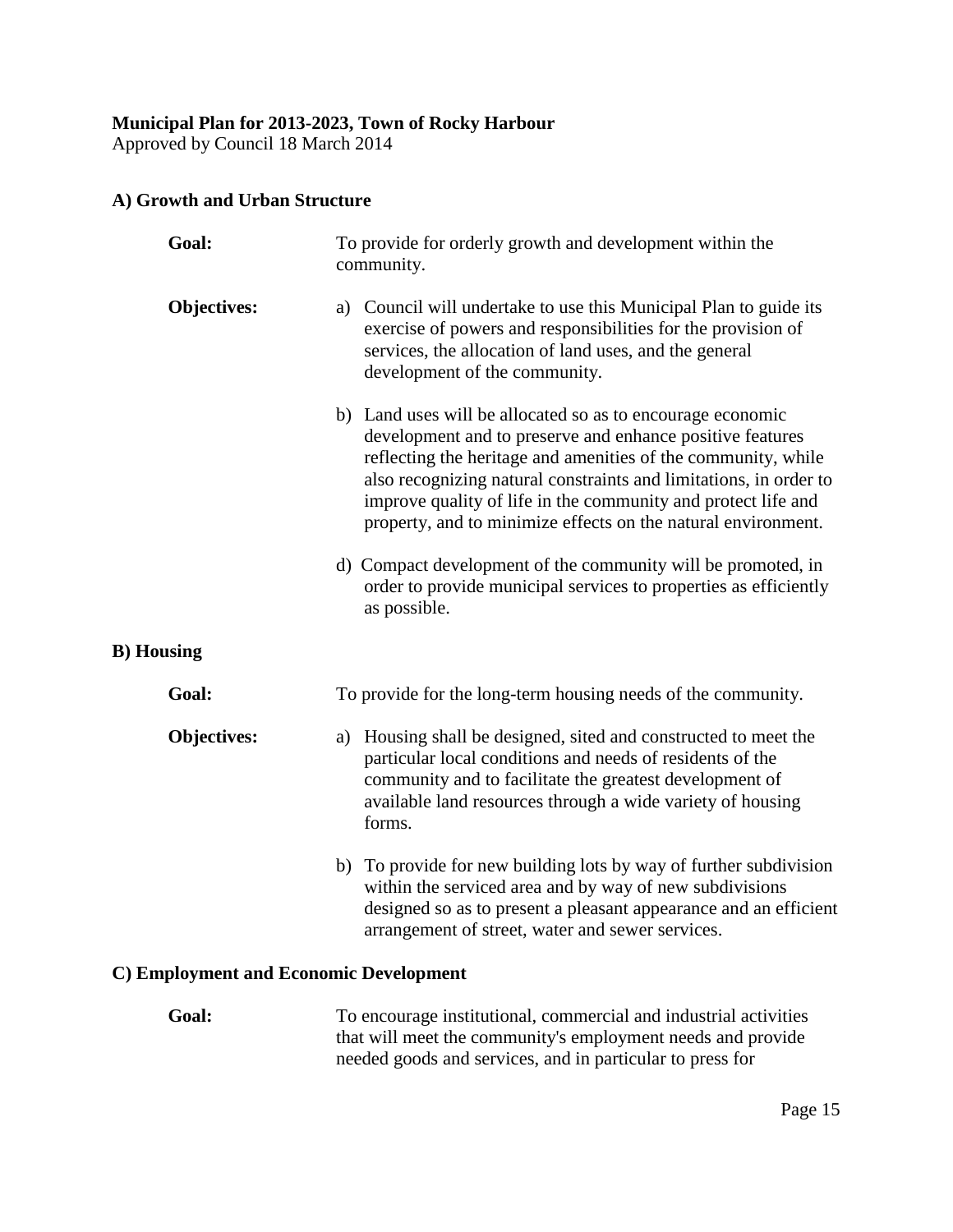Approved by Council 18 March 2014

|            | strengthening the economic base and employment opportunities in<br>the Town and surrounding communities.                                                                                                                                                                                                                                                                                                                                                                                                                                                                                                                                                                                                           |
|------------|--------------------------------------------------------------------------------------------------------------------------------------------------------------------------------------------------------------------------------------------------------------------------------------------------------------------------------------------------------------------------------------------------------------------------------------------------------------------------------------------------------------------------------------------------------------------------------------------------------------------------------------------------------------------------------------------------------------------|
| Objective: | a) To monitor developments concerning the fishery, the National<br>Park, and other economic sectors, with a view to representing<br>the community promptly and responsibly on points affecting<br>investment, government regulation, environmental impact and<br>community development.<br>b) To provide for flexibility and rapid response to development<br>proposals, particularly those related to small business startups<br>and expansions, so as to facilitate business development.<br>c) To designate sufficient lands suitably located and serviced for<br>commercial and industrial development, to achieve an adequate<br>land base for economic development and a more efficient land<br>use pattern. |

# **D) Environment and Natural Resources**

| Goal:              | To protect and enhance the environment and natural resources of<br>the community.                                                                                                                                                                                                               |
|--------------------|-------------------------------------------------------------------------------------------------------------------------------------------------------------------------------------------------------------------------------------------------------------------------------------------------|
| <b>Objectives:</b> | To limit development and use of lands outside of the<br>a)<br>community's built-up area and areas designated for future<br>servicing and development, to those of a rural nature and those<br>which cannot be reasonably carried on within the built-up area.                                   |
|                    | b) To provide and protect a safe and sustained drinking water<br>supply by severely restricting non-compatible development in<br>the present protected water supply area.                                                                                                                       |
|                    | c) To control development in order to minimize its detrimental<br>effect on the environment and to be good stewards of the<br>natural resources within the community, in particular the<br>extraction of minerals and aggregates, use of forest resources,<br>and use of the Community Pasture. |
|                    | d) To severely limit development on lands featuring steep slopes,<br>wetlands, or watercourses.                                                                                                                                                                                                 |
|                    | e) To work in conjunction with the new regional solid waste<br>management authority to implement modern management<br>facilities and programs, and to augment those improvements by<br>establishing efficient and effective means of minimizing the                                             |
|                    | Page 16                                                                                                                                                                                                                                                                                         |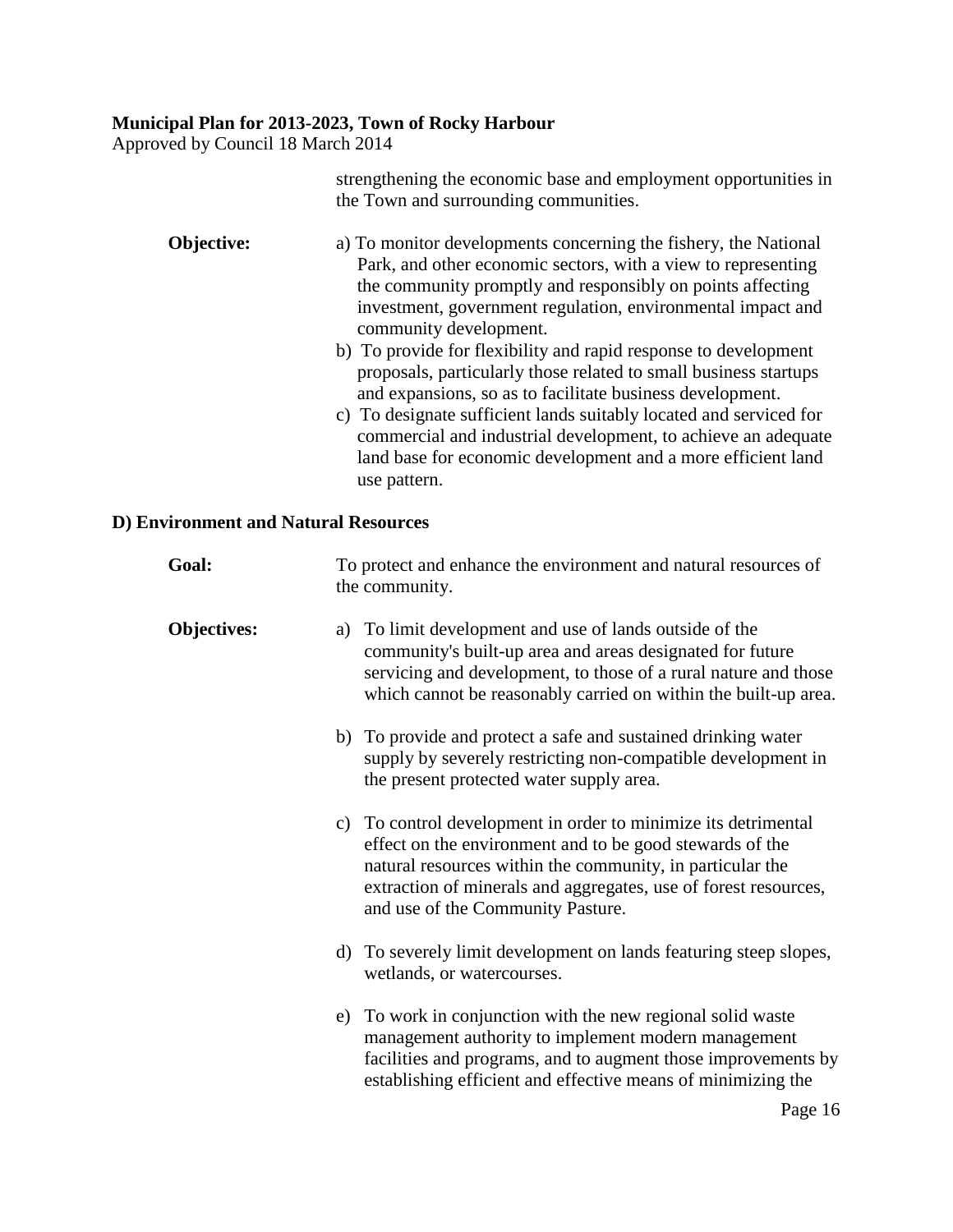Approved by Council 18 March 2014

amount of waste from the Town directed to final disposal, by recognizing the resource values of recyclable and compostable materials and establishing local programs related to them.

## **E) Recreational Open Space and Cultural Facilities**

| <b>Goal:</b> | To establish, preserve and improve natural spaces, recreational<br>facilities, and cultural expression to meet local needs.                                                                                                                                                   |
|--------------|-------------------------------------------------------------------------------------------------------------------------------------------------------------------------------------------------------------------------------------------------------------------------------|
| Objective:   | a) To continually adjust and improve recreational and cultural<br>opportunities in the community for all age and ability groups.                                                                                                                                              |
|              | b) To designate areas now established as open space areas for<br>outdoor recreational purposes and cemeteries, in and through<br>the town, to guide improvement projects and to endeavour to<br>preserve these assets from encroachment by buildings and<br>other activities. |
|              | c) To ensure ready public access to, and accord protective status<br>to, valued trails when considering development applications.                                                                                                                                             |

#### **F) Transportation and Highway Safety**

| Goal:                | To provide a safe and efficient transportation network to move<br>people and goods into, out of and throughout the community.                                    |
|----------------------|------------------------------------------------------------------------------------------------------------------------------------------------------------------|
| Objective:           | a) To develop a list of priorities for road improvements and work<br>toward maintaining the public streets in good condition.                                    |
|                      | b) To work constructively with the provincial government to<br>secure adequate funding to maintain roads in good condition.                                      |
| G) Municipal Finance |                                                                                                                                                                  |
| Goal:                | To effectively manage the financial resources and commitments of<br>the community.                                                                               |
| Objectives:          | a) To implement municipal improvements which match both the<br>policies and priorities of the Municipal Plan and the financial<br>capabilities of the community. |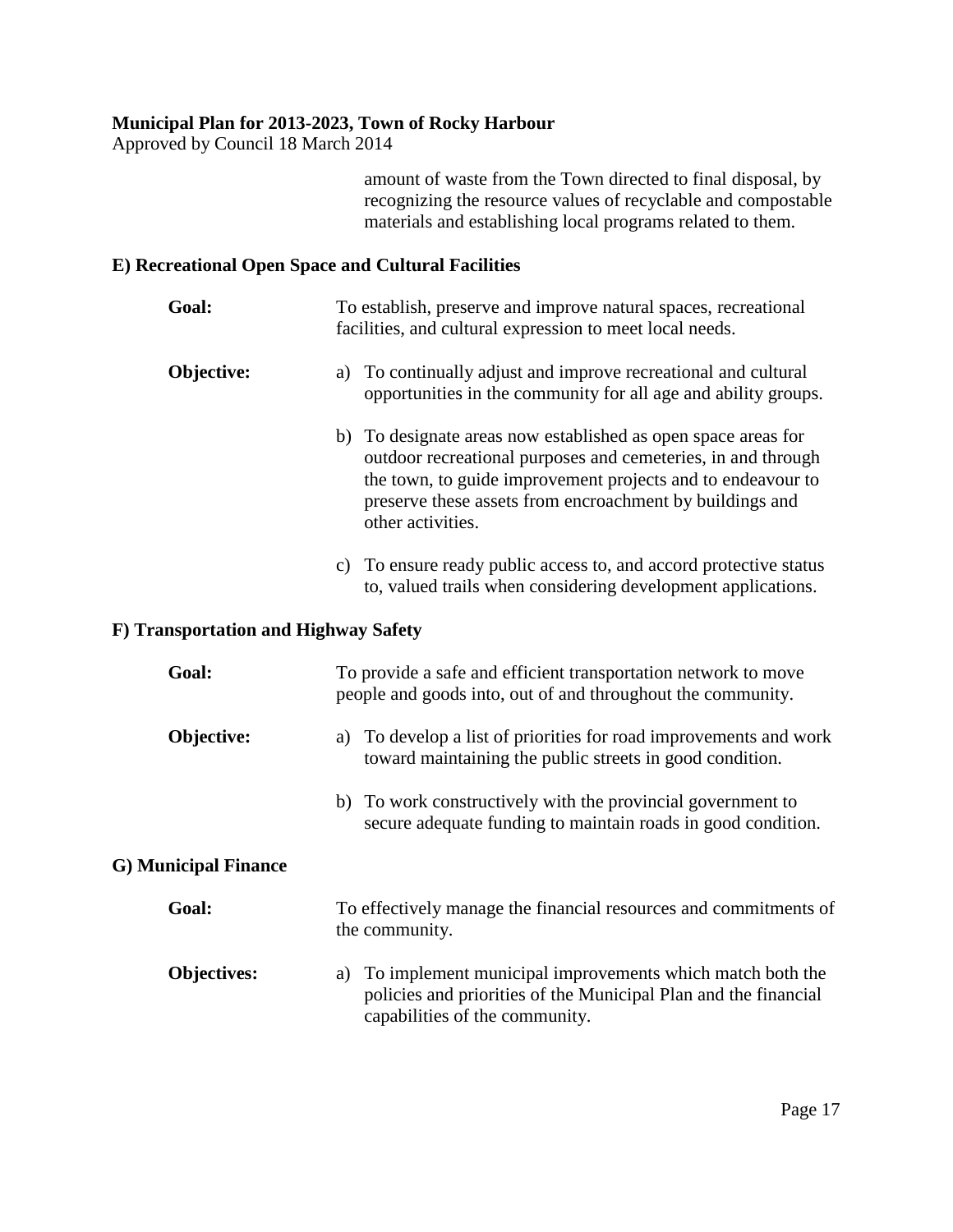Approved by Council 18 March 2014

b) To improve the cost effectiveness of municipal servicing by implementing compact, carefully planned serviced development.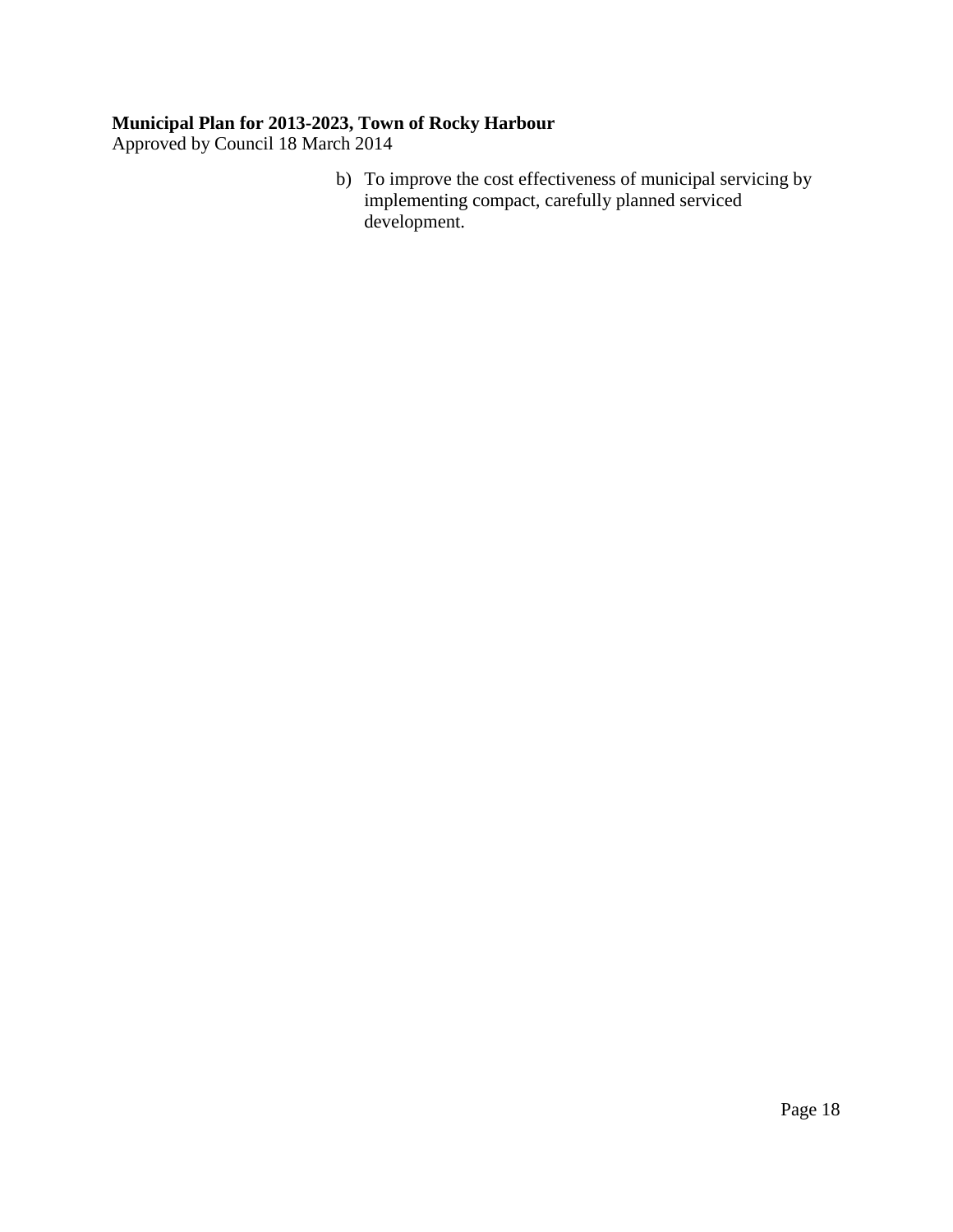Approved by Council 18 March 2014

# <span id="page-22-0"></span>**6.0 DEVELOPMENT CONCEPT AND POLICIES**

This section presents a general view of the development pattern followed by policies specific to the various land use designations set out in this Municipal Plan, as well as policies applicable to all areas in the community.

#### <span id="page-22-1"></span>**6.1 Overall Development Pattern**

Much of the vision of the 1995 documents is applicable today just as well as it was then, such as respect for residential areas and natural environmental features, as well as recognition of municipal infrastructure needs. However, the need to proactively accommodate growth for tourism and other commercial and industrial development is becoming clear and in fact represents the economic future of the community. In contrast to the situation in the mid-1990s, it has been seen that the capacity for infilling vacant land for new development is soon enough going to be limited, and expansion of streets and the central water and sewer systems beyond the verge of the built up community area is going to be needed.

With the opening of Gros Morne National Park and the Viking Trail, the geographic confines of the developed community have been defined. The Viking Trail is a limited access highway, and the existing access roads, principally West Link Road and Harbour Drive, are for the long term going to be the primary vehicle traffic entries to the community, leading to the original through road, Main Street. As such, they have become attractive for commercial and industrial development and indeed have provided sites for a considerable amount of such development. Expansion of areas designated for major commercial and industrial development needs to be planned now, and an area to the south of West Link Road represents a suitable opportunity.

The historic main road through the community Main Street (North and South) features a longestablished mixed use pattern, comprising residential, commercial, light industrial, and institutional uses. The strip is fairly compactly built up, and it represents an ongoing opportunity for small business startups, especially for tourism related facilities such as shops and accommodations. Further development needs to be carefully controlled such that the ambiance of the area is not degraded.

As noted earlier, there is a need at this time to designate ample areas for future residential development. While in 1995 there seemed to be no need to do so, it is now clear that the available lands in and amongst the existing streets and developments is not going to last long. The obvious areas for long term expansion for residential development are most logically adjacent to existing residential areas, from which streets and central services can be extended, and that general approach is intended. Examination of the available and suitable areas for residential expansion suggests that these are found in the uplands lying in the southwest part of town. The recommended areas were formerly designated Rural.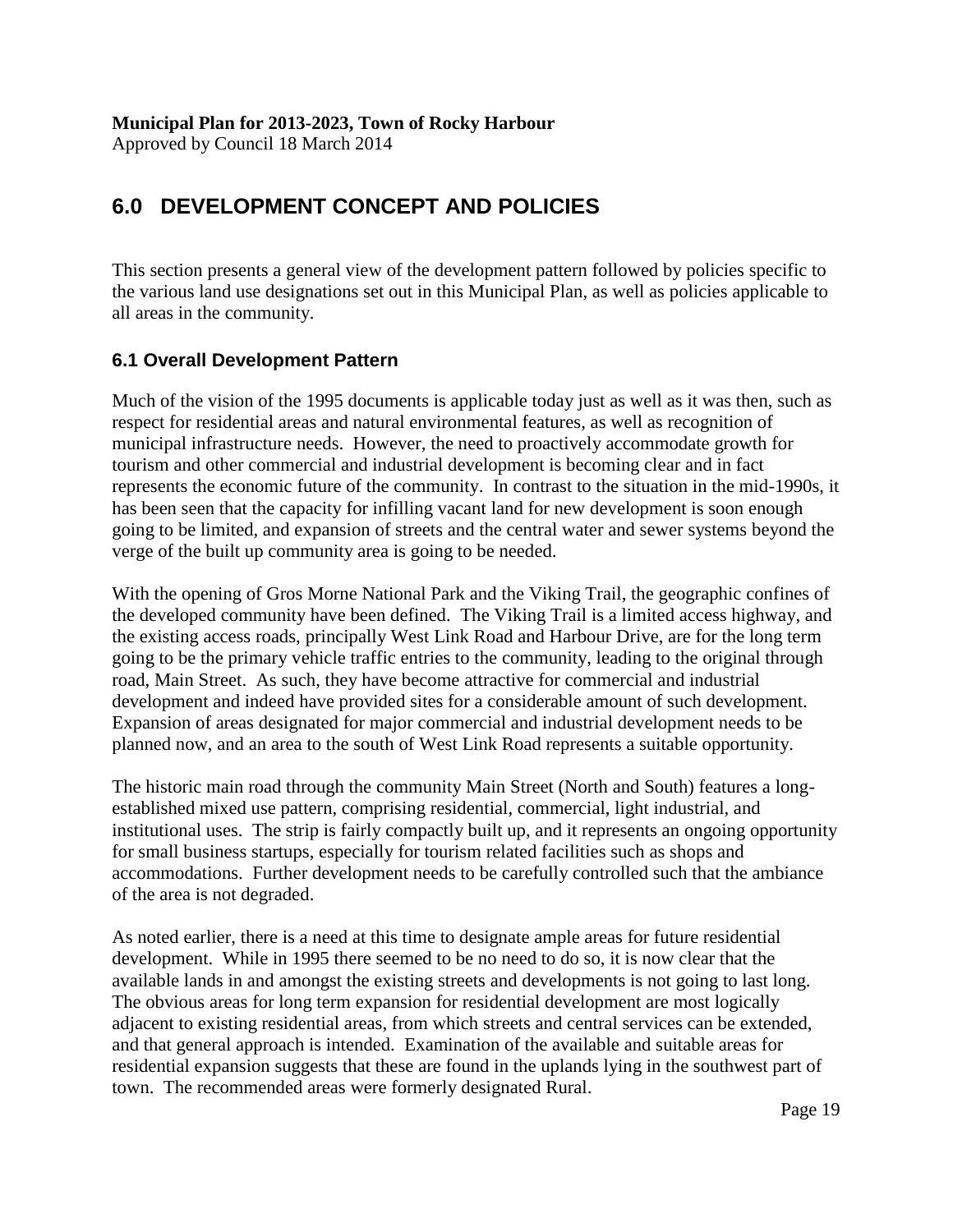Approved by Council 18 March 2014

Areas outside the developed core of the community feature wooded areas, wetlands, some sites of steep slopes, and large open areas of great natural beauty. A long-established Community Pasture has fallen out of use in recent years, but still has the legal status accorded to it when it was set up; some day, it may return to its use as interest and opportunity to raise local livestock may revive. Some of the area north and east of the Viking Trail includes the community's protected water supply watershed. These areas are largely to be undeveloped, as the goal is to maintain the compact form of development which now defines the community.

Nevertheless, it would be important for Council to be able to consider developments which are logically required to locate in the rural areas, such as mineral workings, livestock farming, or animal kennels, should they come to pass.

# <span id="page-23-0"></span>**6.2 Policies Specific To Land Use Designations**

The following policies reflect the intended overall development pattern described earlier, and apply only to development within the respective land use designations under which they appear, unless stated otherwise. The land use designations correspond with those on the Future Land Use Maps (at the back of the document).

All policy sets include consideration of certain types of development as discretionary uses. In evaluating applications for such uses, Council shall consider the policies set out for the respective land use designation and shall call for and review information as may be needed to evaluate proposals, as listed in the appendix to this Municipal Plan, the Site Plan Evaluation Criteria list.

# <span id="page-23-1"></span>**6.2.1 Mixed Development**

As said in the historical sketch given earlier in this document, the focus of the initial settlement pattern of the community was naturally the harbour and the fishery infrastructure that grew up on the waterfront. Immediately inland was the principal commercial street along which retail and service establishments were located, together with the primary public services such as the post office, municipal building, and churches. That shoreline area is still characterized as a mixture of residential and commercial development, and is expected to continue in that way for the foreseeable future.

Almost the entire length of Main Street, North and South, from the fish plant at the southwest end and almost to the Town boundary just beyond Spring Lane at the other end, is therefore designated as Mixed Development. The residential uses there may over time be superseded by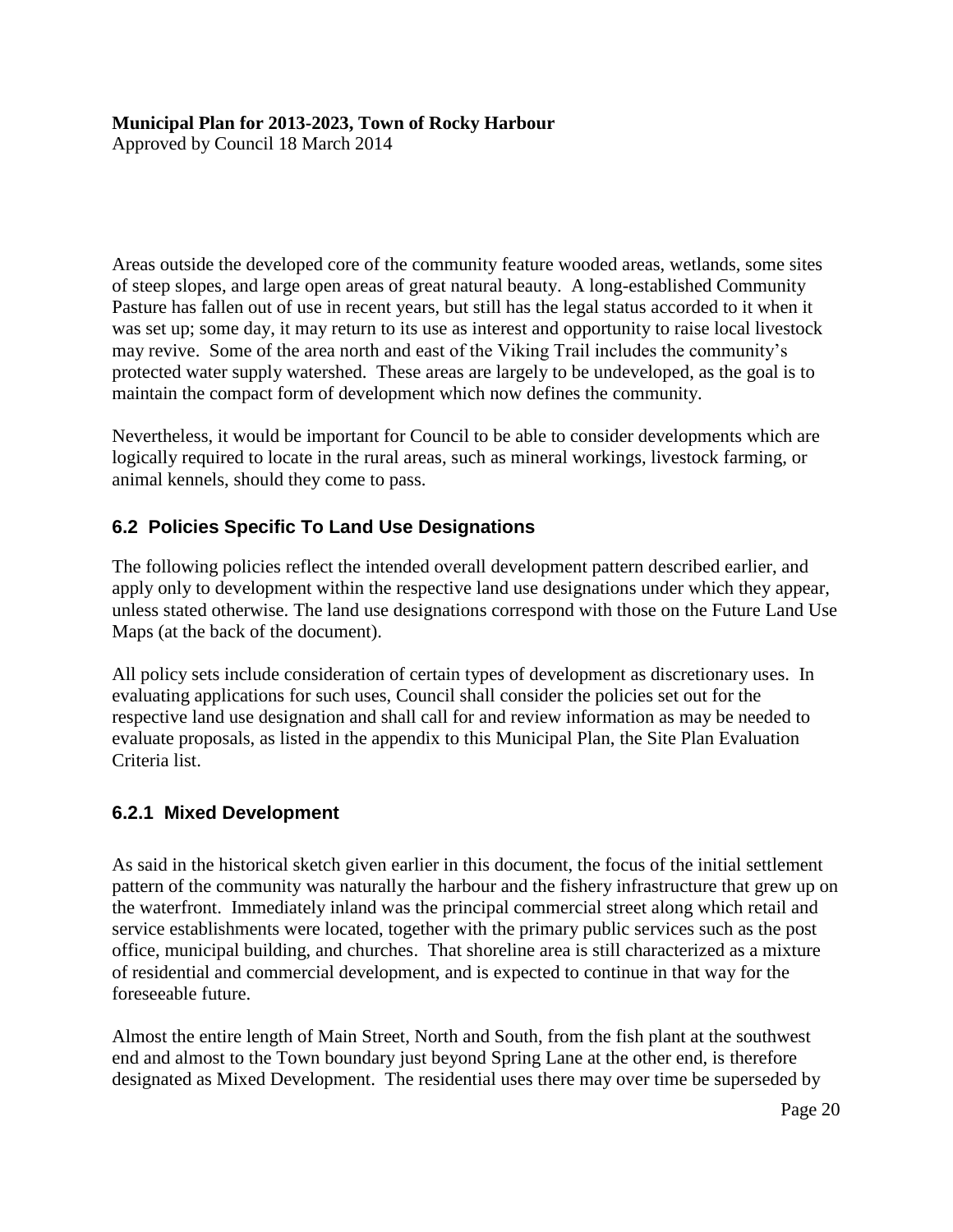Approved by Council 18 March 2014

commercial development, but this is not foreseeable within the ten year span of the proposed Municipal Plan.

Another area to which this designation will apply lies along Harbour Drive and Eastern Drive in the vicinity of the Viking Trail. Those areas may be of interest as they offer good highway exposure to visitors entering the community, which would be supportive of tourism related and other small enterprises. Again, a mixture of uses may evolve over time in that area as opportunities are presented. It is also possible that that area may develop entirely as a residential area.

Finally, three separate areas lying along Pond Road have evolved as small scale commercial uses: two areas accommodating small businesses in close proximity to each other near the intersection with Lookout Road, and the third, with a lakefront recreational orientation, lying between Pond Road and Rocky Harbour Pond. Those are well established and may evolve into a variety of commercial uses or perhaps revert to residential uses. However, it is not intended that Pond Road become built up as a mixed development street, so these areas should be regarded as exceptions.

As Mixed Development areas have the potential to accommodate small business startups in existing buildings, and redevelopment of existing larger commercial and light industrial buildings to other uses, great flexibility is needed in the ability of Council to promptly consider approval of applications for non-residential uses related to economic development and nontraditional residential uses. It is the intention of Council to permit a wide variety of development types, while ensuring the amenity and safety of existing residential uses.

The following policies will guide the growth and development of the Mixed Development area:

- 1. The Mixed Development areas are established as indicated on the Future Land Use Maps.
- 2. Development of these lands for single and double dwelling residential uses as well as recreational open space will be permitted as of right. Assembly, special care institutional, all other residential uses, all Group D business and personal service uses, and mercantile uses may be permitted as discretionary uses provided public safety and the amenity of established residential uses are protected.
- 3. Small scale business uses may be permitted to occupy a minor part of a residence.
- 4. Commercial uses must be compatible in scale and appearance to surrounding residential uses. Commercial uses will be limited to those that will not be a hazard or nuisance to residences and will be separated an adequate distance from adjoining residences.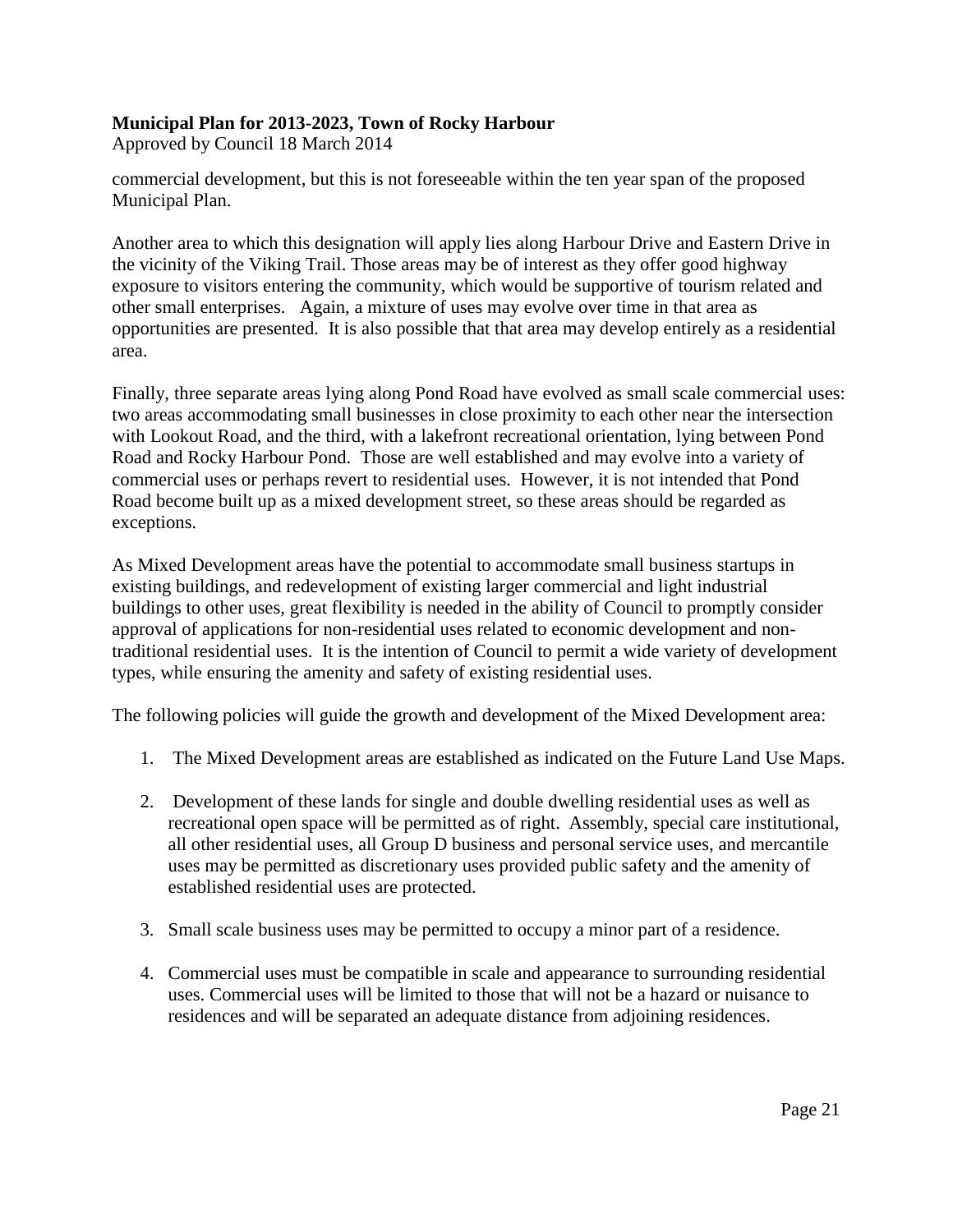Approved by Council 18 March 2014

- 5. New public uses may be permitted provided they respect residential amenity, safety and privacy. Public uses include religious, educational, and community or government services.
- 6. Recreational open space uses such as public parks and playgrounds are permitted, provided that the amenity and privacy of nearby residential dwellings will be taken into consideration.
- 7. All new development and all new lots created shall have direct frontage onto a publicly maintained road or in the case of a new subdivision shall have frontage on a road being constructed under the terms of a development permit issued by Council. All infrastructure which is intended to be conveyed to the Town shall be designed and constructed to modern engineering standards. The costs of providing services to any new subdivision development shall be the responsibility of the developer.

# <span id="page-25-0"></span>**6.2.2 Residential**

The areas designated as Residential on the Future Land Use Maps include existing residential areas and the areas into which future residential development is intended to locate.

The following policies will guide the future growth and development of the Residential areas:

1. The Residential designations are established as indicated on the Future Land Use Maps.

2. Land designated Residential shall be developed primarily for single and double dwelling residential uses. Uses permitted as of right will comprise single dwelling, double dwelling, and recreational open space uses. Other types of development may be considered as discretionary uses, comprising general assembly uses except for passenger, catering, and amusement uses; all other Division 1 residential uses, including home businesses and subsidiary apartments in any type of residential development; medical and professional; and, personal service uses. The non-residential uses which may be permitted by way of discretionary approval are subject to evaluation of the applications, which shall give primacy to the residential role of the area. Council will consider the impact of the bulk and scale of proposed discretionary uses to ensure that development does not adversely affect the residential character and amenity of the area and that provision is ensured for adequate space for on site parking and loading, and where needed that buffering is provided.

3. Residential growth shall be accommodated in approved comprehensive subdivisions and through the orderly infilling of already serviced areas in the community, to ensure the efficient use of available lands. New development and subdivisions shall be serviced with public streets and extensions of the municipal central water and sewer systems.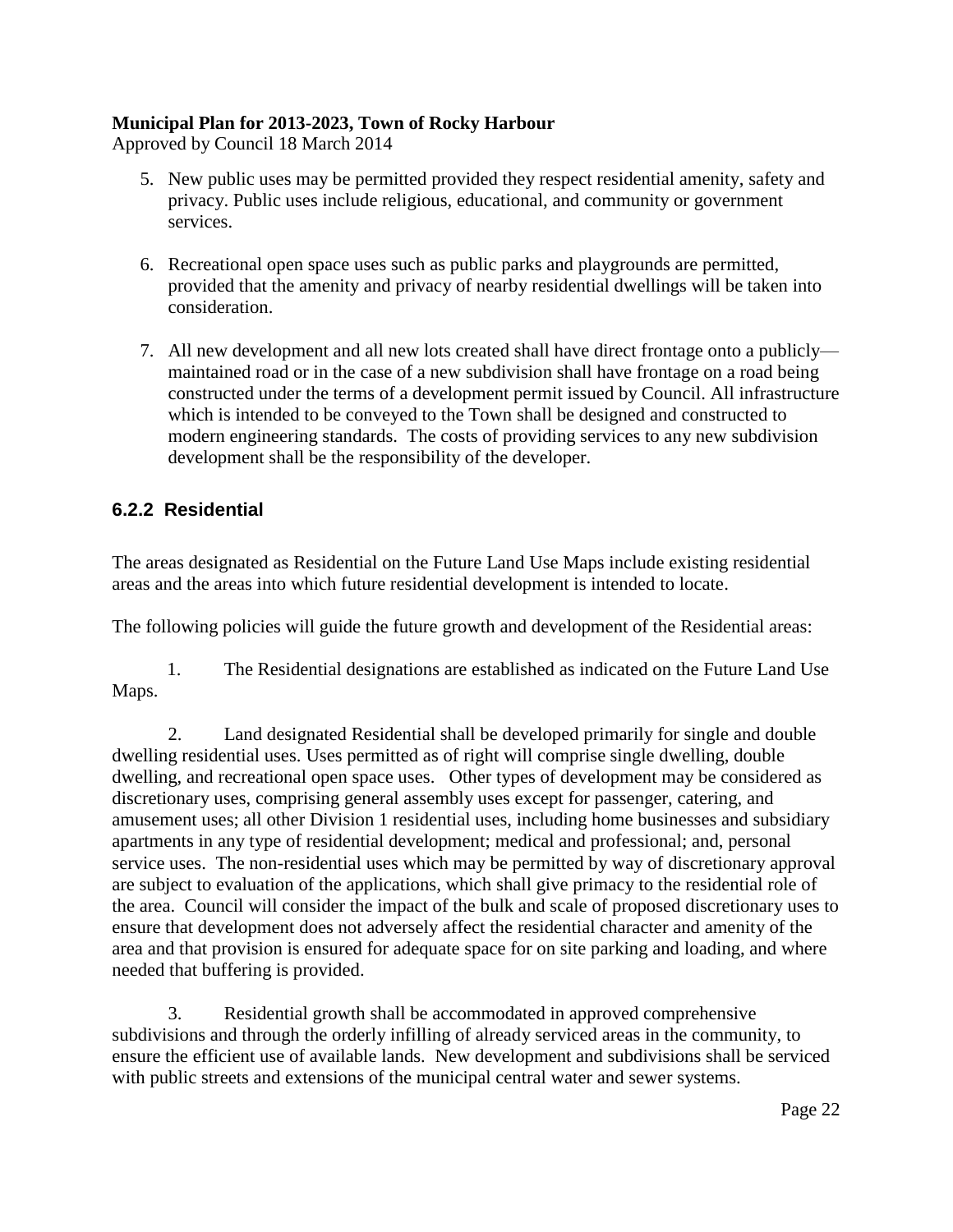Approved by Council 18 March 2014

Subdivisions will be located adjacent to existing built up areas where municipal servicing can be easily and economically provided in the future.

4. All new development and all new lots created shall have direct frontage onto a publicly—maintained road or in the case of a new subdivision shall have frontage on a road being constructed under the terms of a development permit issued by Council. All infrastructure which is intended to be conveyed to the Town shall be designed and constructed to modern engineering standards. The costs of providing services to any new subdivision development shall be the responsibility of the developer.

# <span id="page-26-0"></span>**6.2.3 Industrial/Commercial**

As time has passed, the original focus of industrial development in the community has shifted from the waterfront wharves and fish plant to an area inland. The concentration of relatively new industrial and commercial development along West Link Road from the Viking Trail to Pond Road has included a hotel and several commercial and industrial uses. Included among them is the Department of Transportation and Works (DTW) depot via an access lane onto West Link Road. There is some room for further developments of these types on existing streets in that area, but not very much.

It is timely to designate areas into which Industrial/Commercial development can extend in the future. Analysis of the availability and suitability of lands for expansion has identified an undeveloped area lying behind the development along West Link Road, back to a major power line, west of Bottom Brook and east of the arena. The area can be accessed from West Link Road, and development there would not visually intrude on residential areas in the core of the community. That area is recognized as practically the only area in the community in which industrial development and large scale commercial development can be located in proximity to central water and sewer services, and as such represents a very important asset in the economic development of the area.

Also, the lands occupied by the DTW depot off West Link Road, and the fish plant at the end of Main Street South, should be designated Industrial/Commercial as that would accurately reflect their use and potential for redevelopment.

The following policies will guide the future growth and development of the Industrial/Commercial area:

1. The Industrial/Commercial area designations are established as indicated on Future Land Use Map 2.

2. The purpose of the area designation is to accommodate larger scale and more intrusive commercial and industrial uses which would not be compatible with residential uses.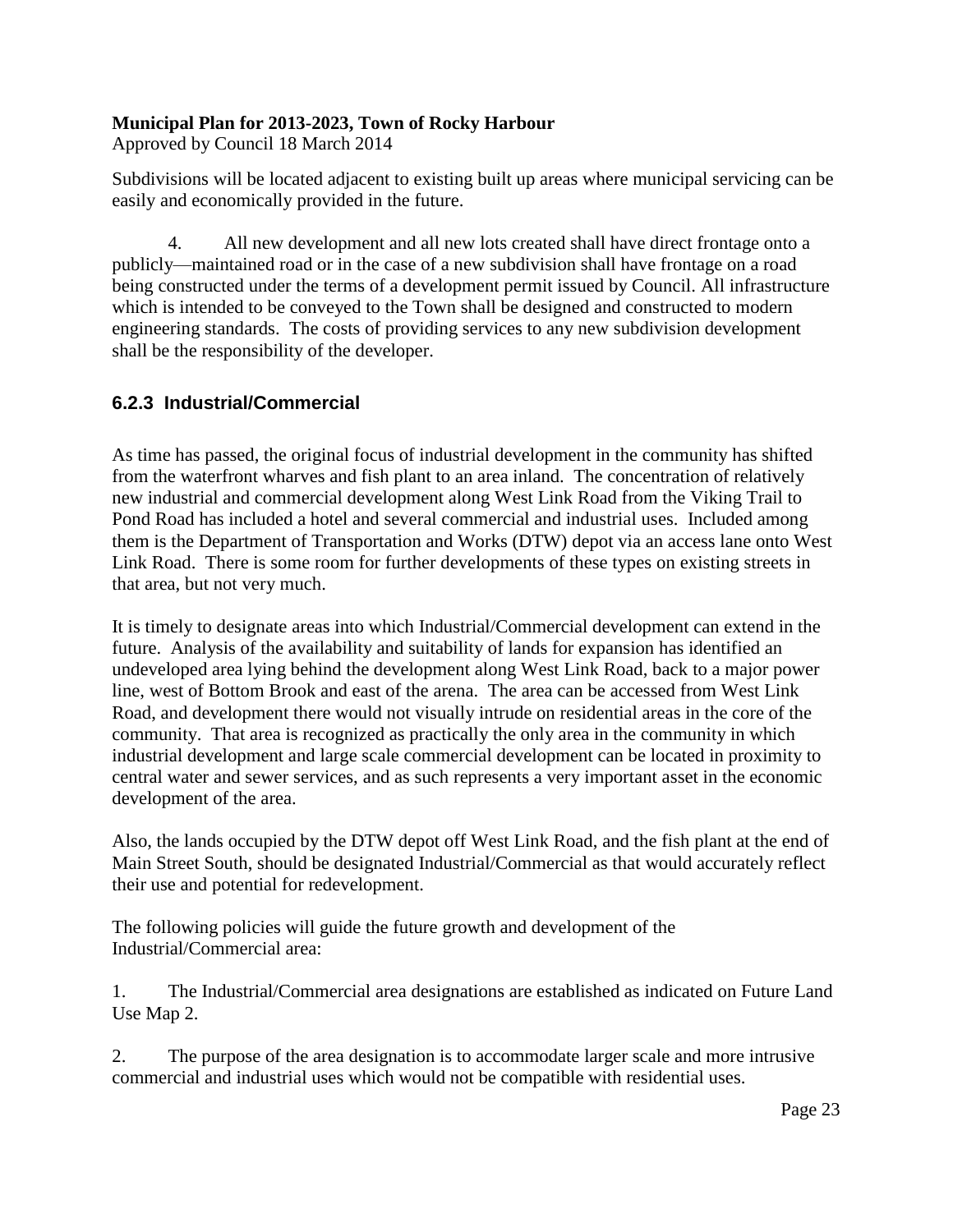Approved by Council 18 March 2014

3. Industrial uses will be permitted as of right. Assembly, institutional, business and personal service, and mercantile uses may be considered as discretionary uses, provided that their specific features are compatible with the intended overall purpose of the designation. Small scale uses, especially those retail and service businesses related primarily to tourism, may be considered, though the intention of this Municipal Plan is that they would be better located in the Mixed Development areas.

4. All new development and all new lots created shall have direct frontage onto a publicly—maintained road or in the case of a new subdivision shall have frontage on a road being constructed under the terms of a development permit issued by Council. All infrastructure which is intended to be conveyed to the Town shall be designed and constructed to modern engineering standards. The costs of providing services to any new subdivision development shall be the responsibility of the developer.

5. Development in this designation is preferably serviced with municipal central water and sewer services. However, it is possible that a development may involve large land areas for outdoor storage and only a few employees on site; in such cases, either or both water and sewer services supplied via on-site systems may be considered. Development permits for development on on-site sewage disposal systems will only be granted by Council when it has been established by Services NL and/or the Department of Environment to Council's satisfaction that soil and drainage conditions are suitable to permit the installation of an adequate means of sewage disposal.

# <span id="page-27-0"></span>**6.2.4 Environmental Protection Areas: A and B**

The natural environment can often be adversely affected by conflicting development, but may also present hazards or difficult conditions for some uses. Environmentally sensitive areas such as wetlands are increasingly seen as valuable natural assets which ought to be protected for their intrinsic values and to prevent degradation. Also, it is essential that all lands which have inherent natural hazards such as flood susceptibility, poor drainage, erosion, and steep slopes be kept free of development for public safety reasons.

In this Municipal Plan, two subcategories of Environmental Protection will be used as a reminder of the respective reasons related to each of them:

- A Sensitive shorelines and wetlands (including watercourses)
- B Steep slopes whereon building is not advisable, generally slopes exceeding 20%.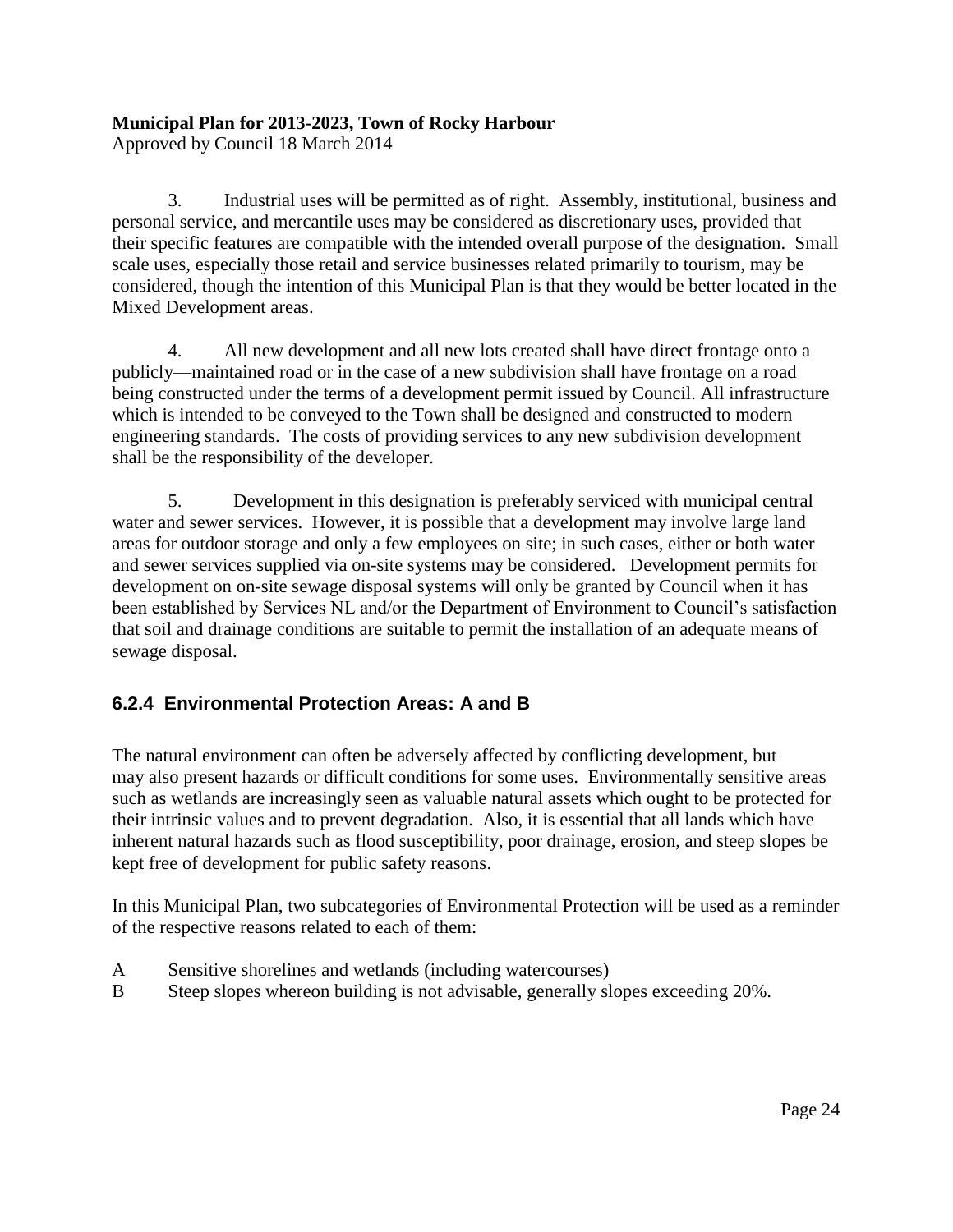Approved by Council 18 March 2014

The Environmental Protection designations are as follows:

A: two areas:

- The entire shoreline on salt water except for two short lengths, one around the wharf at the foot of Harbour Drive, as that area is intended to be developed as a public amenity, and, the other on the shoreline of the property occupied by the fish plant at the end of Main Street South.
- The watercourse of Bottom Brook from salt water to the wetland which is its headwater or source water, and that wetland.
- B: two areas featuring steep slopes generally unsuitable for building, lying off Pond Road beyond the southerly limit of current development.

Only conservation uses shall be permitted as or right. Only recreational open space not involving buildings shall be permitted as discretionary uses.

For the purpose of interpreting the boundary of Environmental Protection area A, the Development Regulations will provide that it is deemed to lie at a distance of 15 metres horizontally from the salt water high water mark, and the same distance from the ordinary high water mark on each side of Bottom Brook and its source wetland, in order to harmonize with provincial government regulations.

Further, this Municipal Plan will include a simple provision concerning adaptation to climate change, specifically to do with sea level rise which is taking place globally. The Development Regulations will provide for prohibition of development (except for necessary intrusions such as wharves, boatsheds, stages and the like which must have connection to the ocean) below an elevation of 1.5 metres above the ordinary high salt water mark.

# <span id="page-28-0"></span>**6.2.5 Water Supply**

The community water supply is a surface watershed associated with Gull Pond, located northeast of the Viking Trail. It is critically important that the watershed not be compromised by any development or activity. It is a protected public water supply area, subject to regulations made pursuant to the *Water Resources Act.* 

The Town will act assertively to protect the water supply area from intrusion and inappropriate use, and cooperate and assist in any actions to that end taken by the provincial government.

Part of the protected area lies outside the Planning Area Boundary, so only the part within falls under the purview of this Municipal Plan.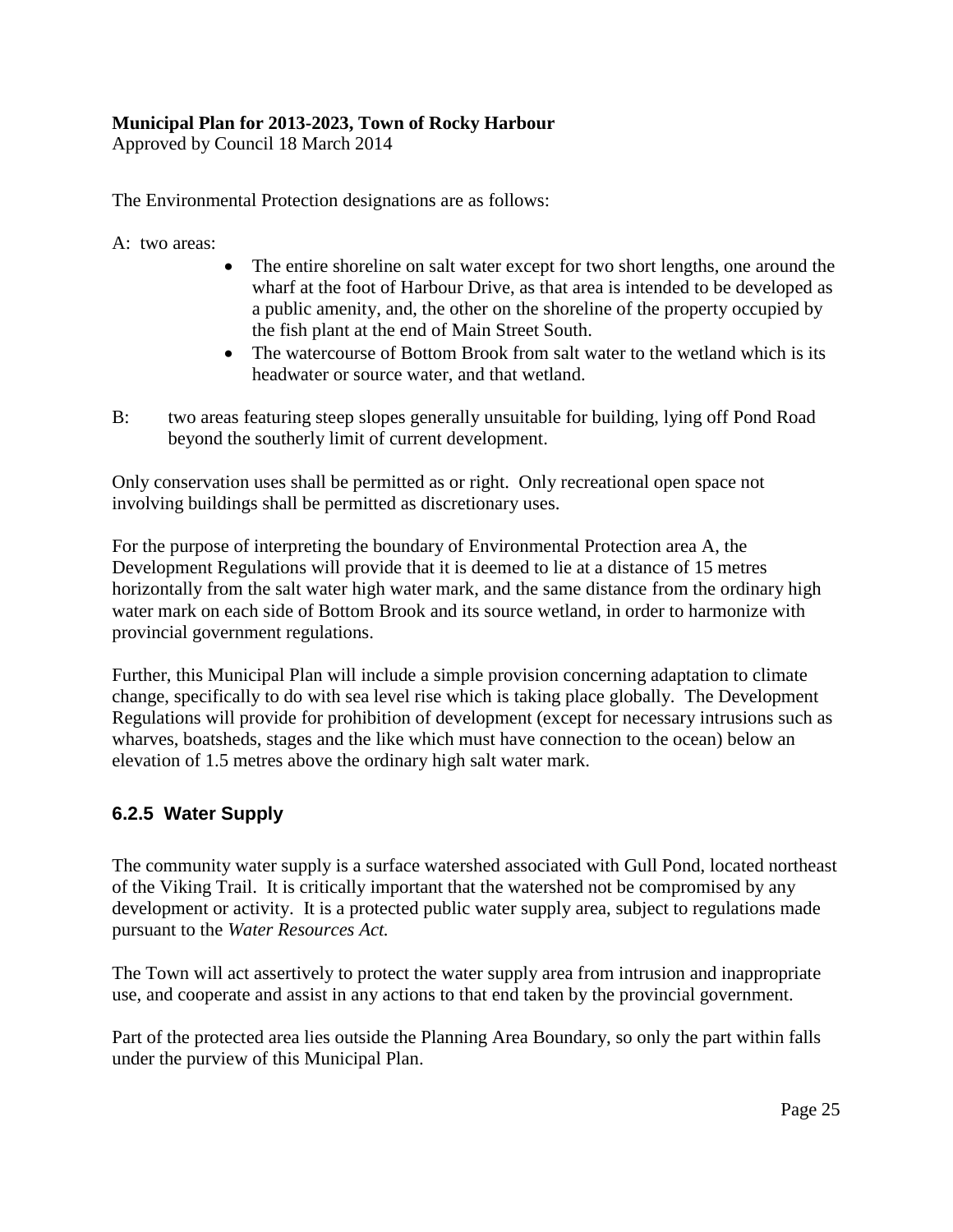Approved by Council 18 March 2014

Only conservation uses and specifically only those developments which are complementary and supportive of the water supply role of the area will be permitted as of right. Forestry may be considered as a discretionary use, provided the development is beneficially related to the water supply function of the area and in accordance with a forestry management plan approved by the provincial authorities and the Town.

# <span id="page-29-0"></span>**6.2.6 Recreational Open Space**

The Recreational Open Space designation is applied to areas intended to be for public use as recreational open space or conservation, such as playing fields, sports grounds, parks and playgrounds, in some cases in conjunction with natural, undisturbed landscapes, in order to carefully control their redevelopment to other uses. Most of these areas are within the core of the community, though two in the north end relate to development of a trail in a natural setting from shoreline to the Viking Trail and another to a potential lookout on the Viking Trail, opposite the National Park swimming pool. Though much of the use of such sites does not involve buildings, some sites do support large buildings such as the arena. In the future, other public recreational buildings may be located on these sites. Some of these facilities are already well established, and others are in the planning and early implementation stages.

The value accorded these places, and the need to prevent hasty decision making should there be proposals to develop these lands for other types of uses, is to be respected. These uses often reflect many years of care and dedication by community members, for the benefit of the community. It follows that any other use of these lands which might be approved should be for equally desirable public amenities of a similar nature, such as cultural or civic assembly facilities.

For clarity, it is noted that public walking and cycling trails are not limited to location only in the Recreational Open Space designation, as they are intended to run through all designations.

The following policies will guide the future growth and development of the Recreational Open Space areas:

1. The Recreational Open Space areas are designated on the Future Land Use Maps.

2. Recreational open space and conservation uses are permitted as of right. Community hall and indoor and outdoor assembly uses for public purposes may be considered as discretionary uses, provided that they complement and do not overcrowd the recreational value of the site.

3. Recreational Open Space uses are highly valued features in the community and are not to be changed to other uses without extremely careful review of the merits of the proposed changes.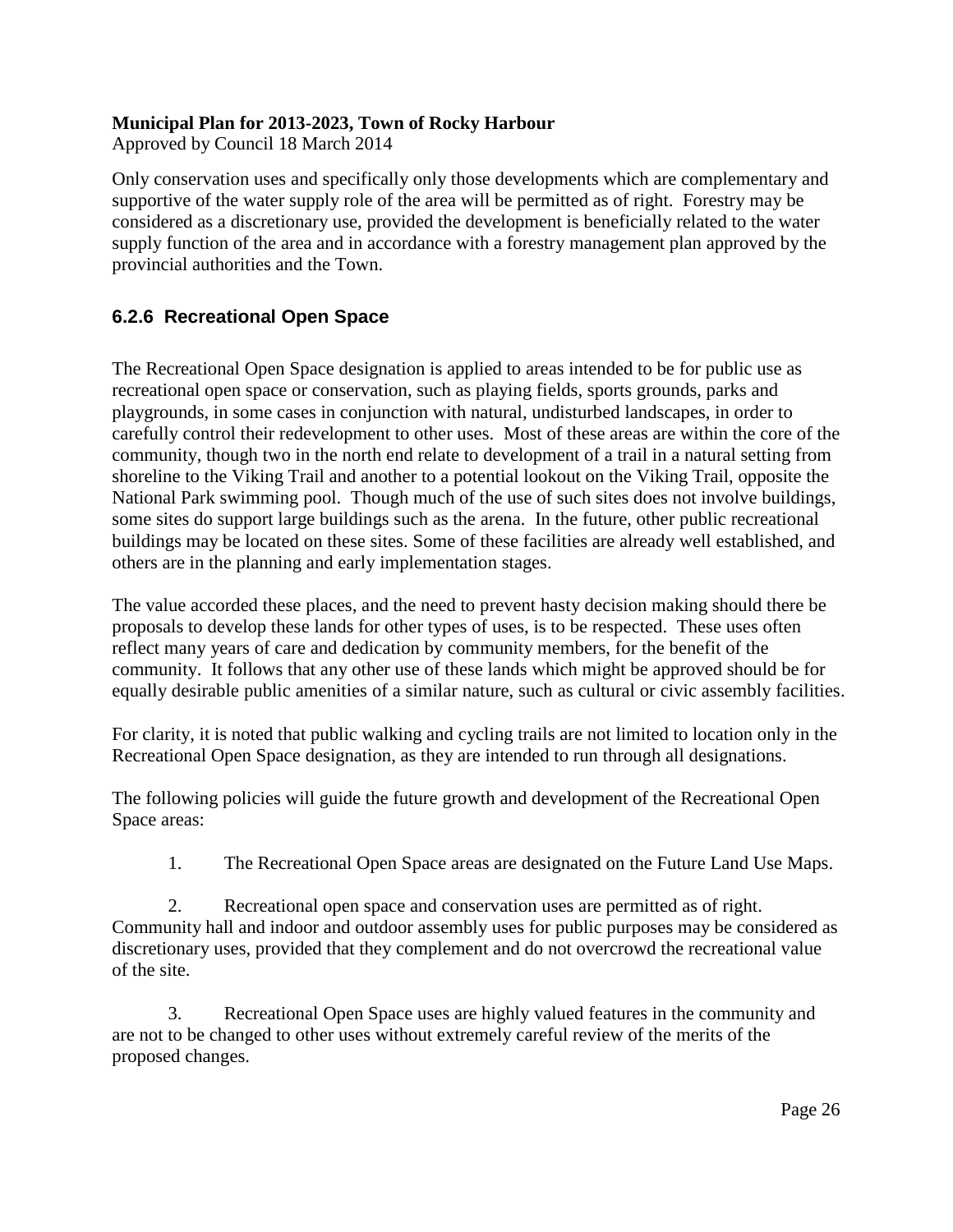Approved by Council 18 March 2014

4. Change of use out of the Recreational Open Space designation shall only be by way of amendment to the Municipal Plan and Development Regulations.

# <span id="page-30-0"></span>**6.2.7 Special Conservation**

For many years, certain areas on the southwest side of the core of the community, overlooking Bonne Bay, have been regarded as a special, natural outdoor asset. The areas include the now dormant Community Pasture, and large areas which provide for beautiful views over Bonne Bay. Their special natural features suggest that they should be distinguished from the more ordinary rural areas in the Planning Area, where many types of development may be considered. It is the intention that these areas remain for the long term as undeveloped large natural areas available for passive public recreational uses such as hiking, appreciation of scenic lookoffs, snowmobiling, and the like.

The following policies will guide the use and development of the Special Conservation areas:

- 1. The Special Conservation areas are established as indicated on the Future Land Use Maps.
- 2. The only uses permitted as of right shall be conservation, agricultural and forestry uses. Agricultural use is to be limited to the established Community Pasture, and in accordance with an approved pasture management plan. Similarly, forestry use is to be subject to an approved forestry management plan.
- 3. Recreational open space uses may be permitted as discretionary uses, subject to careful control of the specific nature of the proposed use to ensure that its features are compatible with and supportive of the intention to maintain the Special Conservation area in a nearnatural state.
- 4. In no case will buildings other than boardwalks or decks be permitted.

# <span id="page-30-1"></span>**6.2.8 Rural**

Rural lands that surround the community are used extensively by the local residents and visitors for recreational purposes and provide a source of aggregate material used by the community for construction. Significant development has not occurred in the Rural areas to date, and may be considered, but the Town will neither encourage nor discourage it. However, the Town does not, and does not intend to, provide public street or municipal water and sewer services to any type of development in the Rural area.

The following policies shall guide development in the Rural areas: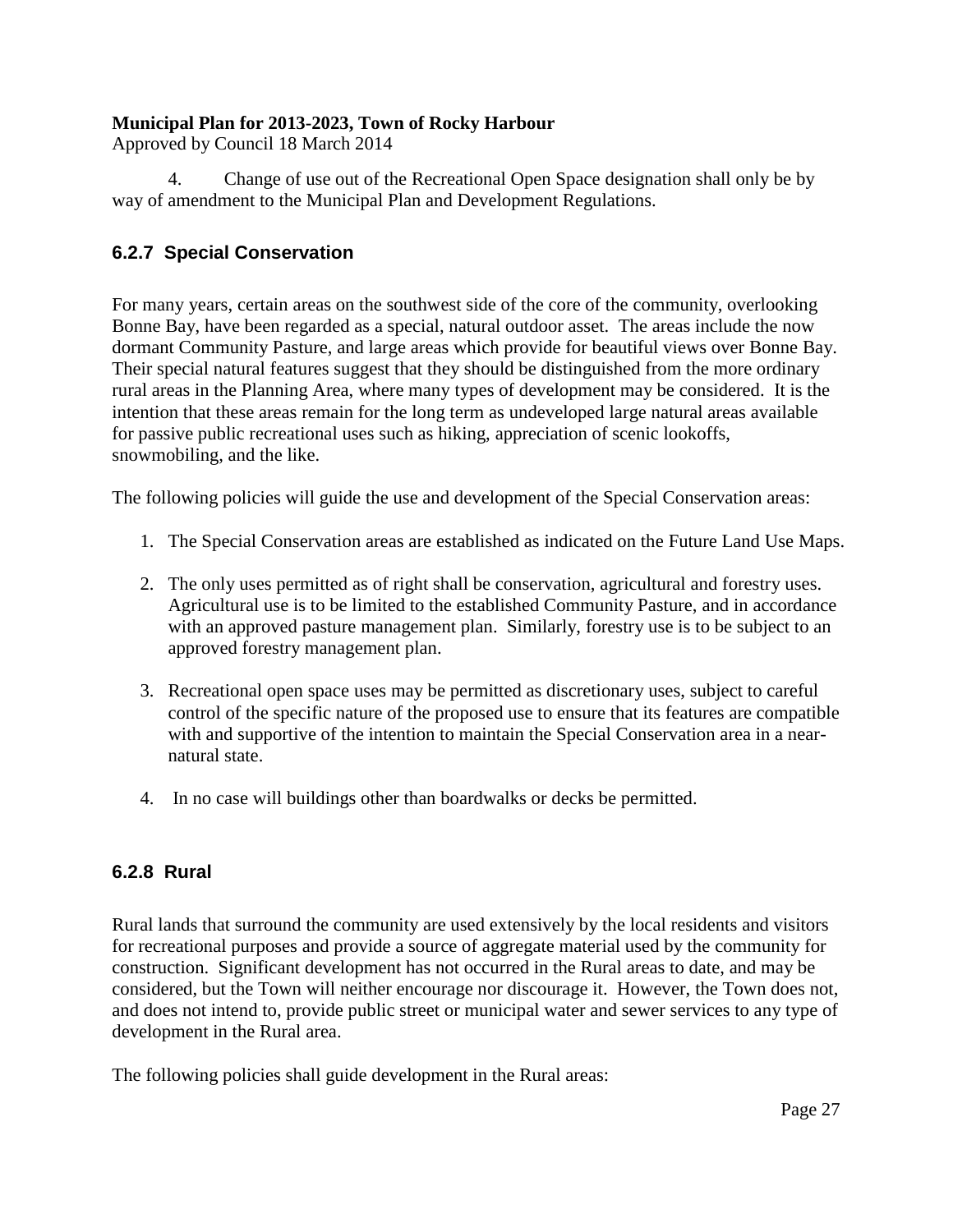Approved by Council 18 March 2014

1. Undeveloped lands surrounding the built up area of the Town of Rocky Harbour and within the Planning Area boundary shall be designated Rural as indicated on the Future Land Use Maps l and 2, except where special considerations have seen the application of other designations such as for the Water Supply area.

2. Lands designated Rural shall be developed primarily for uses utilizing the area's natural resources and land uses not compatible with the urban environment.

3. . In order to ensure full review of proposals for development in the Rural areas, the only permitted uses shall be agriculture, forestry and conservation uses. Any other uses except for solid waste uses may be considered as discretionary uses, in order to provide for consideration of a wide variety of proposed developments, some of which may be unusual but nevertheless desirable. Council will evaluate each development proposal to determine environmental effects and set development standards to reduce or eliminate any negative impacts and protect public safety and amenities

4. Council shall not extend municipal services to any development located in areas designated Rural. However, a developer may connect to municipal services if they should be available, at his own expense.

5. Council will prohibit all but very small scale mineral workings and related activities from taking place within general view of developed areas of the community. Unless absolutely necessary, existing quarry sites are to be exhausted before new sites are developed.

6. Mineral extraction operations shall be conducted in a manner which will minimize the adverse effects on water quality, fish and wildlife, and shall be buffered from adjacent development areas of the community. All mineral operations will be required to complete a site rehabilitation plan as a part of the development application. Council, when issuing a permit for any mineral extraction or mining operation, may attach such conditions as are in its opinion necessary to properly regulate the operation. Such conditions in particular may refer to the following subjects and matters:

- Landscaping, screening and fencing;
- Rehabilitation:
- Noise, dust and pollution control.

7. Regulation of forestry operations, including issuance of fire wood harvesting permits or consideration of resource management, is not a function which the Town of Rocky Harbour wishes to undertake, and thus the Municipal Plan is silent on the topic. However, the state of forestry operations will be monitored to determine whether there is a future need to consider amending this policy.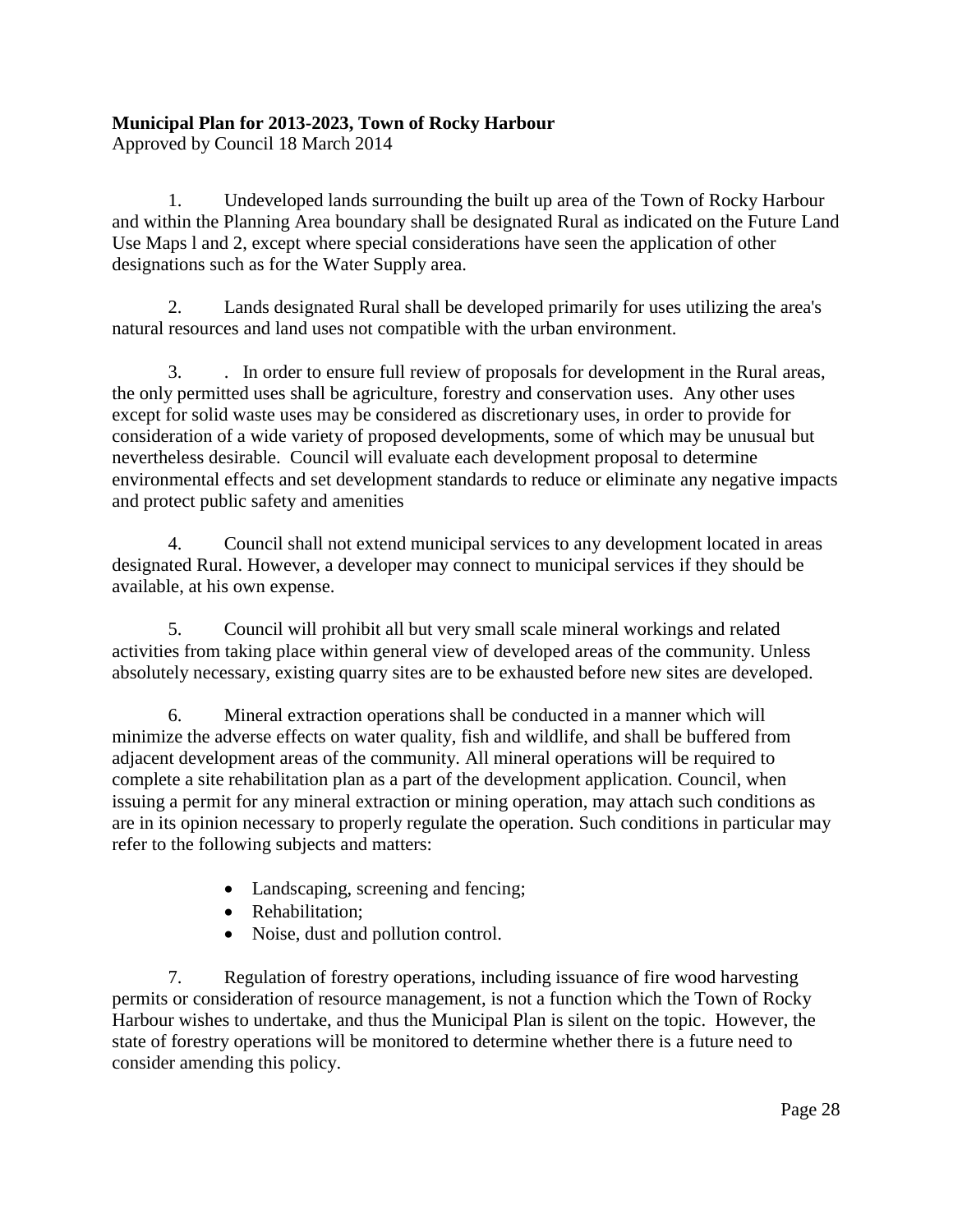Approved by Council 18 March 2014

# <span id="page-32-0"></span>**6.3 General Land Use Policies**

Unless otherwise stated, the following policies apply throughout the entire Planning Area:

# <span id="page-32-1"></span>**6.3.1 Surface Conditions**

Any proposal for erection of a structure on a site having a slope in excess of 20 percent, or which is potentially subject to flooding or any other hazard, must be certified by an engineer to ensure that development of the site can take place without danger to health or safety. Otherwise, the development will not be permitted.

# <span id="page-32-2"></span>**6.3.2 Municipal Services**

Some of the costs of running a municipal government are proportional to the overall length of publicly maintained roads that must be upgraded, maintained, provided with street lights, water and sewer services and electric utilities. Generally, the more spread out a settlement becomes, the more these costs increase. Council intends to keep these costs from increasing through implementation of the following policies:

1. Vacant land and sites made suitable for infilling due to installation of municipal water and sewer servicing are intended to be almost fully utilized before public infrastructure services may be extended to new areas.

2. All new streets must connect to another street where applicable, preferably in a loop pattern, and dead end streets shall terminate in a cul-de-sac.

3. An industrial or non-building use presently located in a predominantly residential area or along a serviced road, and which does not require municipal services shall be encouraged to relocate to an area that is not serviced, so that land that is, or will be, serviced can be used for more appropriate urban development.

4. Extensions to the water, sewer and road system which are not part of the Town's capital works program shall be the financial responsibility of the developer. Nevertheless, any such infrastructure which is intended to be conveyed to the Town shall be designed and constructed to modern engineering requirements, and shall be subject to approval by Council.

# <span id="page-32-3"></span>**6.3.3 Servicing Requirements**

All buildings located in the Residential, Mixed Development and Industrial/Commercial designations and that have or are required to have plumbing systems will be required to connect to the municipal water and sewer system. This requirement does not apply, at Council's discretion, to buildings in the Industrial/Commercial designations. This requirement also does not apply to redevelopment of uses on lots that are not serviced by the municipal water and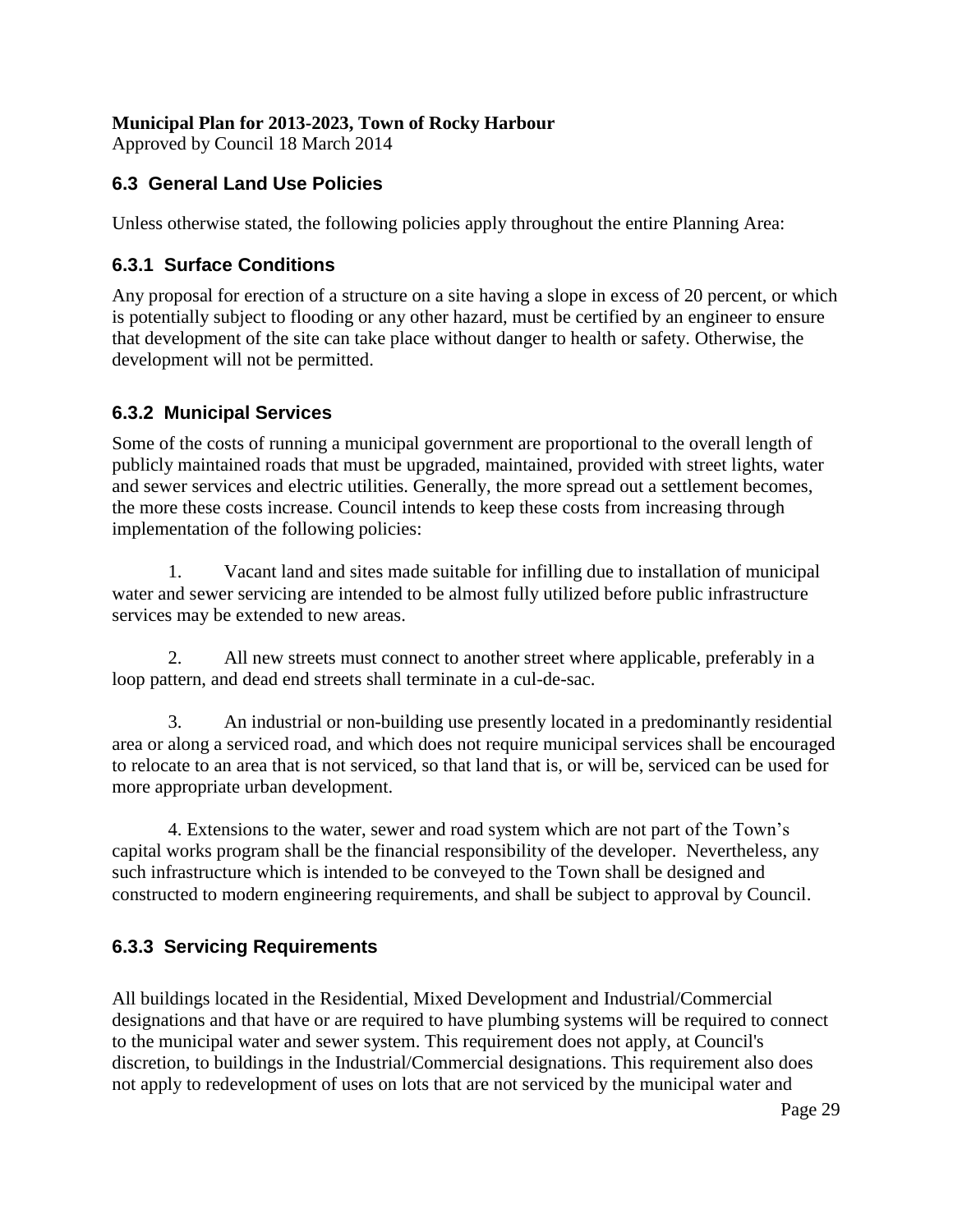Approved by Council 18 March 2014

sewer system unless Council determines the development should not be permitted unless it connects to the municipal water and sewer system.

With the exception of land uses associated with agriculture, forestry, saw milling, mineral workings or other resource or similar uses for which street frontage would be unnecessary or undesirable, all buildings shall have motor vehicle access to a publicly owned and maintained road, unless other policies and requirements of this Plan specify otherwise.

# <span id="page-33-0"></span>**6.3.4 Streets**

Local streets will be designed to maximize the safety and efficiency of vehicular and pedestrian traffic. After installation of water and sewer services it is intended that all public streets will be maintained in good condition by the Town and DTW for their respective roads.

# <span id="page-33-1"></span>**6.3.5 Property Maintenance**

All properties shall be maintained in clean and orderly appearance. The exteriors of buildings, particularly commercial properties and any business catering to tourists, as well as yards and grounds, shall be properly finished and maintained to the satisfaction of Council. Owners of dilapidated structures shall be required to repair them or remove them if they present a safety hazard, on Council order pursuant to the *Municipalities Act,* Section 404.

Council will ensure that buildings and property owned by the Council are well maintained and landscaped, where possible, as a general example to the community.

Wrecked or inoperable vehicles, machinery, debris, or equipment of any kind shall not be stored or abandoned. Any vehicles or other machines that have value as a source of replacement parts, shall be stored out of sight from streets or adjacent development, and only at the rear of any buildings on the properties. Owners of such property shall be required to remedy the offence or remove the items, on Council order pursuant to the *Municipalities Act,* Section 404.

# <span id="page-33-2"></span>**6.3.6 Visual Effects of Development**

Where a proposed development is of a size or nature that could in any way have negative effects beyond the boundaries of the site upon which it is located (such as the creation of noise, smoke, dust, fumes or unsightliness), Council may hold an advertised public briefing to ensure interested persons are aware of the potential effects of the proposal and that their concerns are taken into consideration before any decision is made on a development application, whether or not the proposed use is permitted as of right. Screening through such means as retention of original trees and other plant growth or erection of fences or any other measures to render off-site effects acceptable will be required.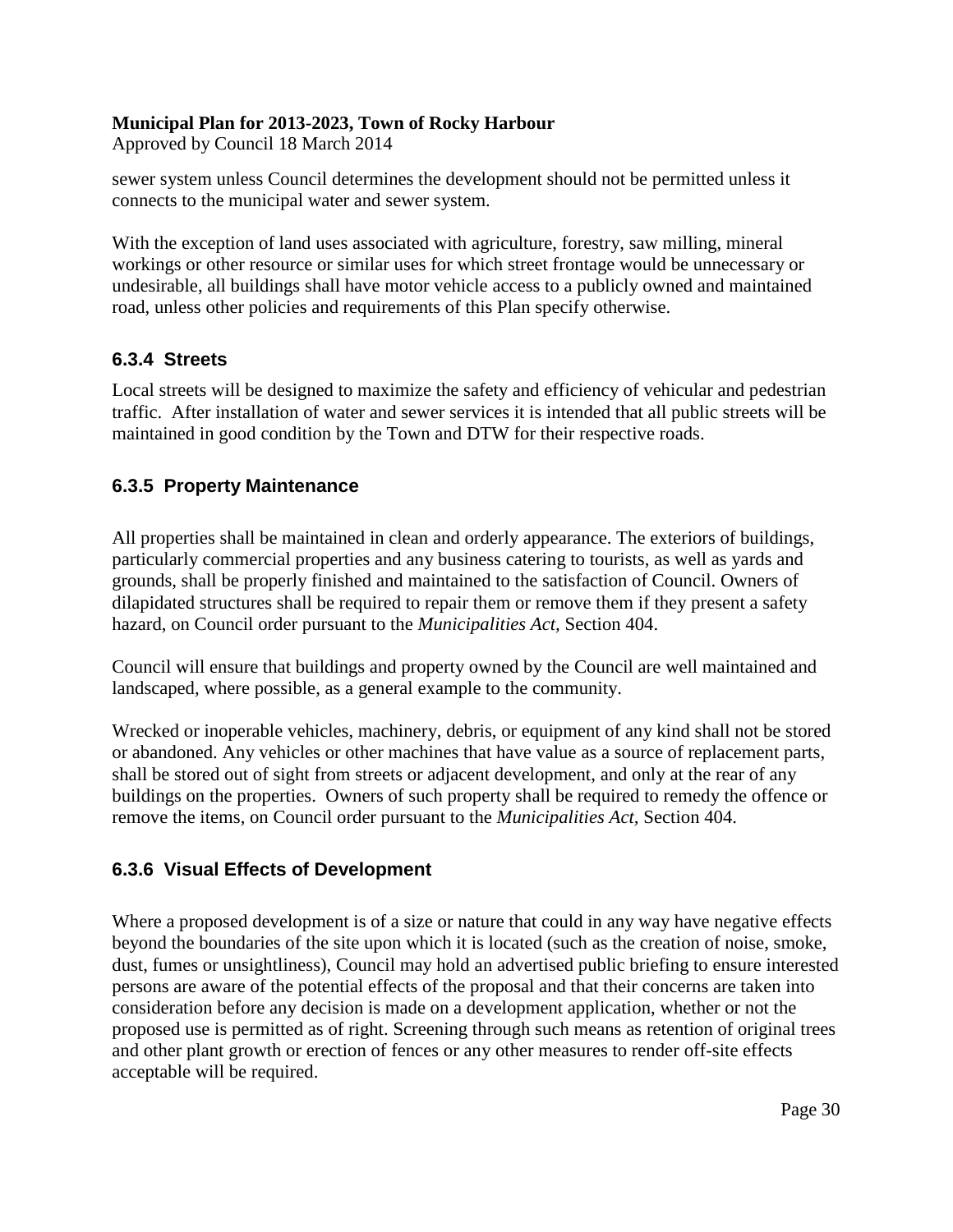Approved by Council 18 March 2014

# <span id="page-34-0"></span>**6.3.7 Development Near Waterbodies**

Development will not be permitted within 15 metres of the highwater mark of the seashore or any permanent or semi—permanent watercourse or waterbody within the Planning Area except for the following, and then only with the approval from the Water Resources Division, Department of Environment or Federal Department of Fisheries and Oceans:

1. Wharves, structures, slipways and sheds along the coast to allow for traditional marine operations

2. Public works and utilities.

# <span id="page-34-1"></span>**6.3.8 Environmental Protection**

Any proposed development shall not pollute any part of the community. Permission to develop may be conditional upon measures to prevent pollution during construction, operation, or occupation of a building or site.

Garbage, refuse, abandoned vehicles and any other discarded materials of any kind shall be disposed of only at a waste disposal site approved by the Department of Environment. Such material shall not under any circumstances be used as fill for buildings lots.

# <span id="page-34-2"></span>**6.3.9 Public utilities**

Municipal and public utility works (including associated structures) for such purposes as provision of telephone, water treatment, pollution control and electric utility facilities may be permitted at any location throughout the community provided due consideration is given to potential danger and nuisance, the effect on aesthetics, and provided there are no reasonable alternatives and then only subject to such conditions as Council sees fit to secure an acceptable development.

# <span id="page-34-3"></span>**6.3.10 Archaeology Sites**

There are several known archaeological sites within the Planning Area. The Town will endeavour to identify such sites to prospective builders when applications are received for development permits. Any person or company conducting development activities should be aware of the possibility of unearthing significant archaeology finds. Any significant buried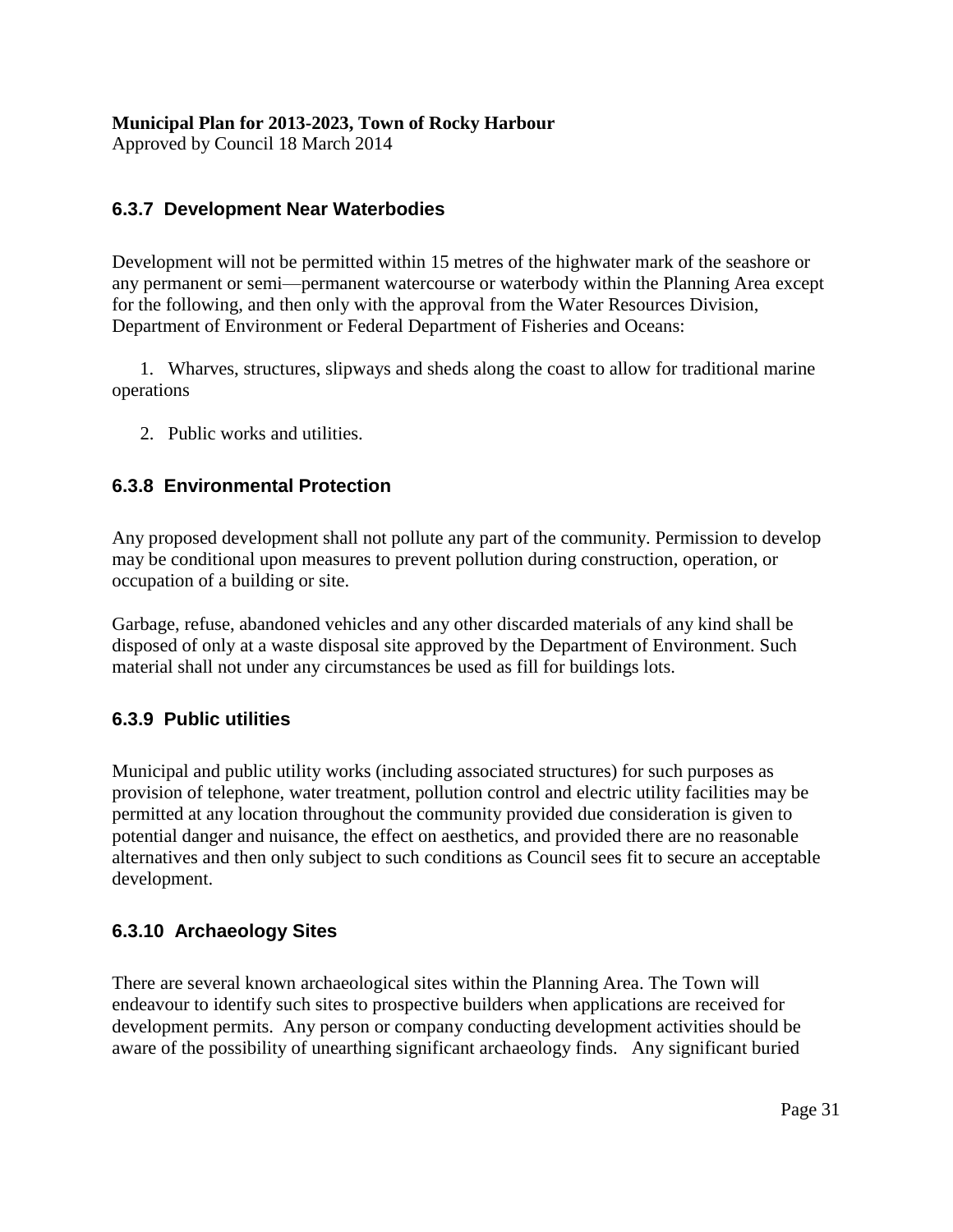Approved by Council 18 March 2014

features or artifacts which are discovered must be reported to the Town and also Provincial Archaeology Office, Department of Tourism, Culture and Recreation.

# <span id="page-35-0"></span>**6.3.11 Advertisements**

All signs and advertisements are to be tastefully presented (in terms of lettering and overall design), properly situated and well maintained in order to prevent unwanted visual effects, and must be approved by Council.

# <span id="page-35-1"></span>**6.3.12 Fuel Storage Tanks**

All fuel storage tanks larger than 2500 litres located within the Planning Area shall be required to have adequate containment and dyking. Council shall also require that all commercial fuel storage tanks be located in the Commercial/Industrial land use designation.

# <span id="page-35-2"></span>**6.3.13 Non-conforming Uses**

Existing development which does not conform with the requirements of the Municipal Plan and Development Regulations may be continued as non conforming uses. Restrictions shall be designed to limit its potential for replacement and expansion (to be specified in the Development Regulations). Where a Non-Conforming Use is causing a nuisance or otherwise infringing on or preventing allowable development, Council will encourage its relocation or discontinuance.

# <span id="page-35-3"></span>**6.3.14 Policies Extra to Municipal Plan for Information**

The policies set out in this Municipal Plan are set out as enabled by the *Urban and Rural Planning Act, 2000.* The Town has adopted other policies as enabled by other legislation, some of which relate to certain aspects of development. The administration and enforcement of those other policies do not arise from the Municipal Plan nor the Development Regulations.

In order to minimize the risk of overlooking those other policies when dealing with permitting under this Municipal Plan and the Development Regulations, the other policies will be quoted in the part of the Development Regulations which indicate development requirements applicable to all zones. Amendment or repeal of those policies, or the introduction of new policies of like kind, do not involve amendment of the Municipal Plan or the Development Regulations.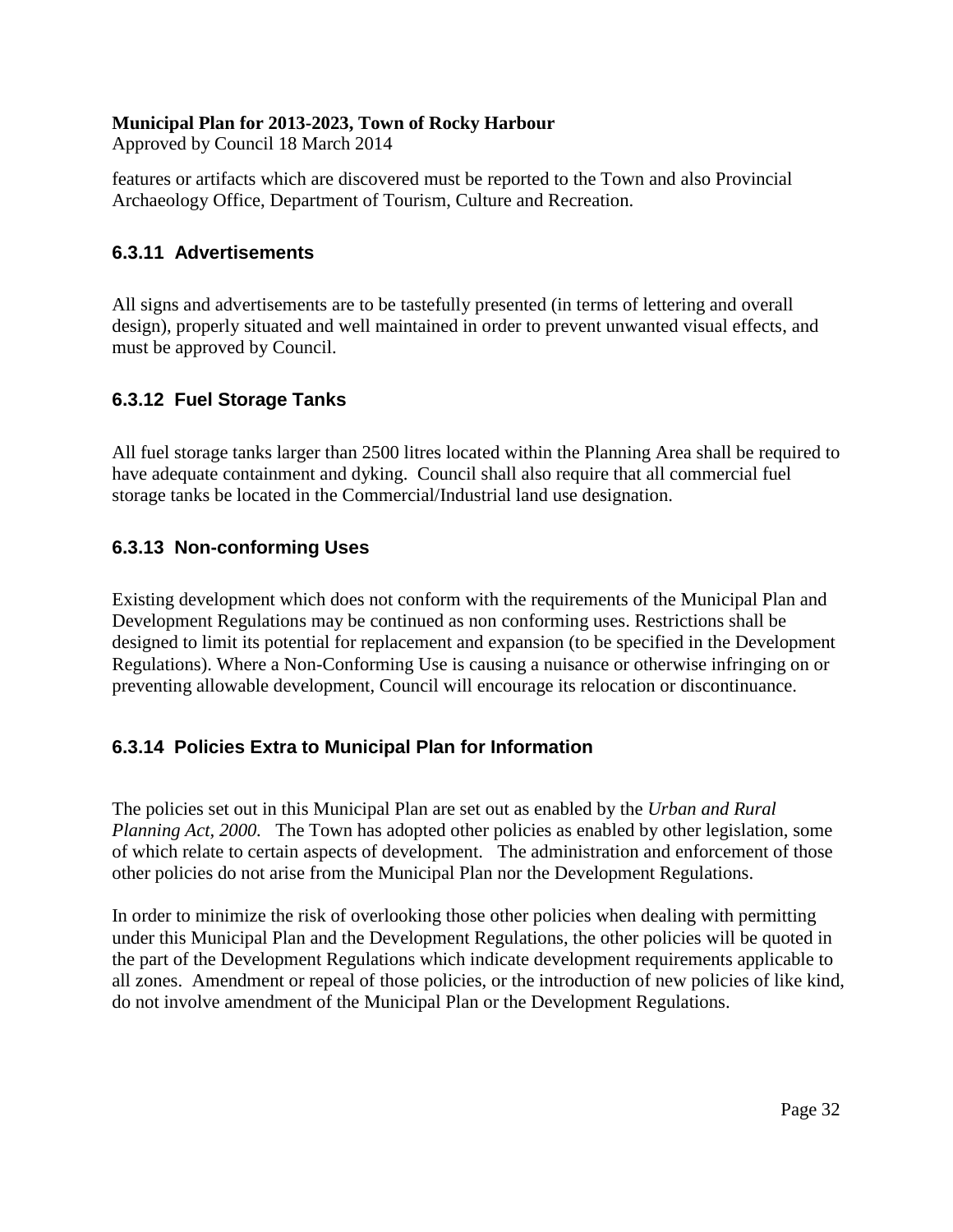Approved by Council 18 March 2014

# <span id="page-36-0"></span>**6.3.15 Valued Trails**

A number of hiking and all terrain vehicle (ATV) trails have been developed throughout the Planning Area. These represent considerable effort and investment, and are a valued recreational resource. Measures will be included in the Development Regulations to prevent or mitigate encroachment on their alignments, which would reduce their amenity value or safety.

Trails that have been established at the time of preparation of this Municipal Plan are shown on mapping in the Development Regulations. Trails may be added or deleted by standalone amendments to the Development Regulations.

Concerning development of new public trails, Council's policy is to work with land owners and recreational interests with the objective of peaceful and respectful co-location and maintenance and improvement of the quality of outdoor experience which they render. Further, the Development Regulations will stipulate a minimum proximity from the corridors to structures and buildings and trees, and prohibit alterations to land elevations or creation of other obstructions in the corridors.

# **6.3.16 Temporary Uses**

Generally, the Municipal Plan and Development Regulations contemplate developments of a permanent nature. It has been the case in Rocky Harbour that prospective residents have come to the community with their recreational vehicle or travel trailer, and placed it on a vacant lot they also owned or are considering owning, for the season, and in some cases connected to municipal water and sewer services. Subsequently, such owners sometimes have decided to build a permanent dwelling there. In the meantime, the practice to so occupy a lot would continue until the permanent structure was built. This has not been a comfortable situation, as the development control regime previously in place did not provide for an orderly way to regulate this type of development.

Council wishes to be able to consider, at their discretion, these situations involving the placement of a motor vehicle or travel trailer together with their appurtenances, for a short duration. Provisions will be included in the Development Regulations for suitable discretionary approval criteria and maximum time periods applicable to these cases, applicable to locations anywhere in the planning area where residential uses are permissible or may be approved as discretionary uses.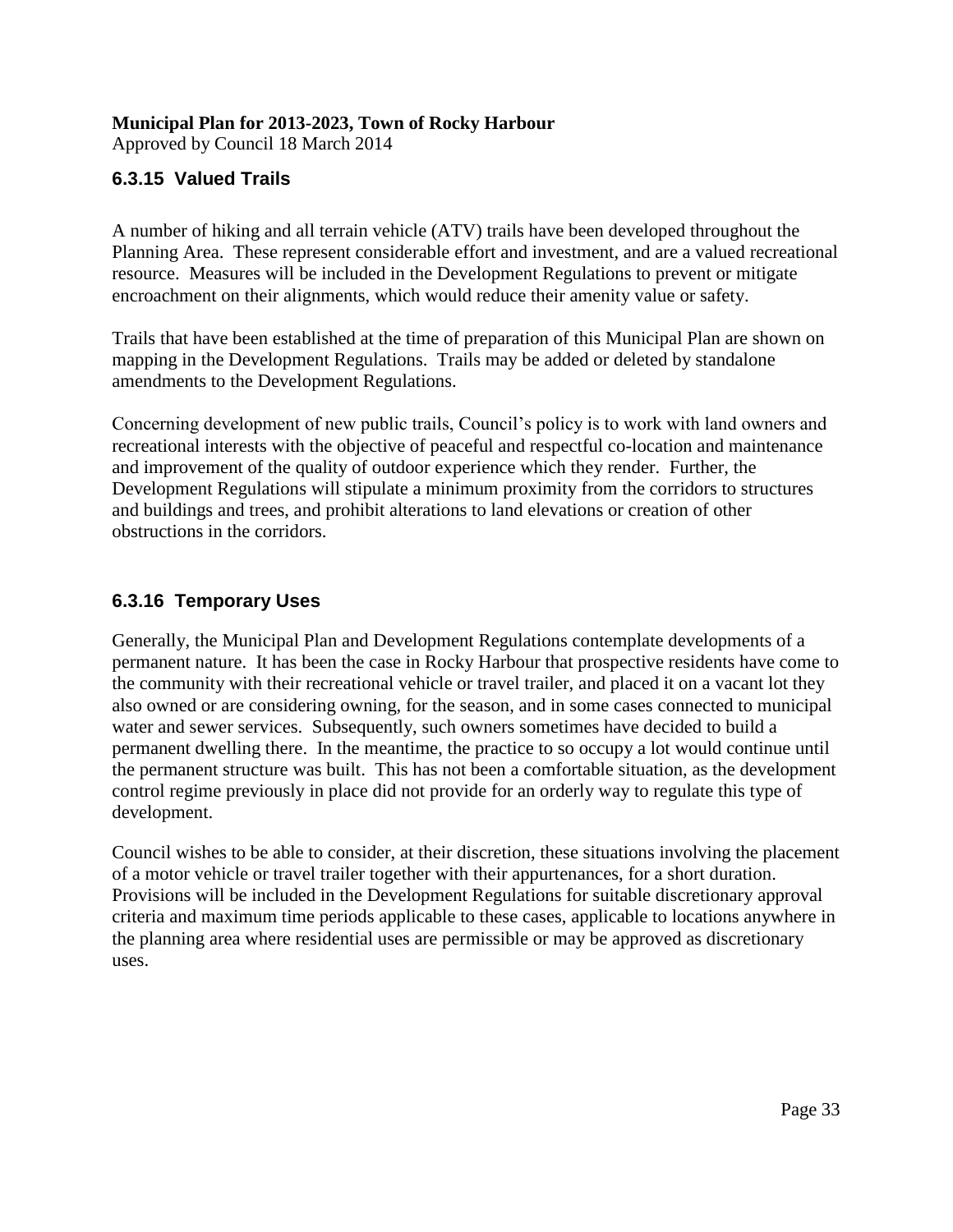Approved by Council 18 March 2014

# <span id="page-37-0"></span>**7.0 MUNICIPAL PLAN IMPLEMENTATION**

# <span id="page-37-1"></span>**7.1 Introduction**

In order to enforce and implement the policies of the Municipal Plan, **Land Use Zoning, Subdivision and Advertisement Regulations** (referred to as Development Regulations), and a capital works program, are required. The **Development Regulations** and the capital works program must conform to Municipal Plan policies.

# <span id="page-37-2"></span>**7.2 Development Regulations**

Development Regulations ensure that development takes place in accordance with the goals and objectives and within the framework of the land use policies of the Municipal Plan. The manner in which the Regulations are drafted and the form in which they appear must comply with the requirements of the *Urban and Rural Planning Act*. Like the Municipal Plan, the Development Regulations are binding upon the Council and all other persons and organizations unless specifically exempted by superior legislation.

Development Regulations consist of five parts: General Regulations, General Development Standards, Advertisement Regulations, Subdivision of Land Regulations and Land Use Zones. The first four are similar for all communities in the province, though variations are found. However, the Land Use Zone section (Schedule C), will be extensively tailored to conform to this Municipal Plan.

#### **I. General Regulations**

Among other things, the General Regulations govern matters relating to the power and authority of a municipality to regulate development within its community and establish conditions relating to the issuing of permits and local appeal boards.

#### **II. General Development Standa**rds

The General Development Standards relate to such matters as the siting of buildings on building lots, building height, setback from the street, buffers between certain types of development, parking and access requirements, nonconforming uses and other related matters.

#### **III. Advertisement Regulations**

Advertisement regulations control the size, shape. location, siting, illumination and material construction of advertisements for the protection of the safety and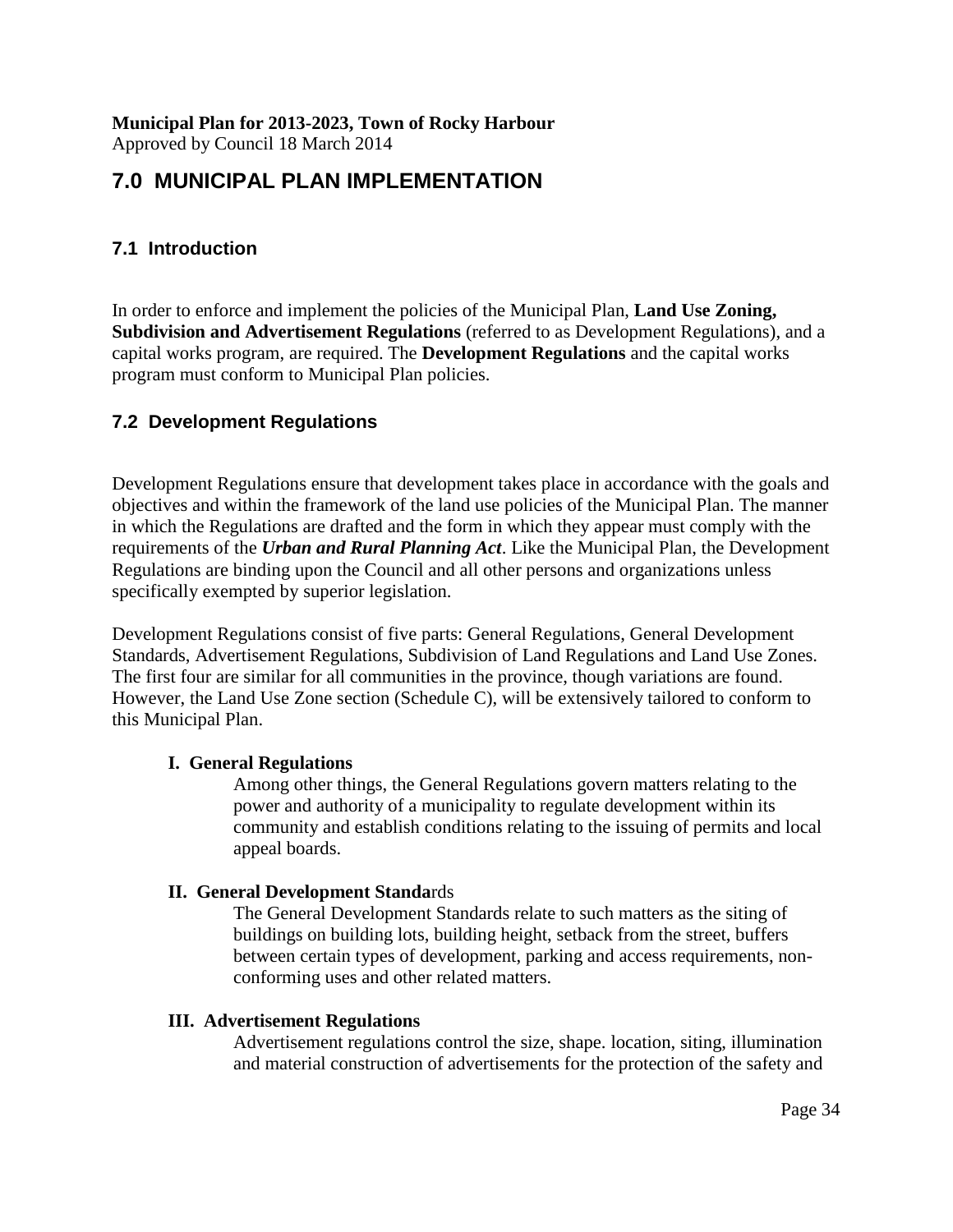Approved by Council 18 March 2014

convenience of the general public and neighbouring properties and the general aesthetics of the community.

## **IV. Subdivision of Land Regulations**

Subdivision regulations govern the development and division of parcels of land into two or more lots for the purpose of development. They include standards for street improvements, lot sizes and lot layouts, procedures for dedicating land for public purposes, acceptance of proposed engineering works and other necessary requirements as prescribed.

#### **V. Land Uses Zones**

Zoning is a means of implementing Municipal Plan policies. Land Use Zone tables are presented in Schedule C of the Development Regulations. For each land use zone a list of Permitted and Discretionary uses are listed.

In addition, the Development Regulations will now include certain standard content required by virtue of regulations made by the then Minister of Municipal Affairs to apply to all municipalities. That text, being Newfoundland Regulation 3/01, made under the Urban and Rural Planning Act, 2000, came into force on January 1, 2001, and is included in all municipal Development Regulations, to bring them more effectively to the attention of the reader.

# <span id="page-38-0"></span>**7.3 Development Control**

Before any development can take place, an application must first be made to Council for a development permit. Development may take place only after Council has reviewed the application and issued a permit. If the approval is considered as a discretionary use, the proper process of advertisement and hearing as required by the *Urban and Rural Planning Act,* 2000, shall be carried out.

Anyone who fails to follow the required application process or who otherwise violates the Municipal Plan and Development Regulations can be prosecuted and may be ordered to remove any illegal structure and restore the site and buildings on it to their original state.

Day-to-day administration of both the Municipal Plan and Development Regulations are the responsibility of Council and its authorized staff members. It is the duty of authorized staff members to implement the Municipal Plan through the Development Regulations, refer development applications to outside agencies and to issue all required permits when approval is granted.

An application to develop must be made on the proper application form prescribed by Council. All applications must show as accurately as possible the location of the site of the proposed development and include a plot plan, showing the location of existing and proposed buildings and structures on the proposed site.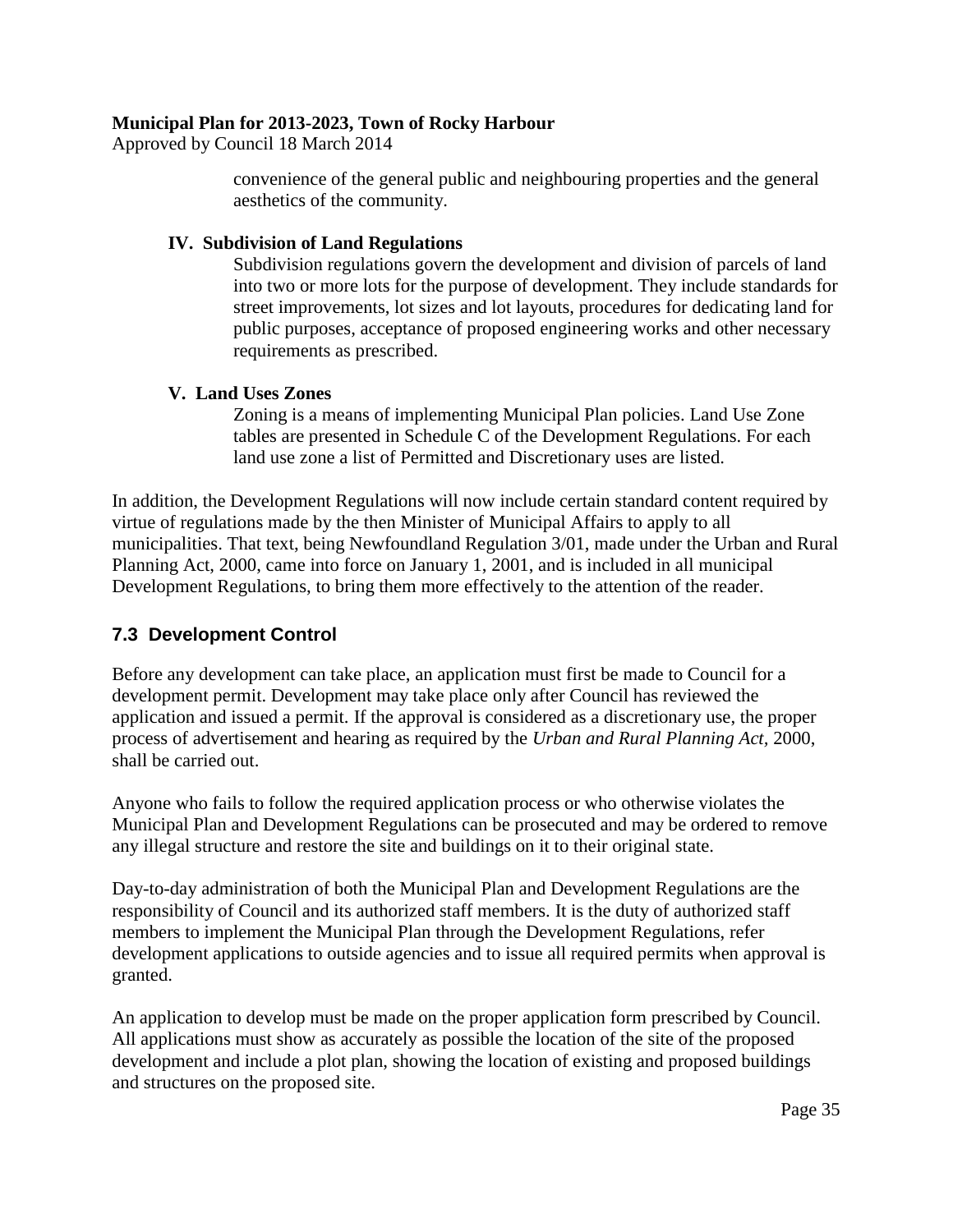Approved by Council 18 March 2014

Council will consider the application to determine whether or not it conforms with the requirements of the Development Regulations and the policies of the Municipal Plan. If it conforms, Council will approve the application and inform the applicant and state any conditions that may apply. If the proposed development does not conform to the Municipal Plan and Development Regulations, the application must be refused. Any applicant who is dissatisfied with the decision of Council may appeal to an Appeal Board. The Appeal Board shall either confirm the decision or require that Council's decision be varied or reversed.

Council has discretionary authority to grant a variance (not to be confused with a discretionary approval) of up to 10% of a requirement applicable to a proposed development which does not strictly comply with the development standards. However, the proposed development must conform to the general intent of the Municipal Plan. A proposed development must not change the permitted land use, or negatively impact on adjoining properties. Where Council deems it useful and necessary so as to better consider the details of a complex project, a Site Plan may be required of the applicant. Site Plan evaluation criteria are appended to the Municipal Plan.

The Town of Rocky Harbour has brought the National Building Code into effect in 2013. Its requirements and administration are separate from those of the Municipal Plan and Development Regulations. Often, building and planning regulations are considered in conjunction with each other, as the prospective builder is usually considering them both, and the Town may integrate information requirements on a common application form. However, the approval of a building permit under the National Building Code does not signify an approval of a permit pursuant to the Development Regulations, and vice versa.

# <span id="page-39-0"></span>**7.4 Public Works**

Essential to the implementation of the Municipal Plan is the carrying out of annual public works projects. The community's water and sewer servicing program and any future capital works program must conform with applicable policies and land use designations of the Municipal Plan. Water and sewer projects must not contribute to sprawl, since that would conflict with the Municipal Plan's goal of promoting compact development.

Council must also demonstrate its ability to cover its share of costs in any capital works requests. It should also be recognized that extensions of the water and sewage systems required for (or as a part of) new development (including residential subdivisions) are the responsibility of developers and not the municipal or provincial governments. Upon completion of the water and sewer servicing program (or individual phases of it) improvements to local roads should be undertaken in accordance with the Town's financial capability (and in conformity with the Municipal Plan) on a prioritized basis.

The development of additional recreational facilities should also be carried out on a year—toyear basis subject to the Town's financial capabilities.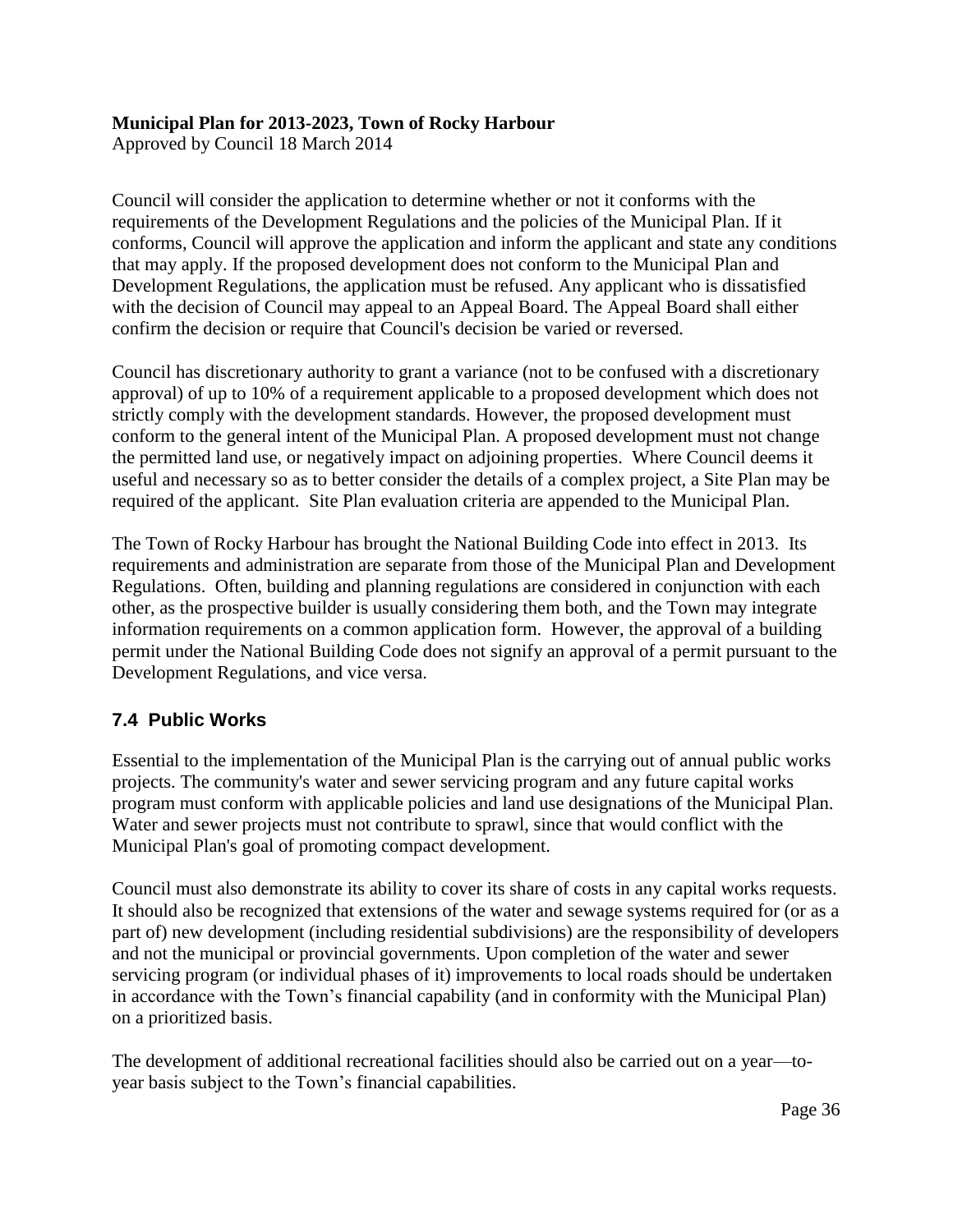Approved by Council 18 March 2014

# <span id="page-40-0"></span>**7.5 Development Schemes**

Sections 29 - 30 of the *Urban and Rural Planning Act, 2000* provide Council with the authority (upon adoption of a Municipal Plan) to prepare and adopt Development Schemes. Development Schemes are detailed localized plans outlining the manner in which a specified part of the community is to be developed. Through a Development Scheme, land may be reserved for such things as public roadways, residential subdivisions, schools, parks or open space.

Development Schemes can also provide for the acquisition, subdivision, sale or lease of land and buildings by the municipality. They are prepared and adopted in a manner similar to the process of adopting a Municipal Plan, and when approved, form part of the Municipal Plan.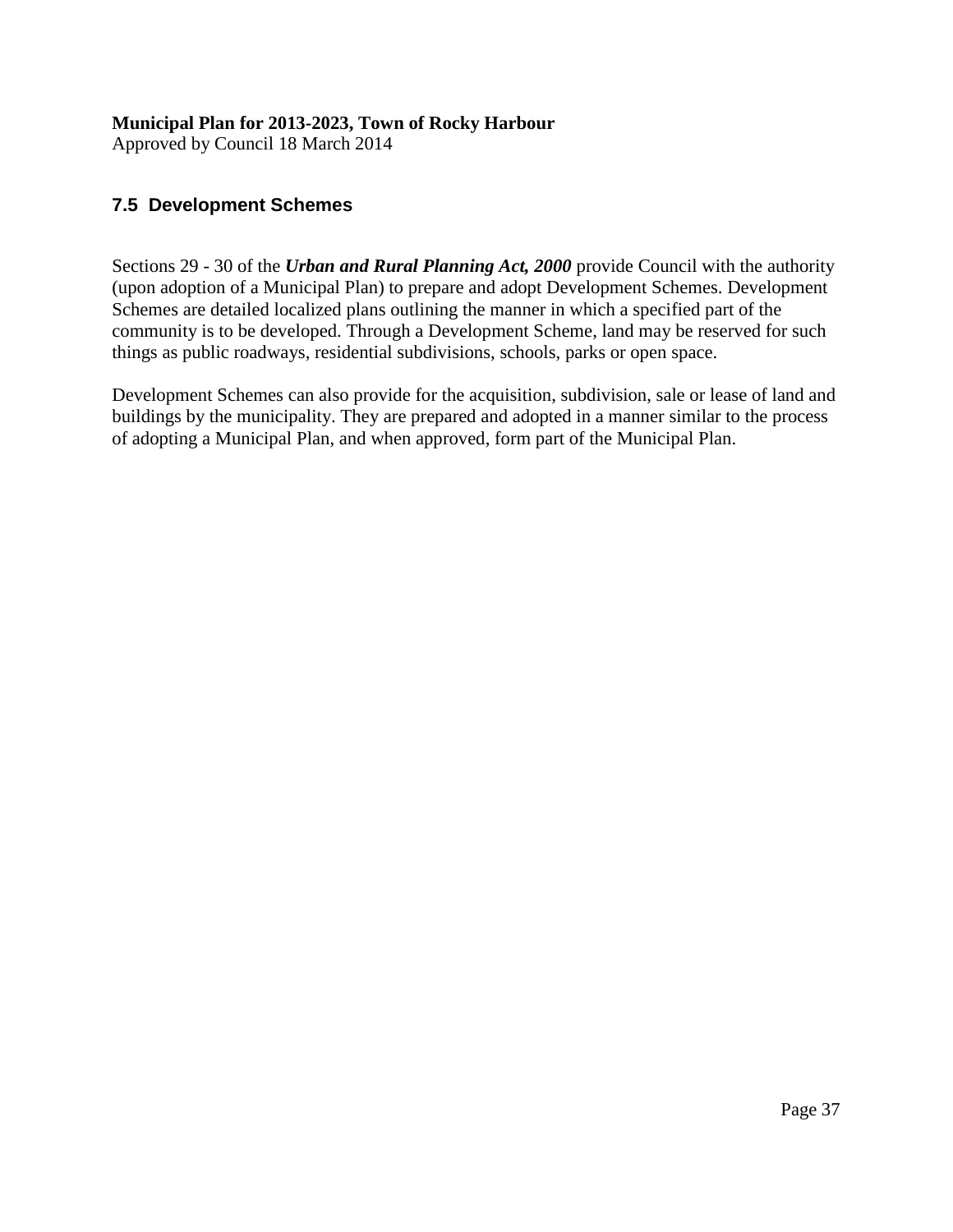Approved by Council 18 March 2014

# <span id="page-41-0"></span>**8.0 INTERPRETATION**

# <span id="page-41-1"></span>**8.1 Land Use, Boundaries, and Roads**

It is intended that the boundaries of the land use designations and location of roads and other features shown on the Future Land Use Maps and the maps in the Development Regulations be considered as approximate, as the available base mapping does not provide highly accurate information. Therefore, amendments to the Municipal Plan or Development Regulations will not be required to support reasonable interpretation by Council and staff concerning boundaries of zones and areas. The intent and policies of the Plan are to guide the interpretation of the mapped information.

Where feasible, the boundary lines of areas designated in this Municipal Plan are laid out to follow lot boundaries and prominent physical features, including roadways and shorelines, and shall be interpreted in that way. Where this does not apply, measurement from the maps and relative location on the ground shall be considered.

# <span id="page-41-2"></span>**8.2 Figures and Quantities Approximate**

It is considered that all figures and quantities herein shall be considered as approximate only and not absolute. Amendments to the Municipal Plan will not be required for any minor variance from any of the proposed figures or quantities.